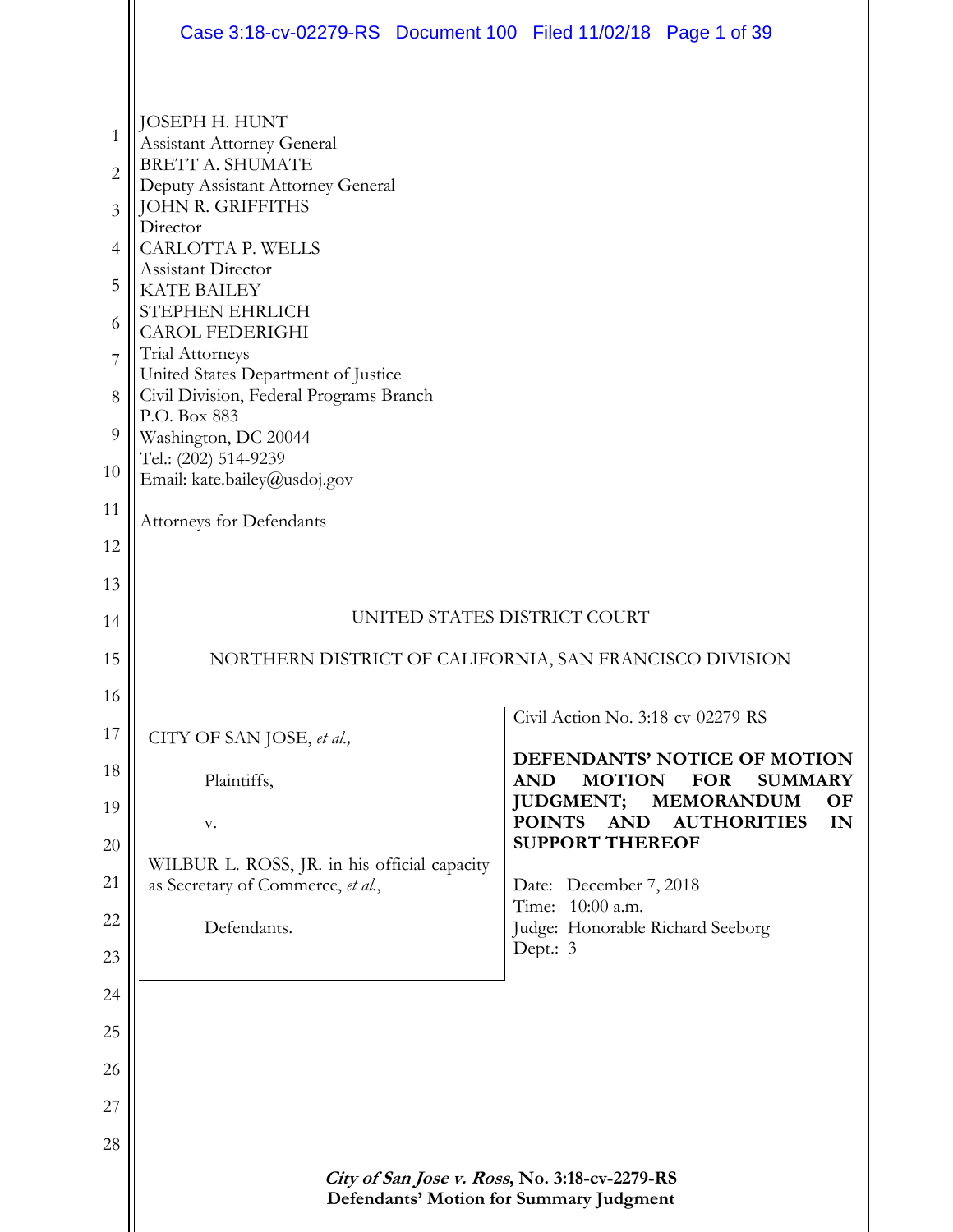# 1

11

#### **TO ALL PARTIES AND THEIR ATTORNEYS OF RECORD:**

2 3 4 5 6 7 8 9 10 **PLEASE TAKE NOTICE** that on Friday, December 7, 2018, at 10:00 a.m., or as soon thereafter as counsel may be heard, before The Honorable Richard Seeborg, in Courtroom 3, 17th Floor, of the United States Courthouse, 450 Golden Gate Avenue, San Francisco, California, the defendants Wilbur L. Ross, Jr., Secretary of Commerce; U.S. Department of Commerce; Ron Jarmin, performing the nonexclusive functions and duties of Director, U.S. Census Bureau; and U.S. Census Bureau will move, and hereby do move, for summary judgment in this action under Rule 56 of the Federal Rules of Civil Procedure. This motion is based on the following Memorandum of Points and Authorities, the other papers and records on file in this action, and any other written or oral evidence or argument that may be presented at or before the time this motion is heard by the Court.

**City of San Jose v. Ross, No. 3:18-cv-2279-RS Defendants' Motion for Summary Judgment**  12 13 14 15 16 17 18 19 20 21 22 23 24 25 26 27 28 Date: November 2, 2018 Respectfully submitted, JOSEPH H. HUNT Assistant Attorney General BRETT A. SHUMATE Deputy Assistant Attorney General JOHN R. GRIFFITHS Director, Federal Programs Branch CARLOTTA P. WELLS Assistant Director  */s/ Kate Bailey*  KATE BAILEY STEPHEN EHRLICH CAROL FEDERIGHI Trial Attorneys United States Department of Justice Civil Division, Federal Programs Branch 20 Massachusetts Ave., NW Washington, DC 20530 Tel.: (202) 514-9239 Fax: (202) 616-8470 Email: kate.bailey@usdoj.gov *Attorneys for Defendants*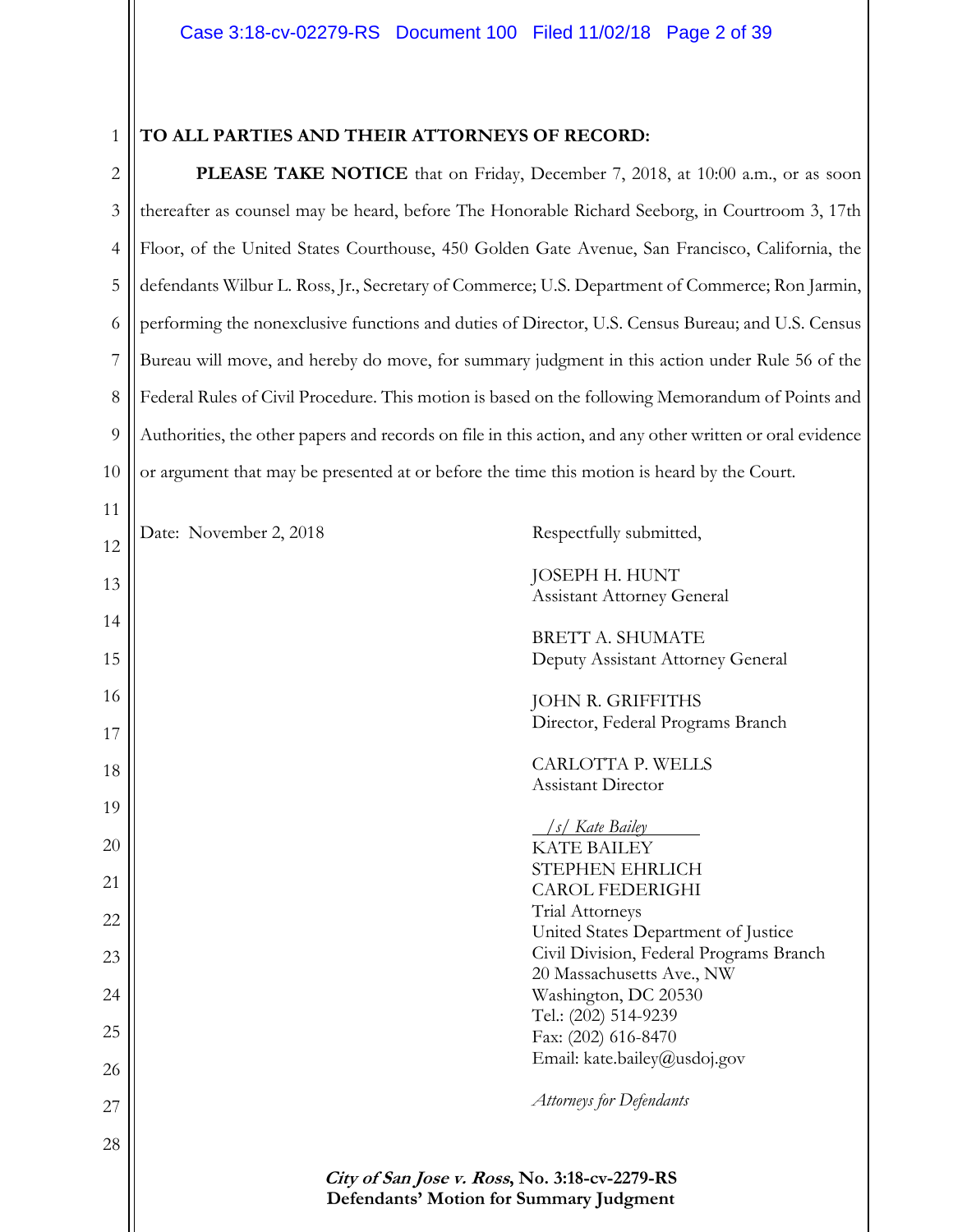# Case 3:18-cv-02279-RS Document 100 Filed 11/02/18 Page 3 of 39

### **TABLE OF CONTENTS**

| $\overline{2}$ |      |           |                                                                                                                                                     |
|----------------|------|-----------|-----------------------------------------------------------------------------------------------------------------------------------------------------|
| 3              |      |           |                                                                                                                                                     |
| $\overline{4}$ | Ι.   |           |                                                                                                                                                     |
| 5              | Π.   |           |                                                                                                                                                     |
| 6              |      |           |                                                                                                                                                     |
| $\overline{7}$ |      |           |                                                                                                                                                     |
| $\,8\,$<br>9   | I.   |           | Defendants Are Entitled to Summary Judgment Because Plaintiffs Have Not                                                                             |
| 10             |      | А.        | Plaintiffs Bear the Burden of Establishing Their Article III Standing7                                                                              |
| 11             |      | <b>B.</b> | Plaintiffs Cannot Show That the Citizenship Question Will Result                                                                                    |
| 12             |      |           | Individuals Are Prompted Multiple Times to Respond to the Census,<br>1.                                                                             |
| 13             |      |           | and Their Responses Are Counted Even If They Are Incomplete or                                                                                      |
| 14             |      |           |                                                                                                                                                     |
| 15             |      |           | Any Households that Do Not Self-Respond Will Be Enumerated by<br>2.                                                                                 |
| 16             |      |           | 3.<br>The Census Bureau's Combined Enumeration Efforts (Encouraging                                                                                 |
| 17<br>18       |      |           | Self-Response, NRFU, Imputation and Proxy Data) Will Correct Any<br>Possible Decline in Initial Self-Response and Completely Enumerate              |
| 19             |      |           | Even if an Undercount Occurred, Plaintiffs Cannot Show that It Would                                                                                |
| 20             |      |           | Affect Them Through Any Material Impact on Apportionment or Federal                                                                                 |
| 21             |      |           |                                                                                                                                                     |
| 22             |      | D.        | If Any Potential Injuries Existed, Plaintiffs Cannot Show that They Are<br>Traceable to the Citizenship Question or Redressable by That Question's  |
| 23             |      |           |                                                                                                                                                     |
| 24             | Π.   |           | Defendants Are Entitled to Summary Judgment on the Enumeration Clause Claim<br>Because the Secretary Will Conduct a Person-by-Person Enumeration 15 |
| 25             | III. |           | The Court Should Grant Judgment to Defendants on the APA Claims Because the                                                                         |
| 26             |      |           | Secretary's Decision Was Eminently Reasonable and within His Lawful Discretion 19                                                                   |
| 27             |      |           |                                                                                                                                                     |
| 28             |      |           | City of San Jose v. Ross, No. 3:18-cv-2279-RS<br>Defs.' Mot. Summ. J.<br>$- i -$                                                                    |
|                |      |           |                                                                                                                                                     |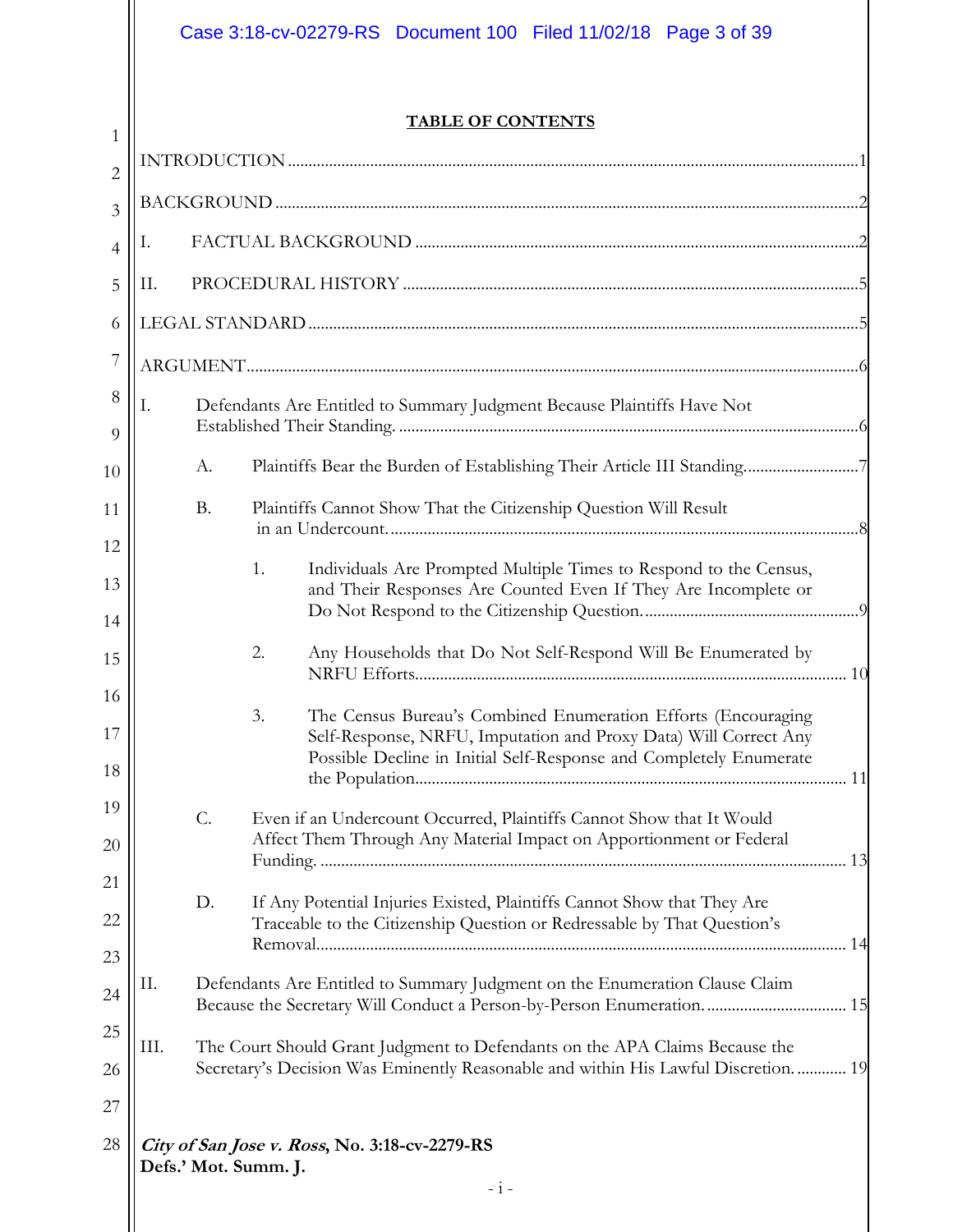|                     |                      | Case 3:18-cv-02279-RS  Document 100  Filed 11/02/18  Page 4 of 39                                                                     |  |
|---------------------|----------------------|---------------------------------------------------------------------------------------------------------------------------------------|--|
| 1                   | A.                   | The Secretary's decision was eminently reasonable and easily survives                                                                 |  |
| $\overline{2}$      |                      | 1.                                                                                                                                    |  |
| 3<br>$\overline{4}$ |                      | The Secretary reasonably explained his decision to reinstate a<br>2.                                                                  |  |
| 5                   |                      | The Secretary engaged in an appropriate process, including the<br>3.<br>consideration of alternatives, and explained his rationale 24 |  |
| 6                   | <b>B.</b>            |                                                                                                                                       |  |
| 7                   |                      |                                                                                                                                       |  |
| 8                   |                      |                                                                                                                                       |  |
| 9<br>10             |                      |                                                                                                                                       |  |
| 11                  |                      |                                                                                                                                       |  |
| 12                  |                      |                                                                                                                                       |  |
| 13                  |                      |                                                                                                                                       |  |
| 14                  |                      |                                                                                                                                       |  |
| 15                  |                      |                                                                                                                                       |  |
| 16                  |                      |                                                                                                                                       |  |
| 17                  |                      |                                                                                                                                       |  |
| 18                  |                      |                                                                                                                                       |  |
| 19                  |                      |                                                                                                                                       |  |
| 20                  |                      |                                                                                                                                       |  |
| 21                  |                      |                                                                                                                                       |  |
| 22                  |                      |                                                                                                                                       |  |
| 23                  |                      |                                                                                                                                       |  |
| 24                  |                      |                                                                                                                                       |  |
| 25                  |                      |                                                                                                                                       |  |
| 26                  |                      |                                                                                                                                       |  |
| 27                  |                      |                                                                                                                                       |  |
| 28                  | Defs.' Mot. Summ. J. | City of San Jose v. Ross, No. 3:18-cv-2279-RS<br>$ \frac{}{11}$ -                                                                     |  |
|                     |                      |                                                                                                                                       |  |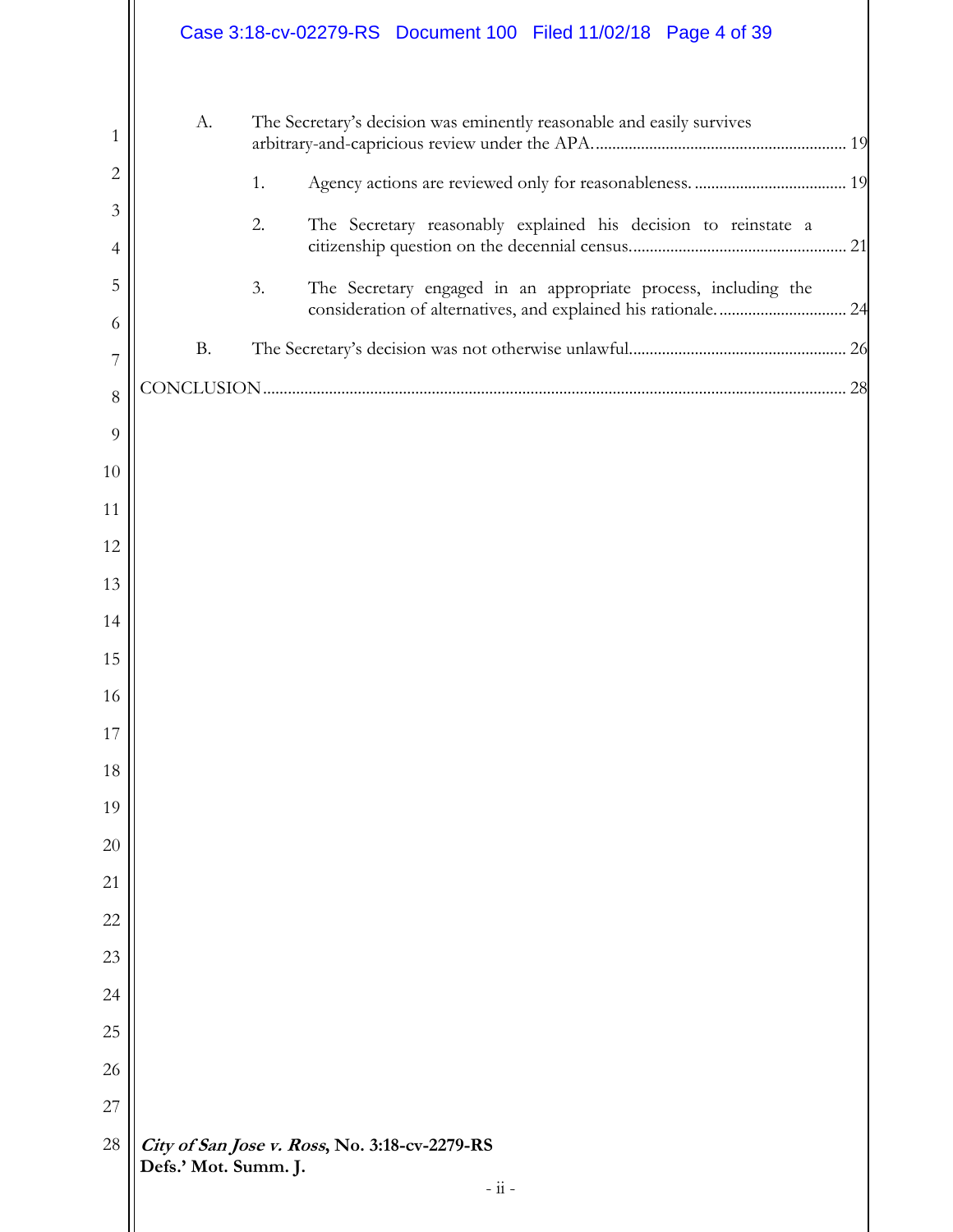|                 | Case 3:18-cv-02279-RS  Document 100  Filed 11/02/18  Page 5 of 39     |
|-----------------|-----------------------------------------------------------------------|
|                 |                                                                       |
| 1               | <b>TABLE OF AUTHORITIES</b>                                           |
| 2               | <b>CASES</b>                                                          |
| 3               | Am. Bioscience v. Thompson,                                           |
| $\overline{4}$  | Ams. for Safe Access v. U.S. Dep't of Health & Human Servs.,          |
| 5               |                                                                       |
| 6               | Asarco, Inc. v. EPA,                                                  |
| 7               |                                                                       |
| 8               | Baldridge v. Shapiro,                                                 |
| 9               | Bennett v. Spear,                                                     |
| 10              |                                                                       |
| 11              | Bowman Transp., Inc. v. Ark-Best Freight Sys, Inc.,                   |
| 12              |                                                                       |
| 13              | Camp v. Pitts,                                                        |
| 14              | Carey v. Klutznick,                                                   |
| 15              |                                                                       |
| 16 <sup>1</sup> | Celotex Corp. v. Catrett,                                             |
| 17              |                                                                       |
| 18              | Ctr. for Bio. Diversity v. U.S. Fish & Wildlife Serv.,                |
| 19              |                                                                       |
| 20              | City of L.A. v. Evans,                                                |
| 21              | Clapper v. Amnesty Int'l USA,                                         |
| 22              |                                                                       |
| 23              | Ctr. for Envtl. Health v. McCarthy,                                   |
| 24              |                                                                       |
| 25              | Ctr. for Bio. Diversity v. Zinke,                                     |
| 26              | Encino Motorcars, LLC v. Navarro,                                     |
| 27              | 20                                                                    |
| 28              | City of San Jose v. Ross, No. 3:18-cv-2279-RS<br>Defs.' Mot. Summ. J. |
|                 | $ \frac{}{111}$ -                                                     |
|                 |                                                                       |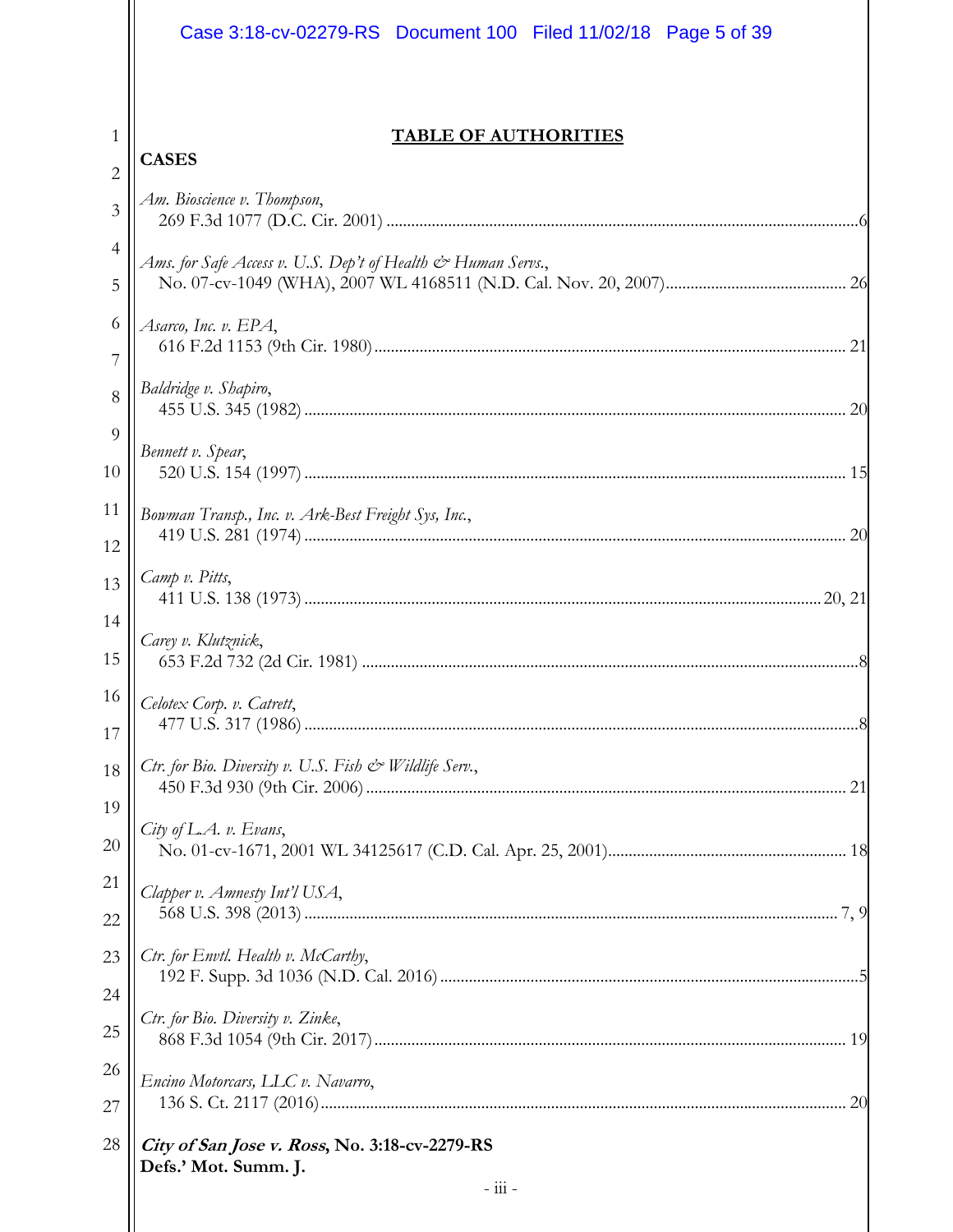|                 | Case 3:18-cv-02279-RS Document 100 Filed 11/02/18 Page 6 of 39        |  |
|-----------------|-----------------------------------------------------------------------|--|
|                 |                                                                       |  |
| 1<br>2          | Family Farm All. v. Salazar,                                          |  |
| 3               | FCC v. Fox Television Stations, Inc.,                                 |  |
| 4               |                                                                       |  |
| 5               | FERC v. Elec. Power Supply Ass'n,                                     |  |
| 6               | Franklin v. Massachusetts,                                            |  |
| 7               |                                                                       |  |
| $8\,$           | Fund for Animals, Inc. v. U.S. Bureau of Land Mgmt.,                  |  |
| 9               | Gaffney v. Cummings,                                                  |  |
| 10              |                                                                       |  |
| 11<br>12        | Guerrero v. Clinton,                                                  |  |
| 13              | Havens RealtyCorp. v. Coleman,                                        |  |
| 14<br>15        | Herguan Univ. v. ICE,                                                 |  |
| 16 <sup>1</sup> |                                                                       |  |
| 17              | In re Dep't of Commerce,                                              |  |
| 18              | Jagers v. Fed. Crop Ins. Corp.,                                       |  |
| 19              | 25                                                                    |  |
| 20              | La Asociacion de Trabajadores de Lake Forest v. City of Lake Forest,  |  |
| 21              | Lands Council v. Powell,                                              |  |
| 22              |                                                                       |  |
| 23              | Love v. Thomas,                                                       |  |
| 24              | Lujan v. Defs. of Wildlife,                                           |  |
| 25              |                                                                       |  |
| 26              | Marshall Cty. Health Care Auth. v. Shalala,                           |  |
| 27              |                                                                       |  |
| 28              | City of San Jose v. Ross, No. 3:18-cv-2279-RS<br>Defs.' Mot. Summ. J. |  |
|                 | $-iv -$                                                               |  |
|                 |                                                                       |  |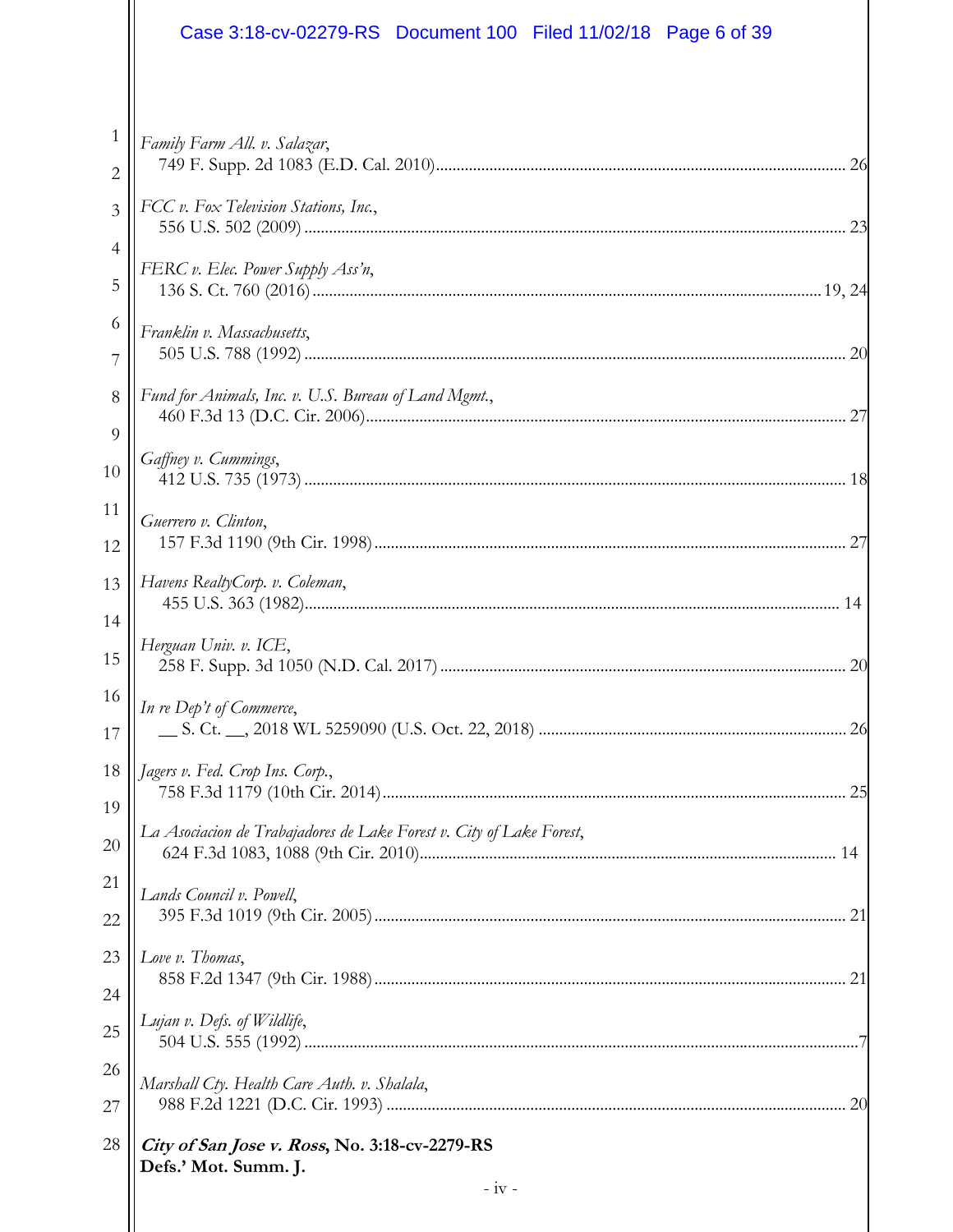|    | Case 3:18-cv-02279-RS  Document 100  Filed 11/02/18  Page 7 of 39          |
|----|----------------------------------------------------------------------------|
|    |                                                                            |
| 1  | McCrary v. Gutierrez,                                                      |
| 2  |                                                                            |
| 3  | Mendina v. Garcia,                                                         |
| 4  | Motor Vehicle Mfrs. Ass'n of U.S., Inc. v. State Farm Mut. Auto. Ins. Co., |
| 5  |                                                                            |
| 6  | Nat. Res. Def. Council, Inc. v. Hodel,                                     |
| 7  |                                                                            |
| 8  | Nat'l Ass'n of Home Builders v. Norton,                                    |
| 9  | Nw. Ecosys. All. v. U.S. Fish & Wildlife Serv.,                            |
| 10 |                                                                            |
| 11 | Pacific Dawn LLC v. Pritzker,                                              |
| 12 |                                                                            |
| 13 | Proyecto Pastoral at Dolores Mission v. Cty. of L.A.,                      |
| 14 |                                                                            |
| 15 | Raines v. Byrd,                                                            |
| 16 | Rempfer v. Sharfstein,                                                     |
| 17 |                                                                            |
| 18 | Renee v. Duncan,                                                           |
| 19 |                                                                            |
| 20 | Rock Creek All. v. U.S. Fish & Wildlife Serv.,                             |
| 21 | Salmon Spawning & Recovery All. v. Gutierrez,                              |
| 22 |                                                                            |
| 23 | Salt Inst. v. Leavitt,                                                     |
| 24 |                                                                            |
| 25 | San Luis & Delta-Mendota Water Auth. v. Locke,                             |
| 26 | Senate of the State of Cal. v. Mosbacher,                                  |
| 27 |                                                                            |
| 28 | City of San Jose v. Ross, No. 3:18-cv-2279-RS<br>Defs.' Mot. Summ. J.      |
|    | $-V -$                                                                     |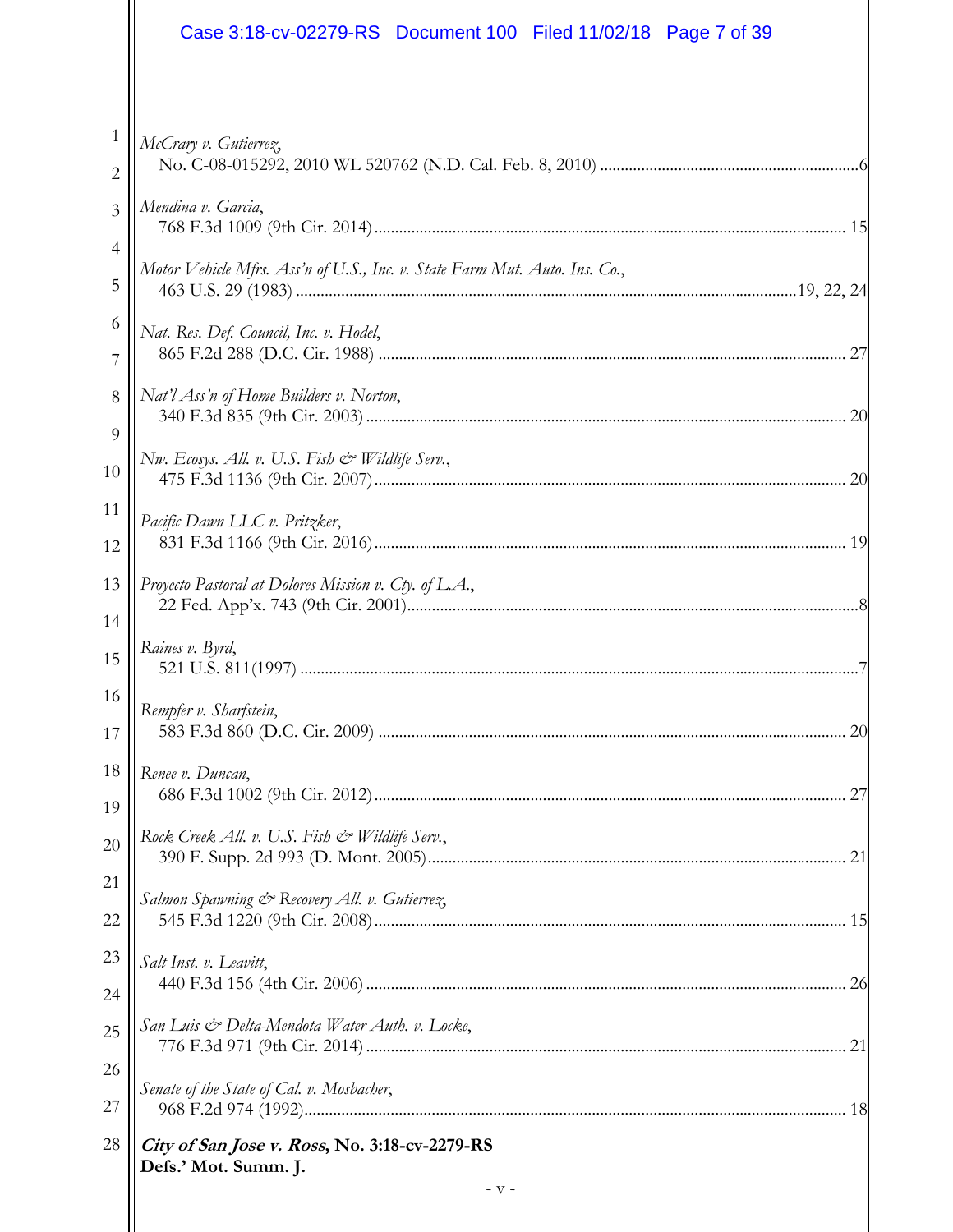|                | Case 3:18-cv-02279-RS Document 100 Filed 11/02/18 Page 8 of 39        |
|----------------|-----------------------------------------------------------------------|
|                |                                                                       |
| 1<br>2         | Simon v. E. Ky. Welfare Rights Org.,                                  |
| $\overline{3}$ | Spokeo, Inc. v. Robins,                                               |
| 4              |                                                                       |
| 5              | St. Marks Place Hous. Co. v. U.S. Dep't of Hous. & Urban Dev.,        |
| 6<br>7         | Summers v. Earth Island Inst.,                                        |
| 8              | Tri-Valley CAREs v. U.S. Dep't of Energy,                             |
| 9<br>10        | Utah v. Evans,                                                        |
| 11<br>12       | Valle de Sol, Inc. v. Whiting,                                        |
| 13             | Vt. Yankee Nuclear Power Corp. v. Nat. Res. Def. Council, Inc.,       |
| 14<br>15       | Warth v. Seldin,                                                      |
| 16<br>17       | Whitmore v. Arkansas,                                                 |
| 18<br>19       | Wild Fish Conservancy v. Jewell,<br>27                                |
| 20             | Wilderness Soc'y v. Norton,                                           |
| 21<br>22       | Wisconsin v. City of New York,                                        |
| 23             |                                                                       |
| 24             |                                                                       |
| 25             |                                                                       |
| 26             |                                                                       |
| 27             |                                                                       |
| 28             | City of San Jose v. Ross, No. 3:18-cv-2279-RS<br>Defs.' Mot. Summ. J. |
|                | $- vi -$                                                              |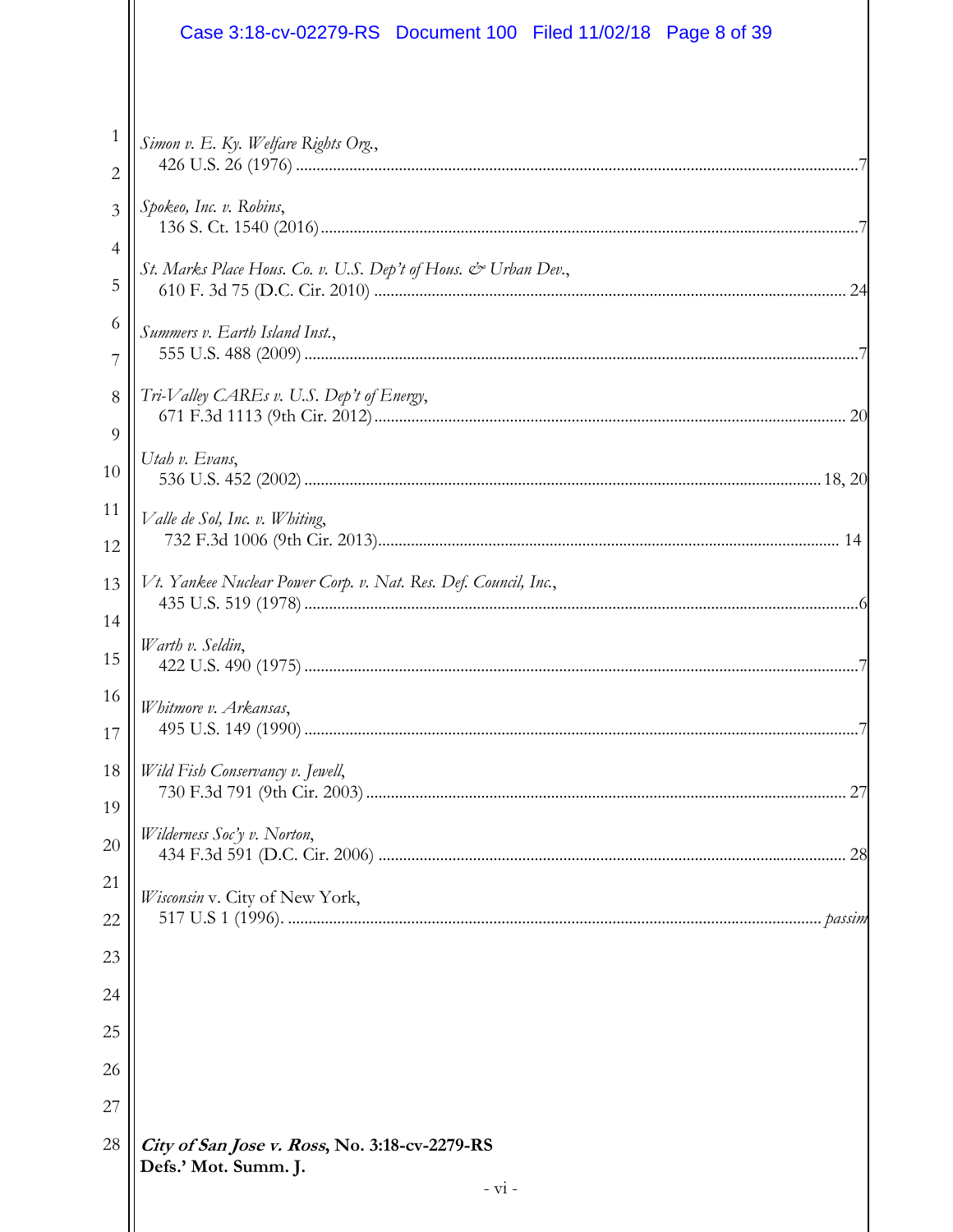# Case 3:18-cv-02279-RS Document 100 Filed 11/02/18 Page 9 of 39

| 1              | <b>STATUTES</b>                                                       |
|----------------|-----------------------------------------------------------------------|
| $\overline{2}$ |                                                                       |
| 3              |                                                                       |
| 4              |                                                                       |
| 5              |                                                                       |
| 6              |                                                                       |
| 7<br>8         |                                                                       |
| $\overline{Q}$ |                                                                       |
| 10             |                                                                       |
| 11             |                                                                       |
| 12             |                                                                       |
| 13             |                                                                       |
| 14             |                                                                       |
| 15             |                                                                       |
| 16<br>17       |                                                                       |
| 18             |                                                                       |
| 19             |                                                                       |
| 20             | <b>CONSTITUTIONAL PROVISIONS</b>                                      |
| 21             |                                                                       |
| 22             | <b>RULES</b>                                                          |
| 23             |                                                                       |
| 24             |                                                                       |
| 25             |                                                                       |
| 26<br>27       |                                                                       |
| 28             | City of San Jose v. Ross, No. 3:18-cv-2279-RS<br>Defs.' Mot. Summ. J. |
|                | - vii -                                                               |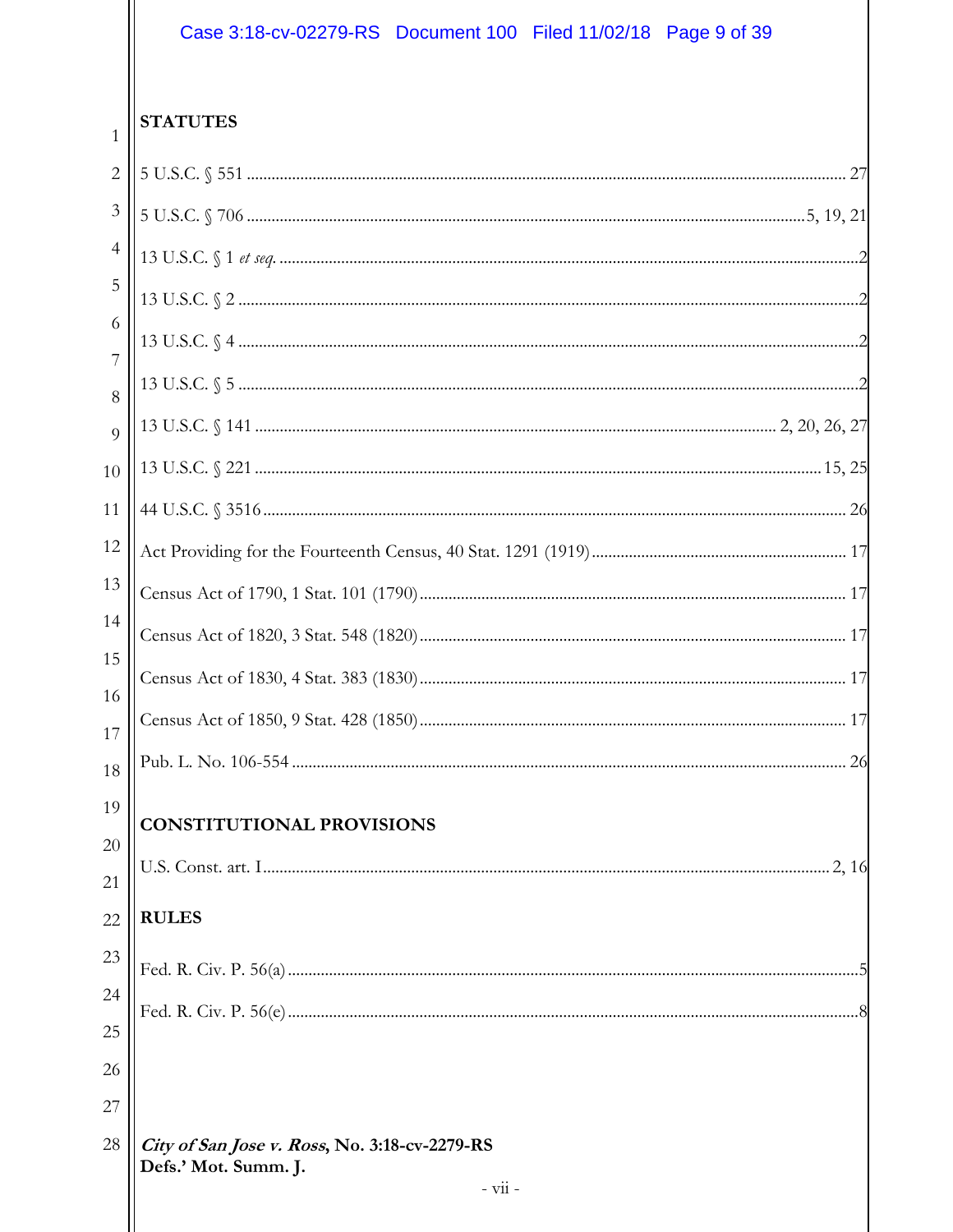|                     | Case 3:18-cv-02279-RS Document 100 Filed 11/02/18 Page 10 of 39                                                                                                 |
|---------------------|-----------------------------------------------------------------------------------------------------------------------------------------------------------------|
| 1                   | <b>OTHER AUTHORITIES</b>                                                                                                                                        |
| $\overline{c}$<br>3 | A Federal Assault: African Americans and the Impact of the Fugitive Slave Law of 1850,                                                                          |
| 4                   | 2020 Census Operational Plan: A New Design for the 21st Century,<br>https://www2.census.gov/programs-surveys/decennial/2020/                                    |
| 5<br>6              | U.S. & World Population Clock,                                                                                                                                  |
| 7                   | U.S. Census Bureau, Archive of American Community Survey Questions,                                                                                             |
| 8<br>9              | https://www.census.gov/programs-surveys/acs/methodology/                                                                                                        |
| 10                  | U.S. Census Bureau, Measuring America: The Decennial Censuses From 1790 to 2000,<br>https://www2.census.gov/library/publications/2002/dec/pol_02-ma.pdf2, 3, 18 |
| 11<br>12            | U.S. Census Bureau, Questionnaires,                                                                                                                             |
| 13                  |                                                                                                                                                                 |
| 14                  |                                                                                                                                                                 |
| 15                  |                                                                                                                                                                 |
| 16                  |                                                                                                                                                                 |
| 17                  |                                                                                                                                                                 |
| 18                  |                                                                                                                                                                 |
| 19                  |                                                                                                                                                                 |
| 20                  |                                                                                                                                                                 |
| 21                  |                                                                                                                                                                 |
| 22                  |                                                                                                                                                                 |
| 23                  |                                                                                                                                                                 |
| 24                  |                                                                                                                                                                 |
| 25                  |                                                                                                                                                                 |
| 26<br>27            |                                                                                                                                                                 |
| 28                  | City of San Jose v. Ross, No. 3:18-cv-2279-RS<br>Defs.' Mot. Summ. J.                                                                                           |
|                     | $-$ viii $-$                                                                                                                                                    |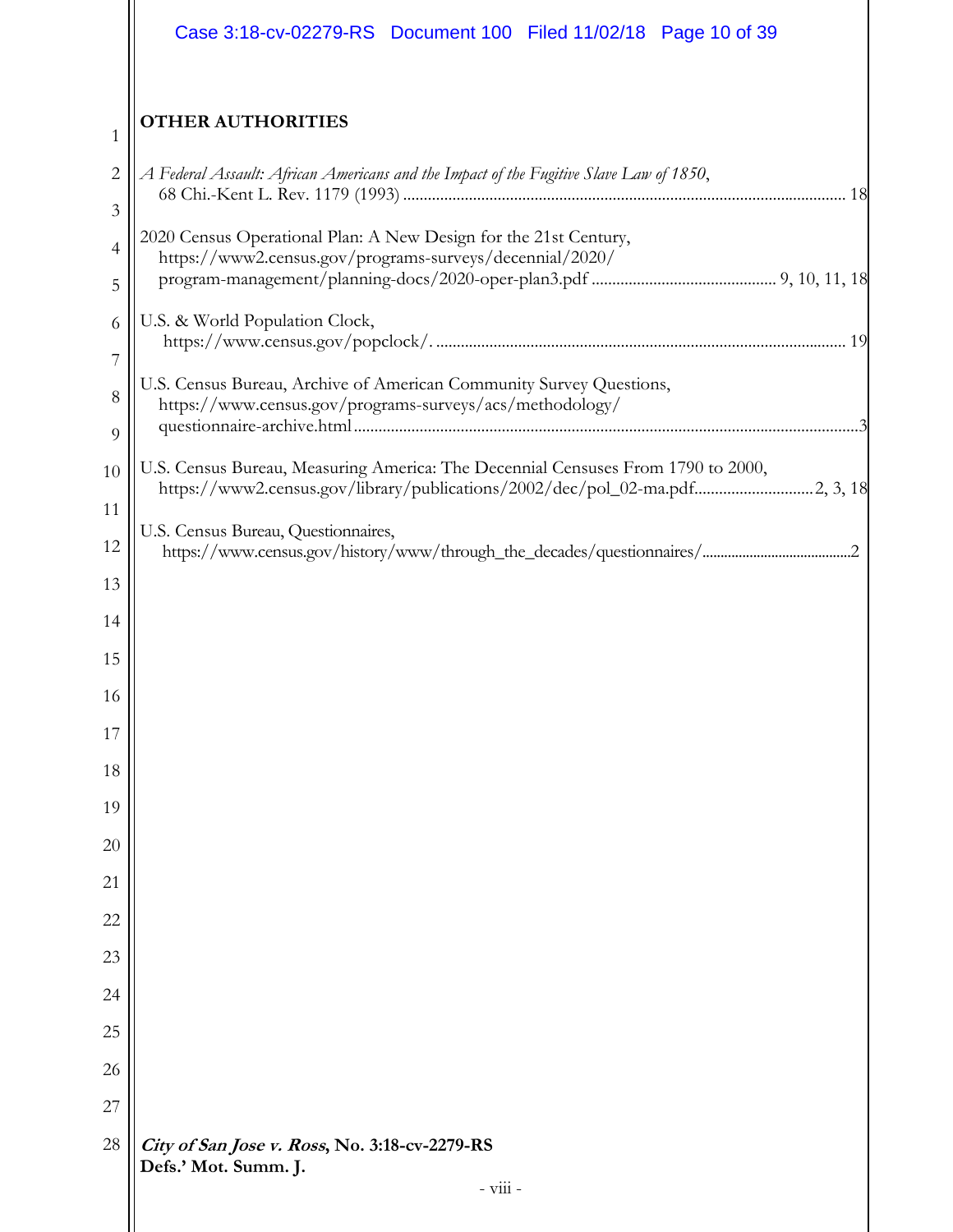1 2

#### **INTRODUCTION**

3 4 5 6 7 8 Following a formal request from the Department of Justice, the Secretary of Commerce made an eminently reasonable decision to reinstate a question about citizenship on the decennial census, consistent with historical practice dating back to 1820 and the Secretary's nearly unfettered discretion over the format and content of the census. If included, the citizenship question will be one of several demographic questions (including questions inquiring about race, gender, and relationship status) on the census form sent to every household. Plaintiffs ask this Court to vacate that decision, but lack standing to bring their claims, which in any event are belied by the record.

9 10 11 12 13 14 15 16 As a threshold matter, Plaintiffs have suffered no Article III injury traceable to the Secretary's decision. They cannot show that the reinstatement of a citizenship question will result in a differential undercount of the population (and thus putative detrimental effects on apportionment and federal funding), particularly after accounting for the Census Bureau's extensive follow-up operations, massive outreach communications plan, and processes for imputation. Nor can they show that any such potential decline in self-response will result in any material effect on apportionment or federal funding. Plaintiffs' claims of injury are impermissibly speculative and remote, and their claims are not fit for resolution by an Article III court.

17 18 19 20 21 22 23 24 25 26 27 But even assuming the Court finds it has jurisdiction, Defendants are entitled to summary judgment on the merits. Plaintiffs' claim under the Enumeration Clause that the inclusion of a citizenship question will interfere with an "actual" Enumeration fails because the Secretary will conduct a person-by-person headcount, and the Enumeration Clause is not implicated by the inclusion of demographic questions, which (including a citizenship question) have appeared uninterrupted since the first census. Plaintiffs' claims under the Administrative Procedure Act (APA) also fail because the Secretary of Commerce articulated a reasonable explanation for his decision to reinstate a citizenship question based on the record before him—that obtaining more precise citizenship data via the decennial census will be useful to the Department of Justice in enforcing the Voting Rights Act. That decision falls well within the Secretary's enormous discretion in overseeing the decennial census and is fully in compliance with the Constitution and applicable laws. The APA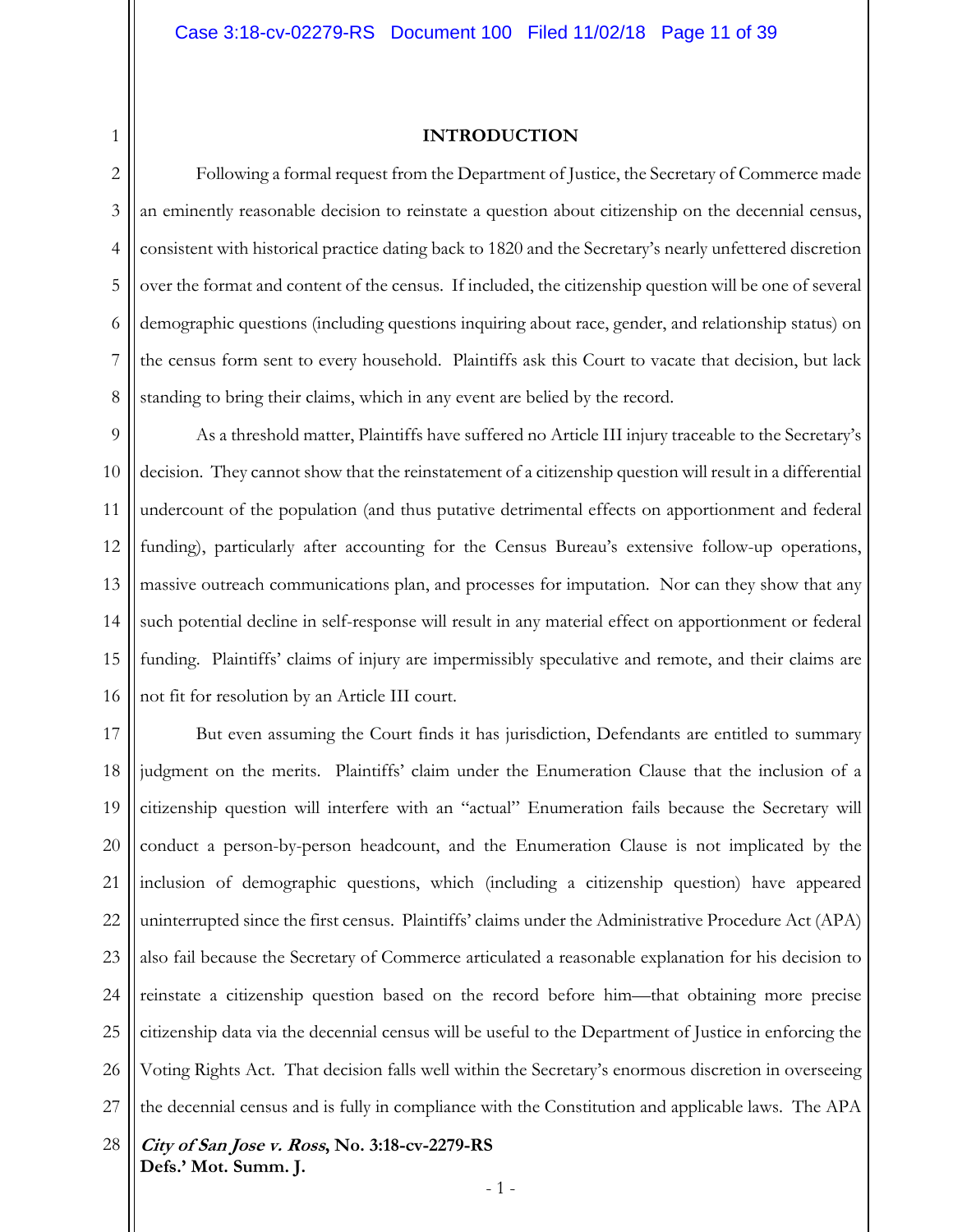1 2 3 requires no more. Even if the Court were to look behind the Secretary's decision for any additional motivations, there is no evidence that the Secretary did not believe his stated, reasonable rationale. Defendants are therefore entitled to summary judgment.

#### **BACKGROUND**

5

4

#### **I. FACTUAL BACKGROUND**

6 7 8 9 10 11 12 13 14 15 The Constitution requires that an "actual Enumeration" of the population be conducted every ten years in order to allocate representatives in Congress among the States, and vests Congress with the authority to conduct that census "in such Manner as they shall by Law direct." U.S. Const. art. I, § 2, cl. 3. The Census Act, 13 U.S.C. § 1 *et seq.*, delegates to the Secretary of Commerce the responsibility to conduct the decennial census "in such form and content as he may determine," and "authorize[s] [him] to obtain such other census information as necessary." *Id.* § 141(a). The Census Bureau assists the Secretary in performing this duty. *See id*. §§ 2, 4. The Act directs that the Secretary "shall prepare questionnaires, and shall determine the inquiries, and the number, form, and subdivisions thereof, for the statistics, surveys, and censuses provided for in this title." 13 U.S.C. § 5. Nothing in the Act directs the content of the questions included on the decennial census.

16 17 18 19 20 21 With the exception of 1840, decennial censuses from 1820 to 1880 asked for citizenship or birthplace in some form, and decennial censuses from 1890 through 1950 specifically requested citizenship information.<sup>1</sup> In 1960, the Census Bureau asked 25% of the population for the respondent's birthplace and that of his or her parents. Measuring America at 72-73. Between 1970 and 2000, the Bureau distributed a more detailed "long-form questionnaire" to a sample of the population in lieu of the "short-form questionnaire" sent to the majority of households. U.S. Census

- 22
- 23

 $\overline{a}$ 

<sup>24</sup> 25 26 27 <sup>1</sup> Beginning in 1820, the census was used to tabulate citizenship by inquiring of each household the number of "foreigners not naturalized." *See* U.S. Census Bureau, Measuring America: The Decennial Censuses From 1790 to 2000, at 6-7, https://www2.census.gov/library/publications/ 2002/dec/pol\_02-ma.pdf ("Measuring America"). No question regarding birthplace or citizenship status was included in the 1840 Census. *Id.* at 8. In the 1850, 1860, and 1880 enumerations, the questionnaires asked for place of birth. *Id.* at 9, 11, 13. The census included an express question regarding citizenship in 1870. *Id.* at 13, 15. Decennial censuses from 1890 through 1950 specifically requested citizenship information more consistently, including asking for place of birth and (for some respondents) naturalization status and birthplace of parents. *Id.* at 22-62.

**City of San Jose v. Ross, No. 3:18-cv-2279-RS Defs.' Mot. Summ. J.**  28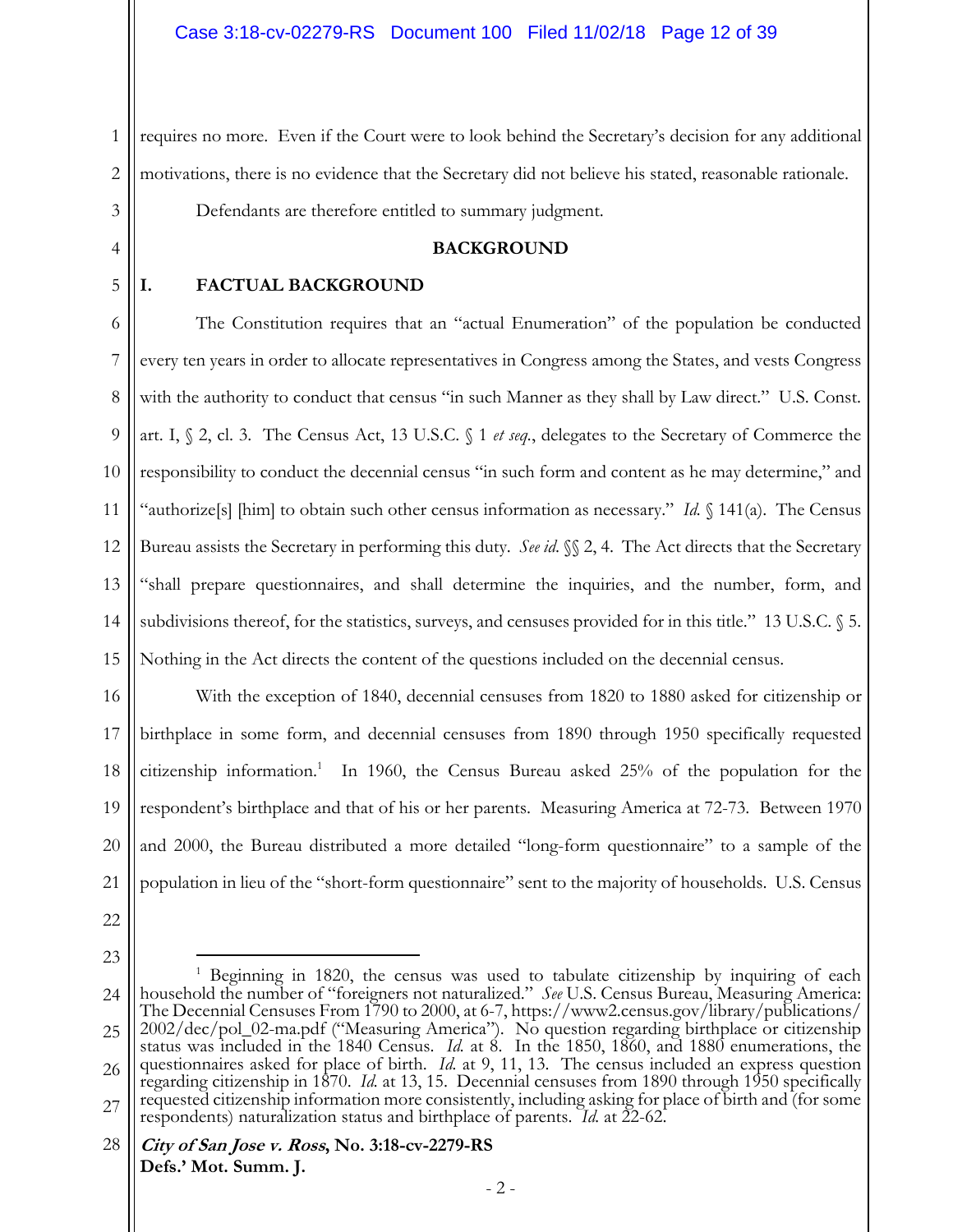#### Case 3:18-cv-02279-RS Document 100 Filed 11/02/18 Page 13 of 39

1 2 3 Bureau, Questionnaires, https://www.census.gov/history/www/through\_the\_decades/questionnaires/. The long-form questionnaire, which was generally sent to 1 in 6 households, included questions about the respondent's citizenship or birthplace; the short form did not. Measuring America at 78, 91-92.

4 5 6 7 8 9 10 11 12 13 14 15 16 Beginning in 2005, the Census Bureau began collecting the more extensive long-form data including citizenship—through the American Community Survey (ACS), which is sent yearly to about one in 38 households. *See* U.S. Census Bureau, Archive of American Community Survey Questions, https://www.census.gov/programs-surveys/acs/methodology/questionnaire-archive.html (noting citizenship questions on every ACS questionnaire). The introduction of the yearly ACS enabled the 2010 census to be a "short-form-only" census. The 2020 census will also be a "short-form-only" census. The ACS will continue to collect additional data each year, including information on the citizenship status of respondents. Because the ACS collects information from only a small sample of the population, it produces annual estimates only for "census tracts" and "census-block groups." The decennial census is designed to undertake a full count of the people and produces other, limited information down to the smallest geographic level, known as the "census block." As in past years, the 2020 census will pose a number of questions beyond the total number of individuals residing at a location, including questions regarding sex, Hispanic origin, race, and relationship status.

17 18 19 20 21 22 23 24 25 On March 26, 2018, the Secretary of Commerce issued a memorandum reinstating a citizenship question on the 2020 census questionnaire. Administrative Record ("AR") 1313-20. The Secretary's reasoning and the procedural background are set out in that memorandum and in a supplemental memorandum issued on June 21, 2018. *Id.* 1321. The Secretary explained that, "[s]oon after [his] appointment," he "began considering various fundamental issues" regarding the 2020 census, including whether to reinstate a citizenship question. *Id.* As part of his deliberative process, he and his staff "consulted with Federal governmental components and inquired whether the Department of Justice (DOJ) would support, and if so would request, inclusion of a citizenship question as consistent with and useful for the enforcement of the Voting Rights Act." *Id*.

26 27 In a December 12, 2017 letter, DOJ responded that citizenship data is important to its enforcement of Section 2 of the VRA for several reasons, and that the decennial census would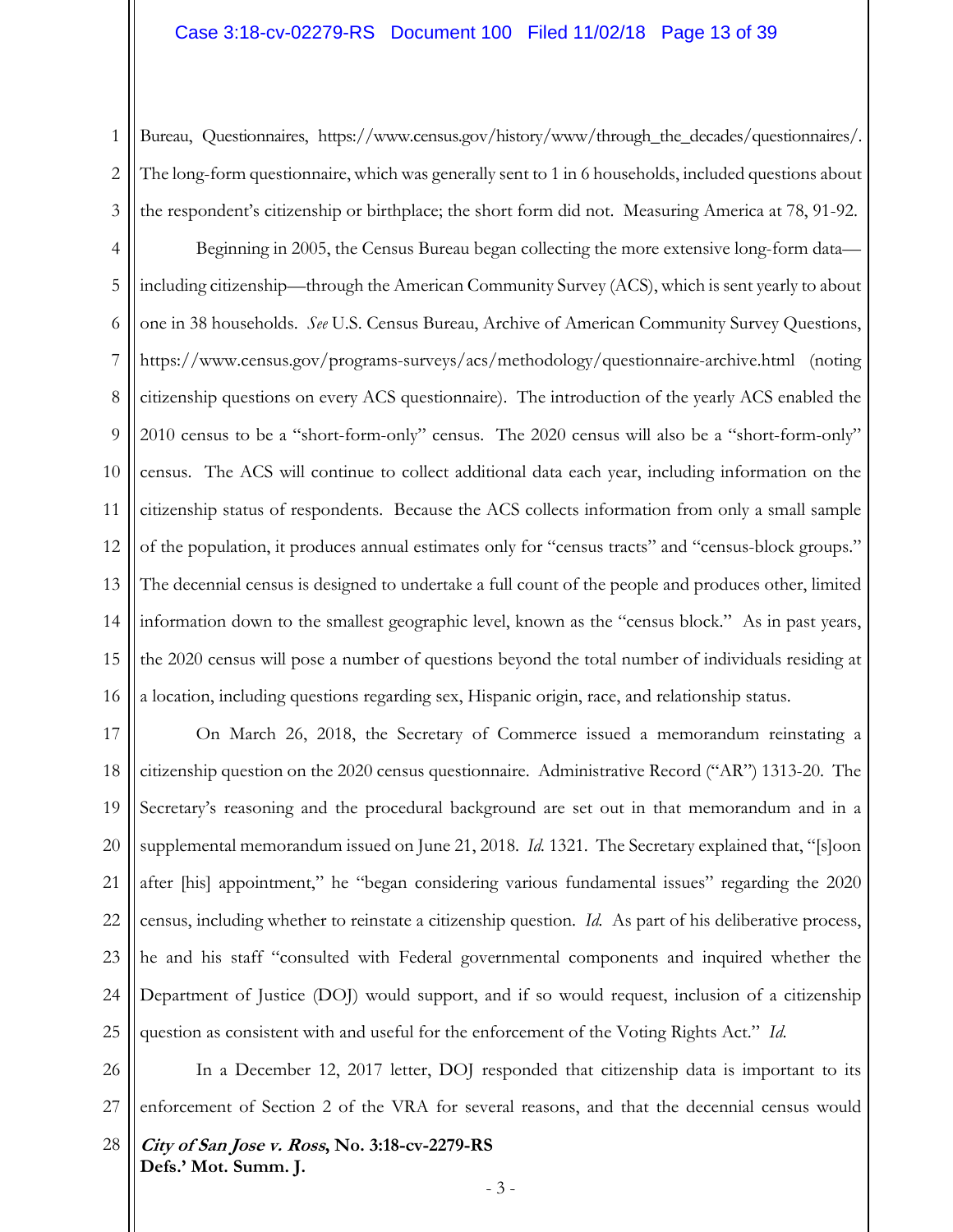1 2 3 provide more-granular citizenship voting age population (CVAP) data than that provided by the annual ACS survey. AR 663-665 [hereinafter Gary Letter]. In the letter DOJ "formally request[ed] that the Census Bureau reinstate into the 2020 Census a question regarding citizenship." *Id.* 665.

4 5 6 7 8 9 10 11 After receiving DOJ's formal request, the Secretary "initiated a comprehensive review process led by the Census Bureau," AR 1313, and asked the Bureau to evaluate the best means of providing the data identified in the letter. The Census Bureau initially presented three alternatives. *Id.* 1277- 85. After reviewing those alternatives, the Secretary asked the Census Bureau to consider a fourth option, which would combine two of the options the Bureau had presented. *Id.* 1316. Ultimately, the Secretary concluded that this fourth option—reinstating a citizenship question on the census while simultaneously linking available administrative-record data to Census Bureau files—would "provide DOJ with the most complete and accurate CVAP data in response to its request." *Id*. at 1317.

12 13 14 15 16 17 18 19 20 21 22 23 24 The Secretary also observed that collecting citizenship data in the decennial census has a long history and that the ACS has included a citizenship question since 2005. AR 1314. The Secretary therefore found, and the Census Bureau confirmed, that "the citizenship question has been well tested." *Id.* He further confirmed with the Census Bureau that the census-block-level citizenship data requested by DOJ are not available from the ACS. *Id.* The Secretary "carefully considered," but was unpersuaded by, concerns that reinstating a citizenship question would negatively impact the response rate for non-citizens. AR 1317. While the Secretary agreed that a "significantly lower response rate by non-citizens could reduce the accuracy of the decennial census and increase costs for non-response follow up ("NRFU") operations," he concluded that "neither the Census Bureau nor the concerned stakeholders could document that the response rate would in fact decline materially" as a result of a citizenship question. *Id.* 1315. Based on his extensive process of consultation and review, the Secretary determined that, to the best of everyone's knowledge, there is limited empirical data on how reinstating a citizenship question might affect response rates. *Id.* 1316.

25 26 27 The Secretary also emphasized that "[c]ompleting and returning decennial census questionnaires is required by Federal law," meaning that concerns regarding a decline in response rates were premised on speculation that some will "violat[e] [a] legal duty to respond." AR 1319.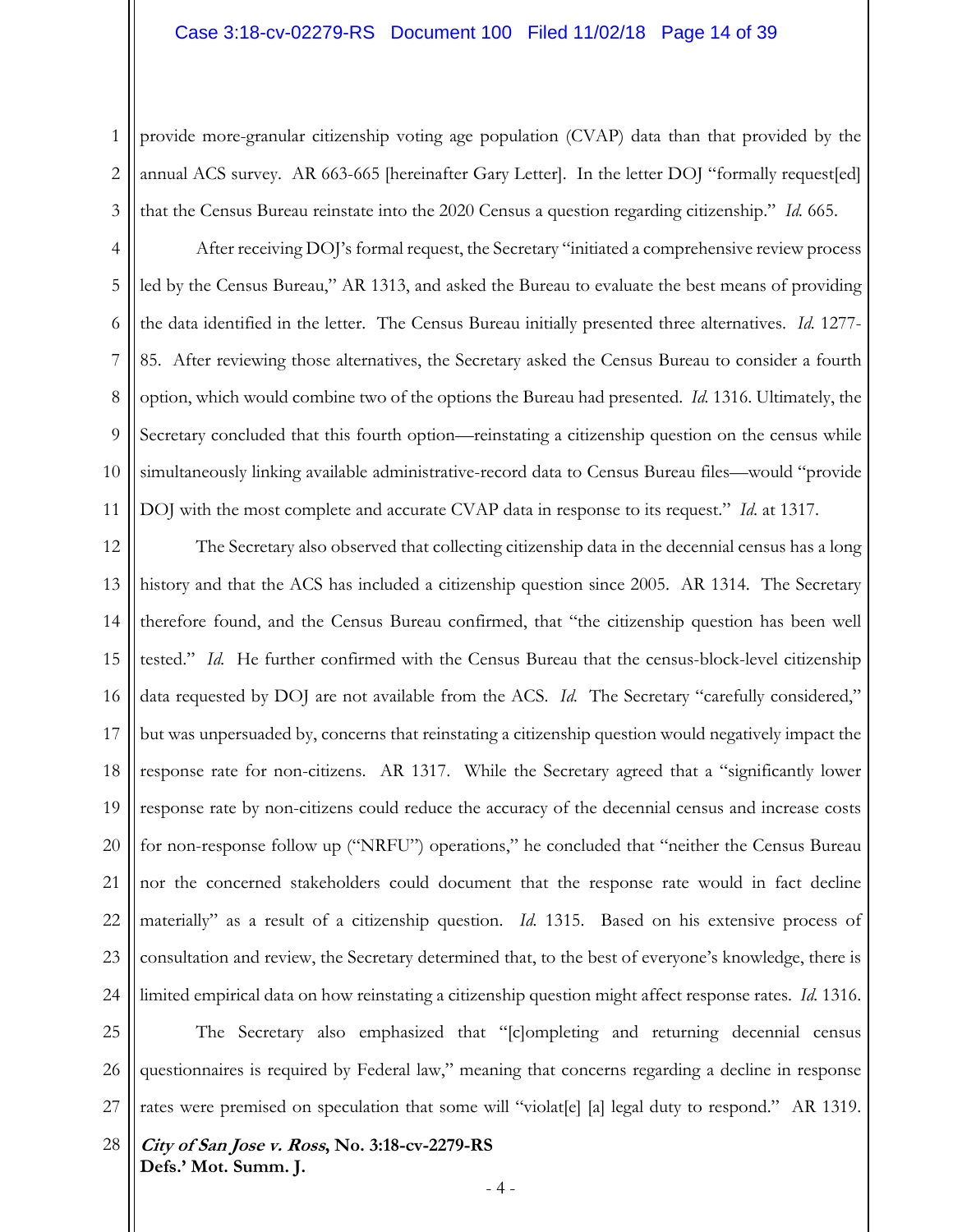1 2 3 4 5 6 7 Despite the hypothesis "that adding a citizenship question could reduce response rates, the Census Bureau's analysis did not provide definitive, empirical support for that belief." *Id.* 1316. The Secretary further explained that the Census Bureau intends to take steps to conduct respondent and stakeholder outreach in an effort to mitigate any impact on response rates of including a citizenship question. *Id.* 1318. In light of these considerations, the Secretary concluded that "even if there is some impact on responses, the value of more complete and accurate [citizenship] data derived from surveying the entire population outweighs such concerns." *Id.* 1319.

8

#### **II. PROCEDURAL HISTORY**

9 10 11 12 13 14 15 16 Plaintiffs<sup>2</sup> filed suit against Defendants on April 17, 2018. ECF No. 1. Defendants sought dismissal based on Plaintiffs' lack of standing, the political question doctrine, lack of justiciability under the APA, and Plaintiffs' failure to state an Enumeration Clause claim. *See* Defs.' Mot. Dismiss, ECF No. 55. The Court denied this motion to dismiss. Order Denying Mots. Dismiss, ECF No. 86. Defendants lodged the Administrative Record ("AR") on June 8, 2018, as supplemented on June 21, 2018. Notice of Filing AR, ECF No. 38; Notice of Filing Supplement to AR, ECF No. 52. This Motion for Summary Judgment is filed pursuant to the schedule entered by the Court on August 30, 2018. Stip. to Case Sched. & Order as Modified by the Court, ECF No. 89.

17

#### **LEGAL STANDARD**

18 19 20 21 22 23 24 25 "The court shall grant summary judgment if the movant shows that there is no genuine dispute as to any material fact and the movant is entitled to judgment as a matter of law." Fed. R. Civ. P. 56(a). Where claims call for judicial review under the APA, "summary judgment is an appropriate mechanism for deciding the legal question" presented. *Ctr. for Envtl. Health v. McCarthy*, 192 F. Supp. 3d 1036, 1040 (N.D. Cal. 2016) (citation omitted). The court must uphold an agency decision unless it is found to be "arbitrary, capricious, an abuse of discretion, or otherwise not in accordance with law," "contrary to constitutional right," or "in excess of statutory jurisdiction, authority, or limitations, or short of statutory right." 5 U.S.C. § 706(2).

26

27

 $\overline{a}$ 

<sup>&</sup>lt;sup>2</sup> Plaintiffs are the City of San Jose, and Black Alliance for Just Immigration.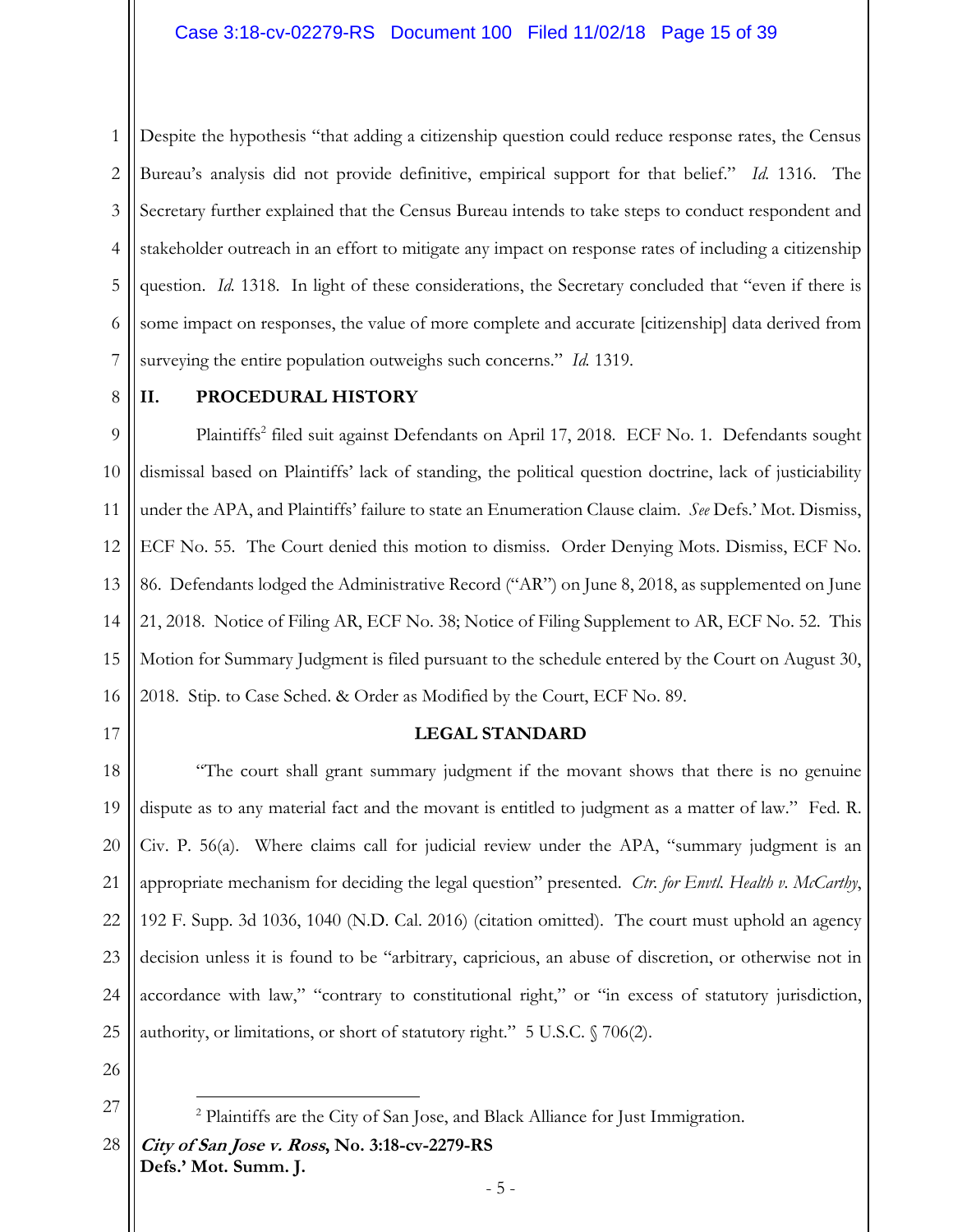#### **ARGUMENT**

# **I. Defendants Are Entitled to Summary Judgment Because Plaintiffs Have Not Established Their Standing.3**

Plaintiffs claim that they will be injured because the citizenship question will result in a decrease in self-response rates on the census, which will result in an undercount, which will lead to California being apportioned fewer congressional seats that it should otherwise have, and receiving less federal funding. Compl. ¶ 11.

8 9 10 11 12 13 14 15 16 17 18 19 Plaintiffs are unable to meet their burden and demonstrate with sufficient certainty that any of these harms will actually come to pass. Plaintiffs will only be harmed if (1) the citizenship question itself *causes* individuals to neglect their legal duty to respond to the 2020 census, such that a decrease in the initial self-response rate occurs, (2) such a decline is not corrected by the Census Bureau's repeated efforts to encourage self-response, (3) such a decline is not corrected by the Census Bureau's extensive Nonresponse Followup ("NRFU") efforts, (4) such a decline is not corrected by the Census Bureau's use of imputation for any remaining uncounted households after NRFU, (5) if any net undercount remains after these comprehensive operations, Plaintiffs' *particular states and localities* will be undercounted more than others (*i.e.*, there will be a differential net undercount), and (6) any such differential net undercount actually changes the apportionment or funding of Plaintiffs' specific states and localities in light of both the magnitude of the differential net undercount and the national distribution of the differential net undercount. This long chain of necessary events before Plaintiffs

20

1

2

3

4

5

6

7

- 21
- 22

 $\overline{a}$ 

23 24 25 26 27 <sup>3</sup> In an APA case, "the district judge sits as an appellate tribunal" and all issues—including standing—generally are resolved at summary judgment. *McCrary v. Gutierrez*, No. C-08-015292, 2010 WL 520762, at \*2 (N.D. Cal. Feb. 8, 2010) (quoting *Am. Bioscience v. Thompson*, 269 F.3d 1077, 1083 (D.C. Cir. 2001)). This case should be no different. In the event that the Court concludes an evidentiary hearing on standing is appropriate, that hearing should be limited to standing only (rather than the merits). The question on the merits, of course, is whether the Secretary's action was supported by the administrative record and consistent with the APA standard of review, and Plaintiffs should not be permitted to import their experts' *post hoc* criticisms of the Secretary's decision*. See Vt. Yankee Nuclear Power Corp. v. Nat. Res. Def. Council, Inc.*, 435 U.S. 519, 549 (1978) (stating the question in an APA case as "whether the challenged rule . . . finds sufficient justification in the administrative proceedings that it should be upheld by the reviewing court").

**City of San Jose v. Ross, No. 3:18-cv-2279-RS Defs.' Mot. Summ. J.**  28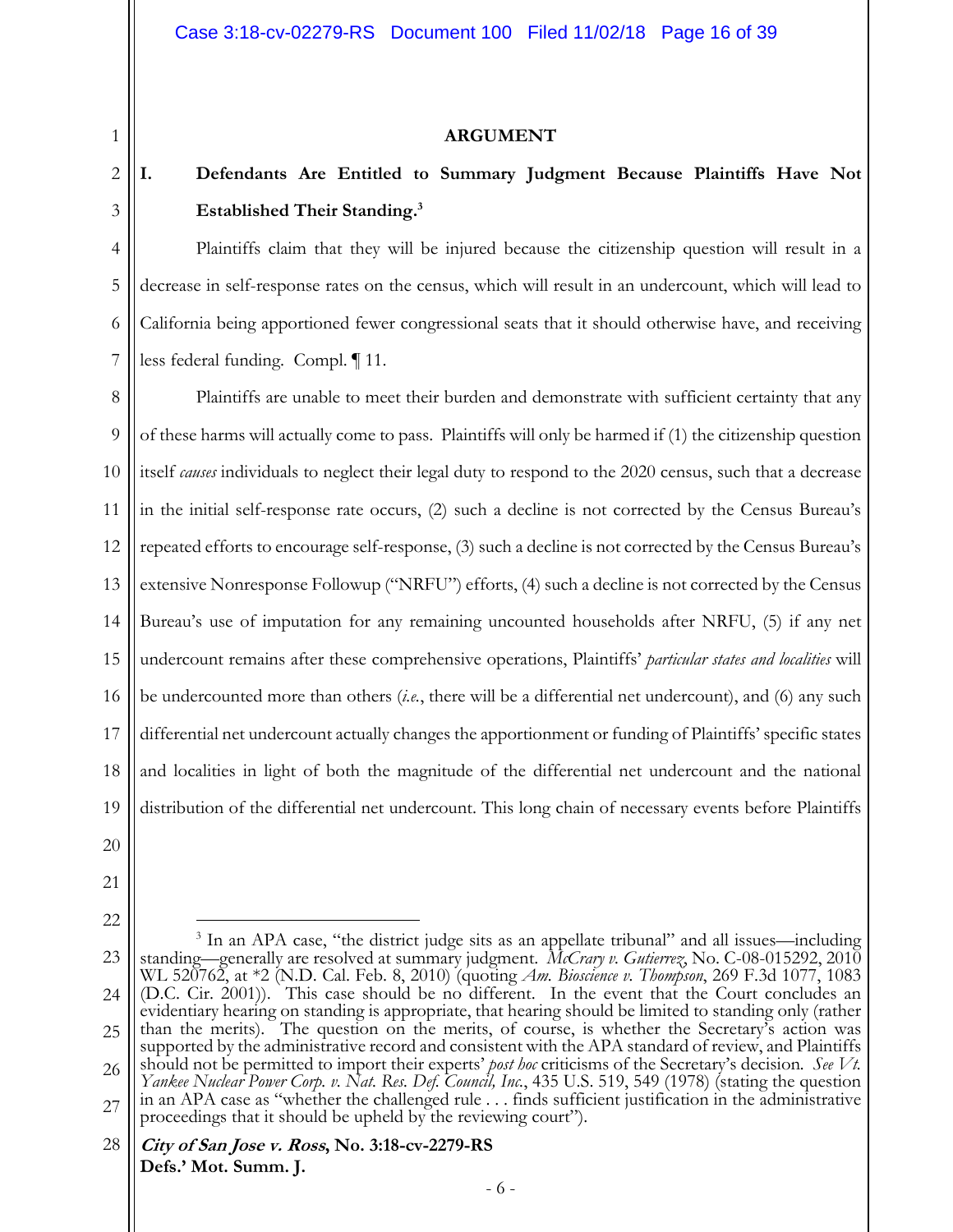1 2 are injured demonstrates the speculative nature of their purported injuries and strains credulity, as well as their inability to attribute those hypothetical injuries to the addition of the citizenship question.

3

#### **A. Plaintiffs Bear the Burden of Establishing Their Article III Standing.**

4 5 6 7 8 9 10 11 12 13 14 15 16 The doctrine of constitutional standing, an essential aspect of an Article III case or controversy, demands that a plaintiff have "a personal stake in the outcome of the controversy [so] as to warrant his invocation of federal-court jurisdiction." *Warth v. Seldin*, 422 U.S. 490, 498 (1975) (internal citation omitted). At its "irreducible constitutional minimum," the doctrine requires a plaintiff, as the party invoking the Court's jurisdiction, to establish three elements: (1) a concrete and particularized injury-in-fact, either actual or imminent; (2) a causal connection between the injury and defendants' challenged conduct, such that the injury is "fairly . . . trace[able] to the challenged action of the defendant"; and (3) a likelihood that the injury suffered will be redressed by a favorable decision. *Lujan v. Defs. of Wildlife*, 504 U.S. 555, 560-61 (1992). The standing inquiry is "especially rigorous" where "reaching the merits of the dispute would force [the court] to decide whether an action taken by one of the other two branches of the Federal Government was unconstitutional," *Clapper v. Amnesty Int'l USA*, 568 U.S. 398, 408 (2013) (quoting *Raines v. Byrd*, 521U.S. 811, 819-20 (1997)).

17 18 19 20 21 22 23 24 The standing requirement of "injury in fact" requires a plaintiff to establish that it "'has sustained or is immediately in danger of sustaining a direct injury" as a result of the challenged action. *Spokeo, Inc. v. Robins*, 136 S. Ct. 1540, 1552 (2016) (citations omitted). The injury must be "concrete and particularized," *Lujan*, 504 U.S. at 560 (citations omitted), and not "merely 'conjectural' or 'hypothetical' or otherwise speculative." *Summers v. Earth Island Inst.*, 555 U.S. 488, 505 (2009) (quoting *Lujan*, 504 U.S. at 560). Thus, an alleged future injury must be "*certainly* impending"; '"[a]llegations of possible future injury' are not sufficient." *Clapper*, 568 U.S. at 409 (quoting *Whitmore v. Arkansas*, 495 U.S. 149, 158 (1990), emphasis in *Clapper*).

25 26 27 The "fairly traceable" prong of standing requires Plaintiffs to prove that their certainly impending injuries "fairly can be traced to the challenged action of the defendant, and not injury that results from the independent action of some third party not before the court." *Simon v. E. Ky. Welfare*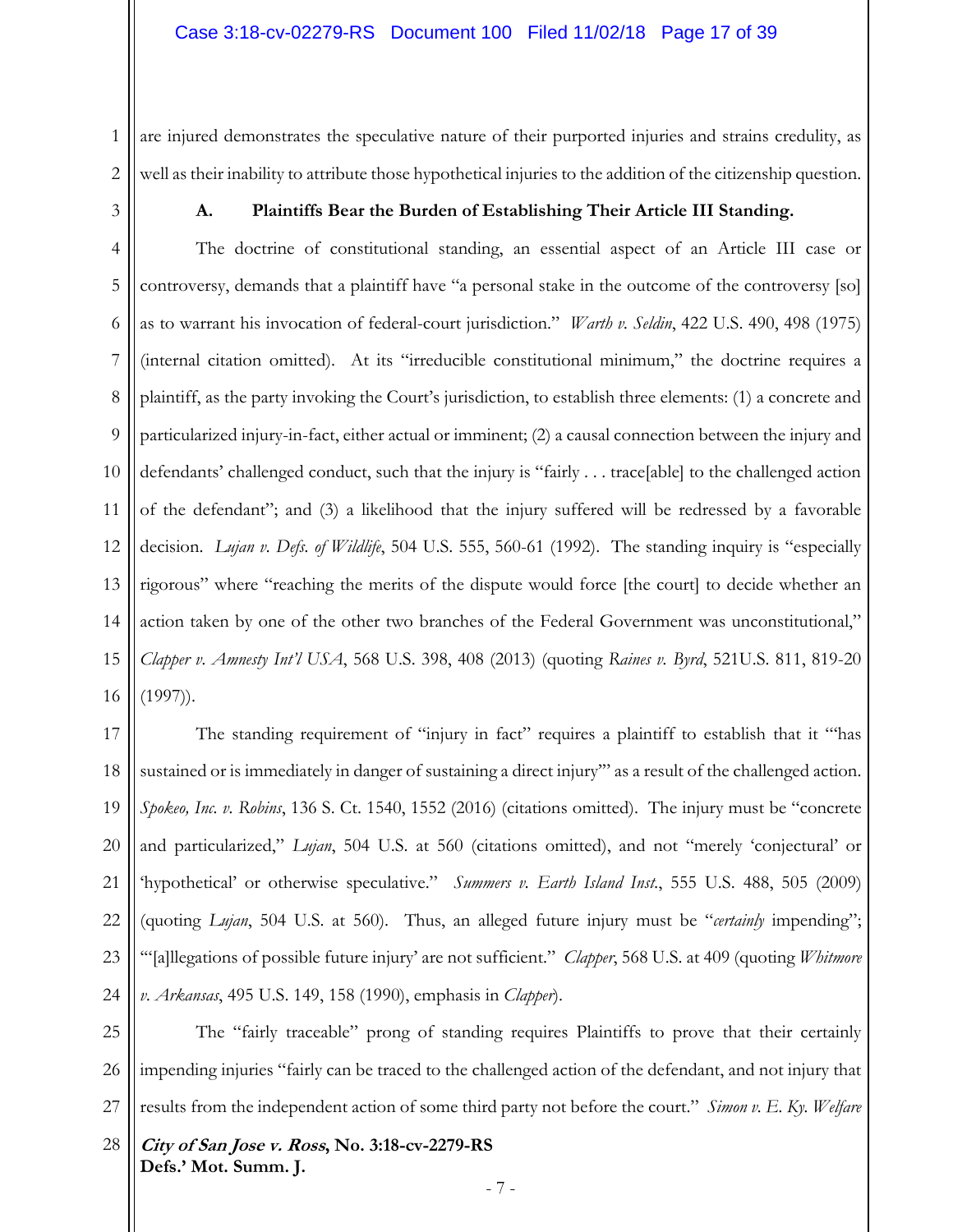1 2 3 4 *Rights Org.*, 426 U.S. 26, 41-42 (1976). In the census context, merely a showing of differential net undercount is not enough as there has never been a perfect census count. *See Carey v. Klutznick*, 653 F.2d 732, 735 (2d Cir. 1981). Plaintiffs instead must prove by a preponderance of the evidence that any differential net undercount is specifically attributable to the citizenship question.

5 6 7 8 9 10 11 "[T]here can be no genuine issue as to any material fact" where a party "fails to make a showing sufficient to establish the existence of an element essential to that party's case, and on which [it] [bears] . . . the burden of proof." *Celotex Corp*. *v. Catrett*, 477 U.S. 317, 322 (1986). Thus, "[a]t the summary judgment stage," plaintiffs "[a]re required to come forward with evidence demonstrating concrete injury . . . based on the challenged action," *Proyecto Pastoral at Dolores Mission v. Cty. of L.A.*, 22 Fed. App'x. 743, 744 (9th Cir. 2001), or else "Rule 56(c) mandates the entry of summary judgment" against them. *Celotex*, 477 U.S. at 322 (quoting Fed. R. Civ. P. 56(e)).

12

13

## **B. Plaintiffs Cannot Show That the Citizenship Question Will Result in an Undercount.**

**City of San Jose v. Ross, No. 3:18-cv-2279-RS Defs.' Mot. Summ. J.**  14 15 16 17 18 19 20 21 22 23 24 25 26 27 28 As an initial matter, Plaintiffs cannot show that the months-long census process will result in an undercount, even assuming, *arguendo*, that the citizenship question resulted in any additional hesitancy to respond among certain individuals. First, those who choose not to respond to the citizenship question alone, or who cease completing questions on the census after they reach the citizenship question, will still be enumerated and thus would not contribute to any undercount. Second, the Census Bureau has extensive techniques to encourage individuals who did not initially respond to respond through one of five additional opportunities. Third, for those who still have not responded, the Census Bureau will employ its NRFU process, one of the largest peacetime mobilizations in our Nation's history in which includes sending enumerators out to collect information from non-responders in person. Fourth, where enumeration efforts still fail, the Census Bureau uses high-quality administrative records from other federal agencies to enumerate individuals. As the Census Bureau's Chief Scientist and Associate Director for Research and Methodology therefore concluded in his expert report, "there is no credible quantitative evidence that the addition of the citizenship question would affect the accuracy of the count." Declaration of

- 8 -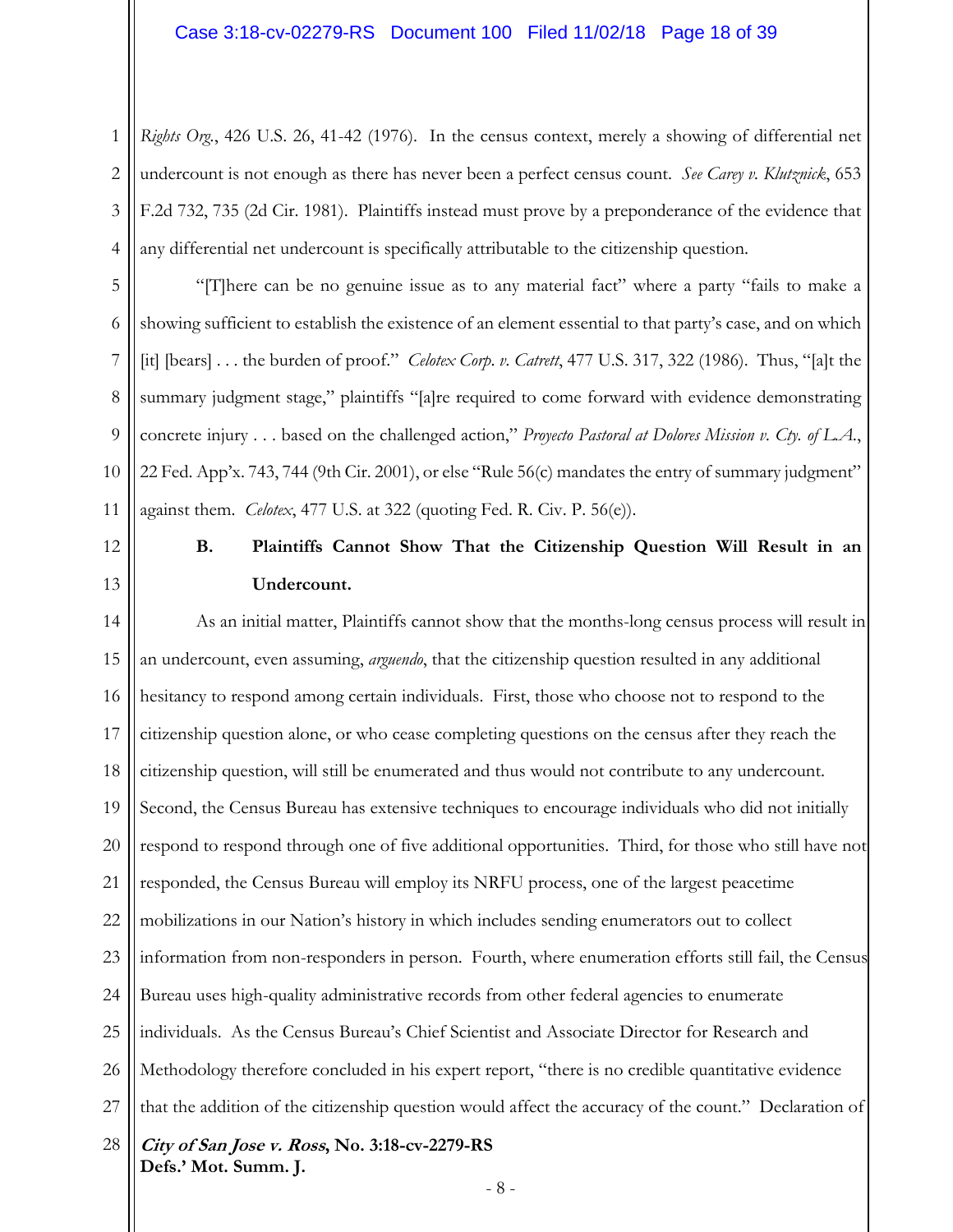1 2 3 4 5 6 John M. Abowd, Ph.D. ¶ 13 (Abowd Declaration), Ex. A; *see also id*. at 4 ("It is important to stress that the estimated decrease in self-response rates does not translate into an increase in net undercount, and the use of our estimates as if they did is wholly inappropriate."). As discussed below, these extensive procedures will ameliorate any risk of injury to Plaintiffs. Plaintiffs' speculative claimed injuries are far from "certainly impending" because they will come to pass only if every step described below fails. *Clapper*, 568 U.S. at 409.

### 8 9

7

# **1. Individuals Are Prompted Multiple Times to Respond to the Census, and Their Responses Are Counted Even If They Are Incomplete or Do Not Respond to the Citizenship Question.**

10 11 12 13 14 15 16 17 18 19 20 21 22 23 24 25 26 Even before beginning its NRFU efforts, the Census Bureau has comprehensive plans in place to maximize self-response. Instructions to complete the census online or by telephone will initially be sent to most households, with the remaining households (those deemed less likely to have internet access) receiving a paper questionnaire in the first mailing. 2020 Census Operational Plan: A New Design for the 21st Century, at 18, 21, 91, 95 (Sept. 2017, v.3.0), https://www2.census.gov/programs-surveys/decennial/2020/program-management/planningdocs/2020-oper-plan3.pdf ("2020 Census Operational Plan"); Abowd Declaration ¶¶ 25-29. All households will receive a letter reminding them to respond as a second contact. Abowd Declaration ¶ 29. If households do not initially self-respond, they will receive a postcard as the third contact, a letter and the paper version of the questionnaire as the fourth contact, and another postcard as the fifth contact. Abowd Declaration ¶ 30; 2020 Census Operational Plan at 99. Each household can thus receive up to six mailings. 2020 Census Operational Plan at 99; *see also* Abowd Declaration ¶ 30. In addition to online instructions, all mailings also include a toll-free number that provides assistance in self-responding. Abowd Declaration ¶ 30. In addition, the 2020 census will be the first to rely extensively on digital methods and automation, and it will be the first census where individuals are encouraged to respond online. 2020 Census Operational Plan at 15, 18-19, 26, 88. The Census Bureau also engages in advertising and outreach efforts to inform people about the census and

27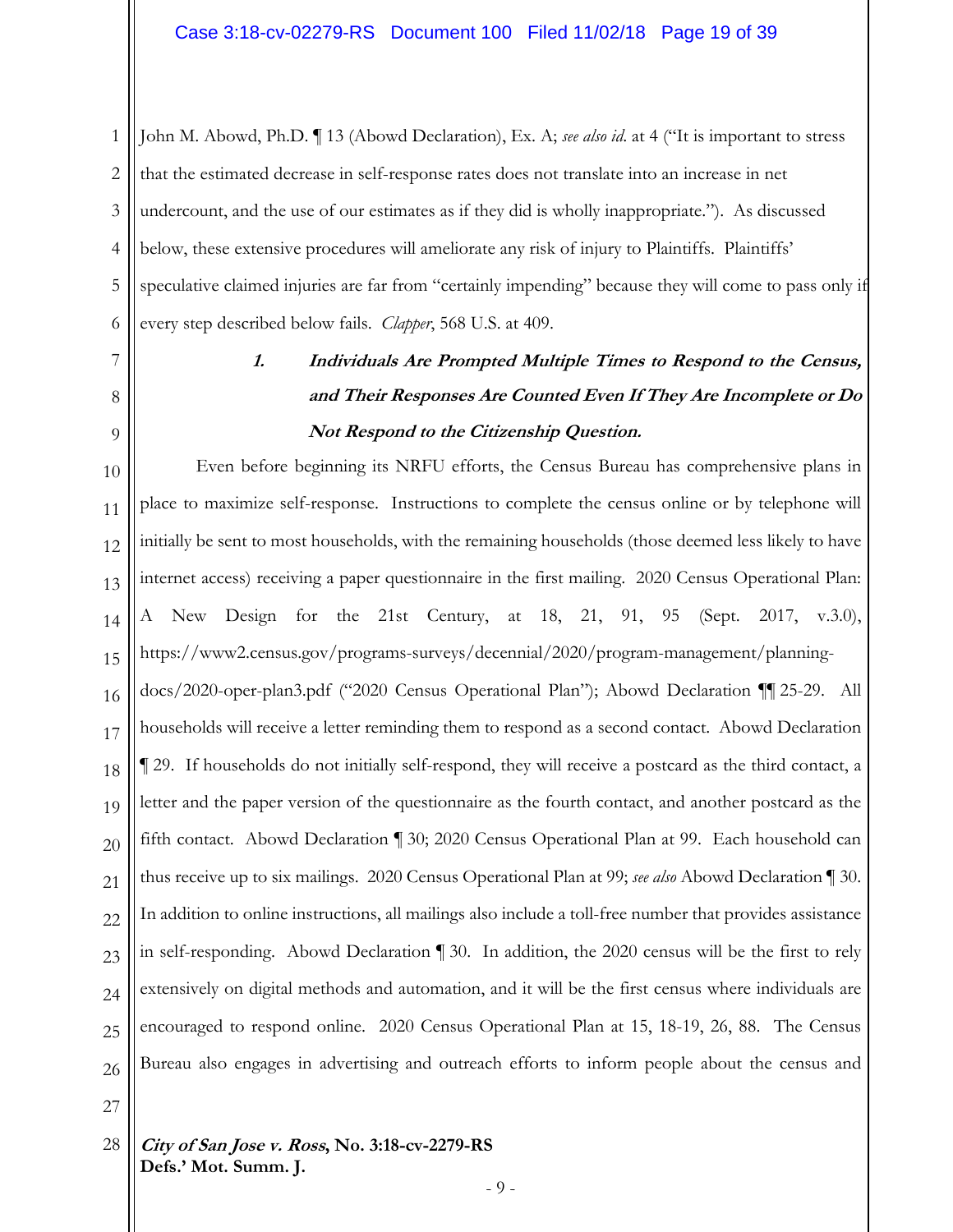2 encourage them to self-respond. 2020 Census Operational Plan at 21, 92-94; Abowd Declaration ¶ 61 & n.52.

Furthermore, the actual enumeration could only be affected by households that completely choose not to respond—if a household simply skips the citizenship question (i.e., so-called "item nonresponse," where a person does not respond to a particular item on the questionnaire) or stops filling out the census questionnaire once they reach the citizenship question (i.e., "breakoff") they will nonetheless be fully counted. *See* Abowd Declaration ¶ 35-38.

8

9

1

3

4

5

6

7

### **2. Any Households that Do Not Self-Respond Will Be Enumerated by NRFU Efforts.**

10 11 12 13 14 15 16 17 18 19 20 21 22 23 24 If a household does not self-respond during the steps described above, which span six weeks, it does not mean that that household will not be enumerated. Instead, the Census Bureau's extensive NRFU operations will kick in, starting with the assignment of an enumerator to each nonresponding household address. Abowd Declaration ¶¶ 38-39; 2020 Census Operational Plan at 114. Enumerators physically visit housing unit addresses in order to enumerate households through an inperson interview. Abowd Declaration ¶ 39. Enumerators are dispatched utilizing a state-of-the-art optimizer that efficiently assigns cases and provides routes for field work.<sup>4</sup> Census Operational Plan at 114; *see also* Abowd Declaration ¶ 45-51. The Census Bureau "considers the demographic characteristics of each unique geographic area" in selecting enumerators, and works to retain local enumerators, as well as enumerators with the language skills required to communicate with residents in each area. Abowd Declaration ¶¶ 49-50. Enumerators also have access to remote translation services for 59 non-English languages. Abowd Declaration ¶ 50. If an enumerator is not able to connect with a resident during an in-person visit, the enumerator will leave a Notice of Visit form providing information about how the household can complete the 2020 census. Abowd Declaration ¶ 51. A household may be visited by an enumerator up to 6 times. Abowd Declaration ¶ 53 & n.43.

25 26

 $\overline{a}$ 

<sup>27</sup> <sup>4</sup> The increased efficiency from these technological advances will enable the Census Bureau to target advertising and NRFU resources toward areas with low response rates.

**City of San Jose v. Ross, No. 3:18-cv-2279-RS Defs.' Mot. Summ. J.**  28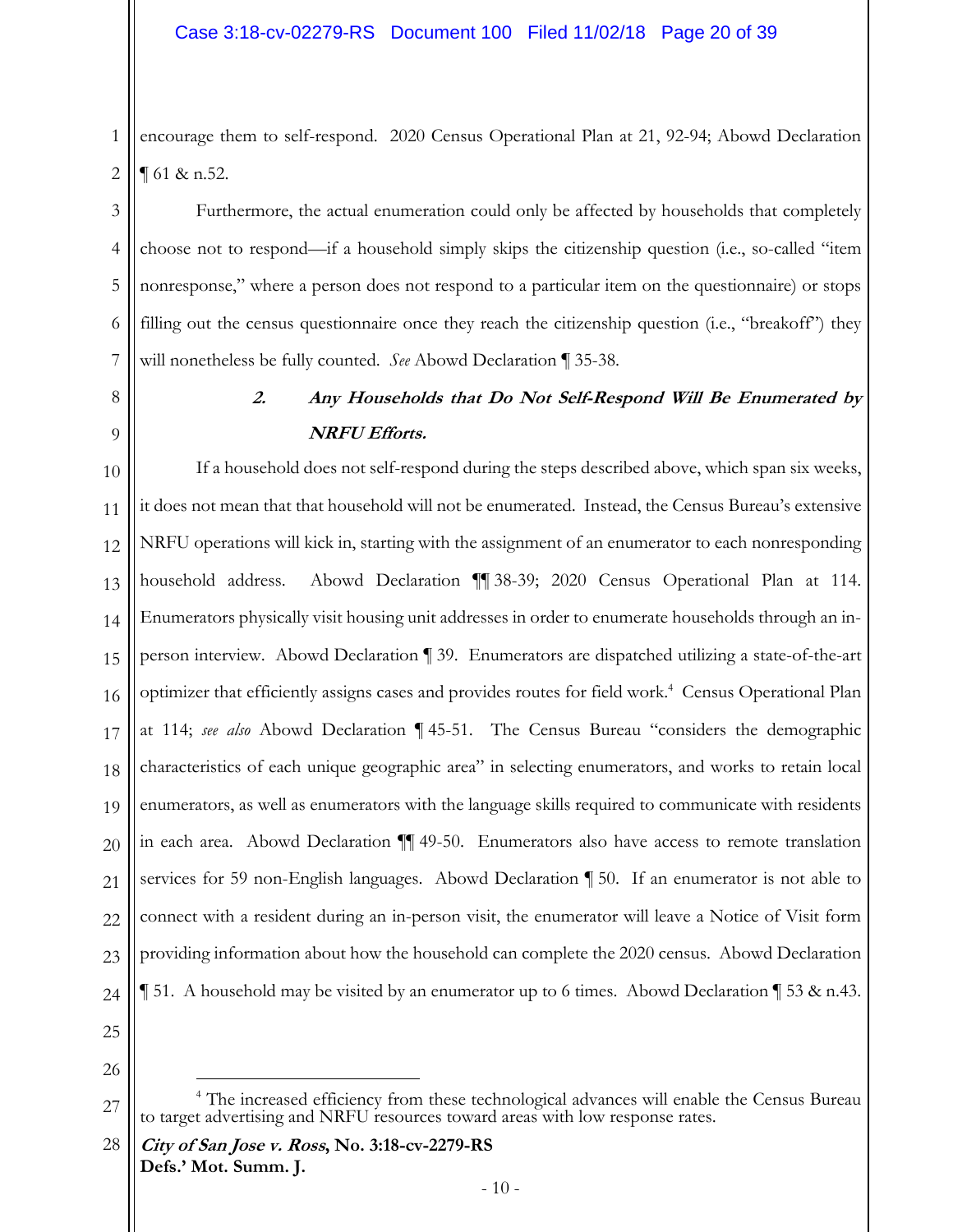1 2 3 4 5 6 7 8 9 10 11 12 13 14 15 16 If the enumerator is unable to make contact with a household, and the household does not complete the 2020 census questionnaire as per the Notice of Visit, the Census Bureau will still enumerate that household. Using its "final attempt" procedures, the Census Bureau will impute data for a non-responding household if reliable administrative records are available. Census Operational Plan at 22, 114, 117; Abowd Declaration ¶ 53. If such reliable data is not available, then the enumerator will attempt to contact a nearby proxy (such as a neighbor or building manager), and will enumerate the non-responding household through data provided by that proxy. Abowd Declaration ¶ 53 & n.41. As necessary, the most experienced and effective enumerators will be tasked to identify proxies. Census Operation Plan at 22, 114, 117; Abowd Declaration ¶ 53. Although imputation and proxy efforts may result in lower quality data for demographic questions relative to data from selfresponses, they should not cause an *undercount*. *See* Abowd Declaration ¶ 53 ("The Census Bureau is not aware of any credible quantitative evidence suggesting that proxies in the census provide a greater net undercount or differential net undercount in comparison to self-response or in-person interviews."); Abowd Declaration ¶ 56 ("The Census Bureau is not aware of any credible quantitative data suggesting that imputation in the census leads to a greater net undercount or differential net undercount in comparison to self-response or in-person interviews.").

17 18 19 20 21 The Census Bureau's NRFU operations are dynamic, and will be adjusted in real-time based on self-response rates to ramp up media efforts and hire additional enumerators in areas of demonstrated need. Abowd Declaration ¶¶ 64-67. If necessary, the Census Bureau can also assign enumerators to work overtime, shift enumerators between geographic regions, and even extend the NRFU period to obtain a full enumeration. Abowd Declaration ¶¶ 66-67.

23 24

25

22

**3. The Census Bureau's Combined Enumeration Efforts (Encouraging Self-Response, NRFU, Imputation and Proxy Data) Will Correct Any Possible Decline in Initial Self-Response and Completely Enumerate the Population.** 

26 27 The Census Bureau expects that the completion of the exhaustive NRFU efforts described above "will result in a complete enumeration," Abowd Declaration ¶ 24—in other words, there will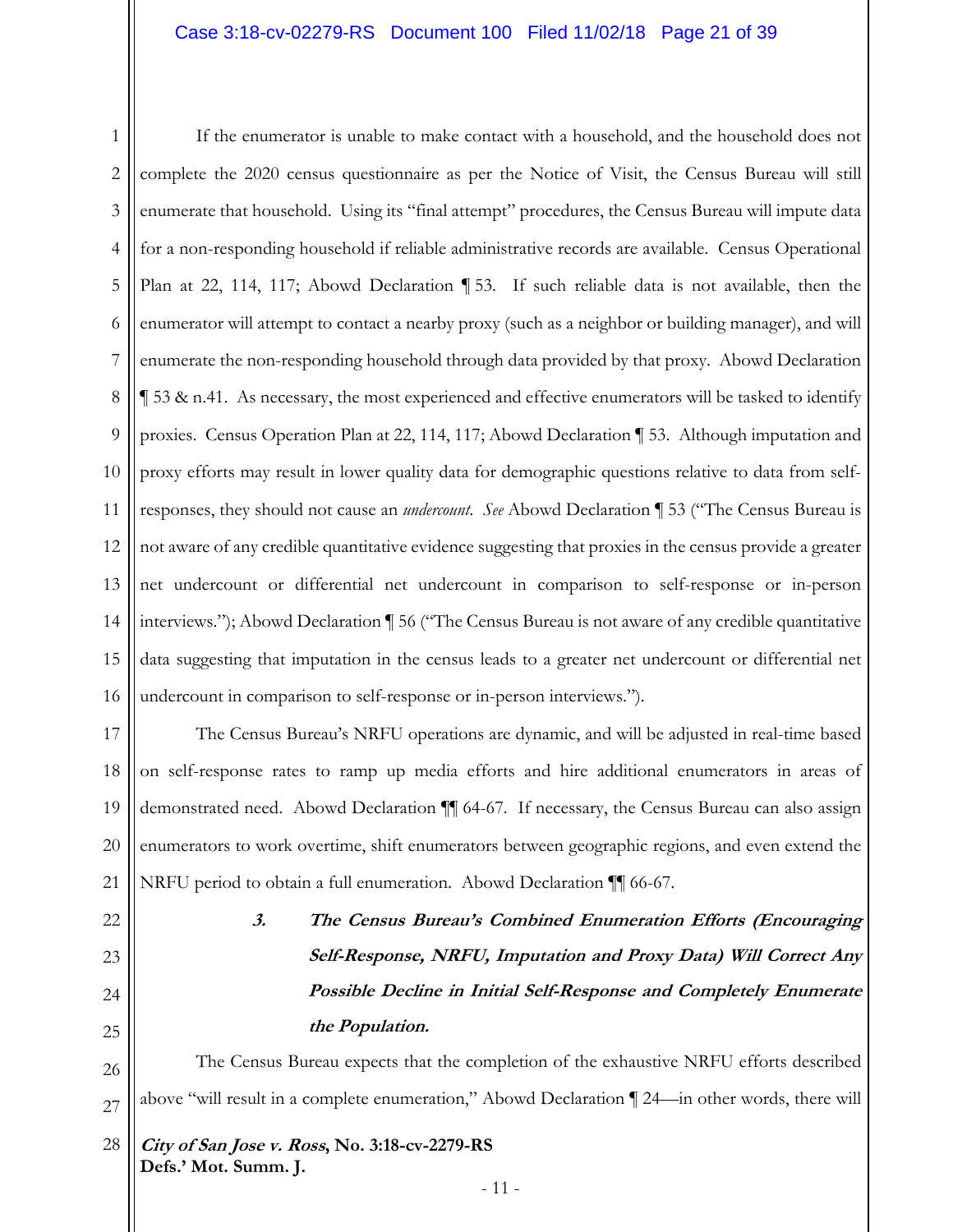#### Case 3:18-cv-02279-RS Document 100 Filed 11/02/18 Page 22 of 39

1 2 3 4 be no undercount, differential or not. And, the Census Bureau has more than sufficient resources available to complete these steps, even in a worst-case scenario for self-response. *See* Abowd Declaration ¶ 78 ("The Census Bureau is prepared to conduct the 2020 Census NRFU operation and believes that those efforts will result in a complete enumeration.").

5 6 7 8 9 10 11 12 13 The 2020 Census Life Cycle Cost Estimate ("LCCE") includes an estimated fiscal year 2020 cost for NRFU of approximately \$1.5 billion. Abowd Declaration ¶ 58. This estimate is based on numerous factors, including the self-response rate at the start of the operation; self-responses received after the start of the operation; occupied, vacant and non-existent cases in the workload that are removed using administrative information; late additions to the workload; the number of days worked by enumerators; the average hours the enumerators work per day; the number of contact attempts to conduct the interview; training hours for enumerators; mileage travelled by enumerators; and other miscellaneous expenses. Abowd Declaration ¶ 58*.* In fiscal year 2020, there will also be an additional \$1.7 billion in contingency funding that may be spent on NRFU. Abowd Declaration ¶ 59.

14 15 16 17 18 19 20 21 The self-response rate built into the LCCE is in the range of 55.5% to 65.5%. And although the Census Bureau expects a self-response rate of 60.5%, all NRFU planning—including hiring of field staff and enumerators—is based on the lower bound of this estimate, 55.5%. For each percentage point increase or decrease in the overall self-response rate, the LCCE estimates \$55 million will be saved or spent. Abowd Declaration  $\P$  60. This estimate includes, for example, the cost of additional or lowered field supervisors and enumerators, hours in the field, mileage, training costs, provisioning and usage of handheld devices, and impacts on printing, postage, and paper data capture operations.<sup>5</sup>

22 23 24 Under any conceivable scenario in which self-response rates decline due to the citizenship question, the Census Bureau is fully equipped and funded to enumerate all those who would be enumerated absent a citizenship question. For example, even if there is a 10% decline in self-response

25

-

<sup>26</sup> 27 <sup>5</sup> The estimate assumes that the increased or decreased percentage of housing unit addresses self-responding is not easier or harder to count than a representative percentage of those not responding to the census.

**City of San Jose v. Ross, No. 3:18-cv-2279-RS Defs.' Mot. Summ. J.**  28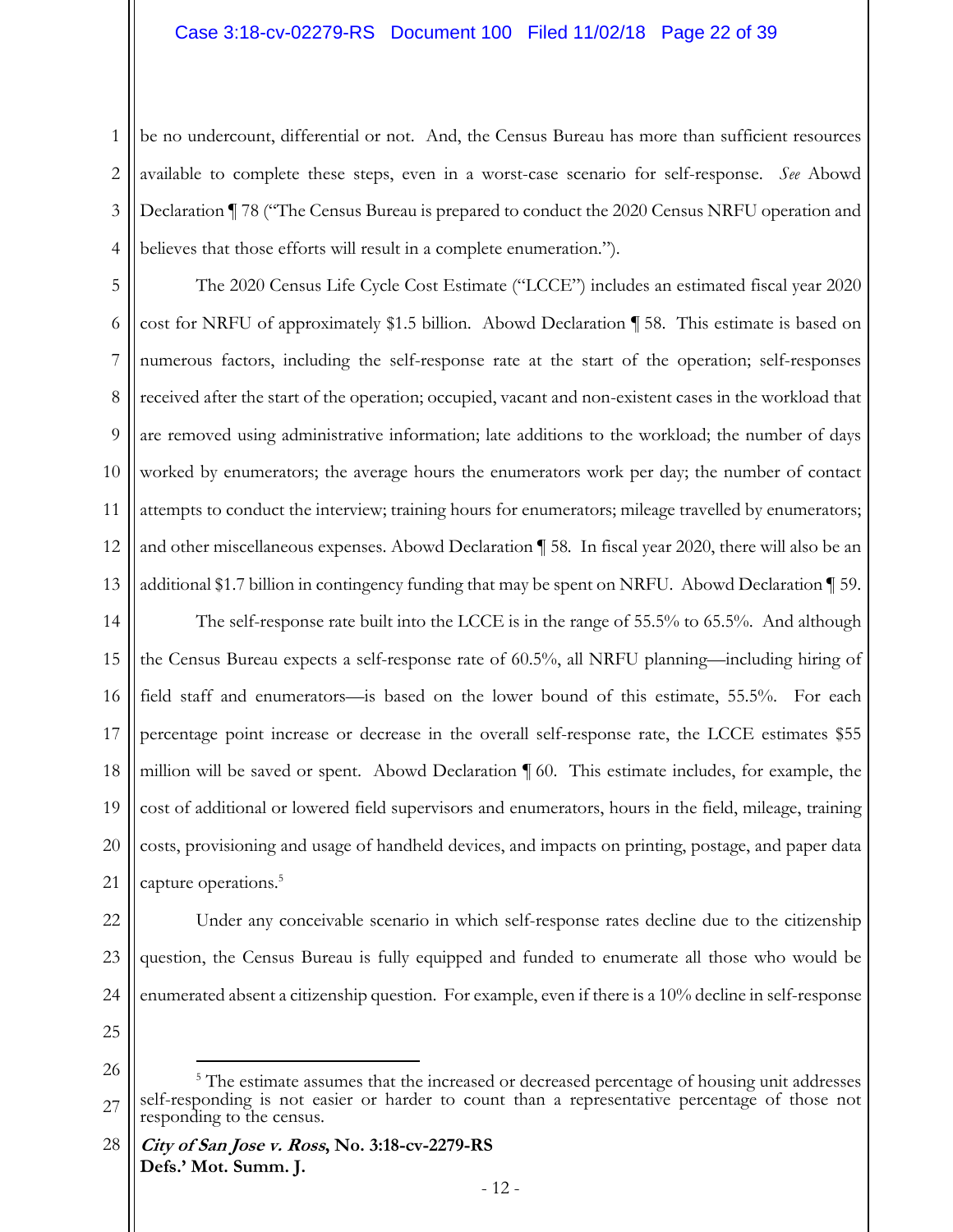1 2 3 4 among potential noncitizen households in 2020, and if 28.6% of households in the country match that description (a high estimate), Abowd Declaration ¶ 69, then the predicted increase in the NRFU workload would be approximately 3.6 million addresses, which would increase NRFU costs by \$137.5 million, far below the \$1.7 billion in fiscal year 2020 contingency funding.

5

6

### **C. Even if an Undercount Occurred, Plaintiffs Cannot Show that It Would Affect Them Through Any Material Impact on Apportionment or Federal Funding.**

7 8 9 10 11 12 As discussed in detail above, the Census Bureau's plans to encourage self-response, and to use NRFU efforts—including personal visits by enumerators and, eventually, imputation—to supplement that self-response will result in a complete enumeration, and thus Plaintiffs will not be injured. Even if, however, there was some undercount, Plaintiffs cannot show that it would be differential such that their specific states and localities would see a negative effect in apportionment or funding.

13 14 15 16 17 18 Plaintiffs raise two theories as to how they would be harmed by a differential undercount: (1) a differential undercount will cause Plaintiffs to cause a dilution of their legislative representation, and (2) a differential undercount will cause harm in the form of a loss of federal funding under certain federal programs that use census data in part to determine funding amounts. *See, e.g.*, Compl. ¶ 11. However, Plaintiffs cannot prove, as they must, that there is an imminent, concrete risk of either harm.

**City of San Jose v. Ross, No. 3:18-cv-2279-RS Defs.' Mot. Summ. J.**  19 20 21 22 23 24 25 26 27 28 Indeed, to the contrary, Defendants' expert Dr. Stuart Gurrea has shown that there would likely be no effect on apportionment, and only a negligible effect on funding. Dr. Gurrea concluded that if the 2020 NRFU efforts were as successful as the 2010 NRFU efforts, "congressional apportionment in any state (including California) does not change due to reinstatement of a citizenship question," even without considering additional mitigation efforts, such as imputation. Rule  $26(A)(2)(B)$  Expert Report and Declaration of Stuart D. Gurrea, Ph.D.  $\P$  11, 66-70 (Gurrea Declaration), Ex. B. Similarly, assuming the 2010 NRFU success rate and no additional imputation, "the distribution of federal funds to the State of California is estimated to decline by 0.01 percent" for Title I LEA Grants, WIC Supplemental Foods Grants, and Social Services Block Grants. Gurrea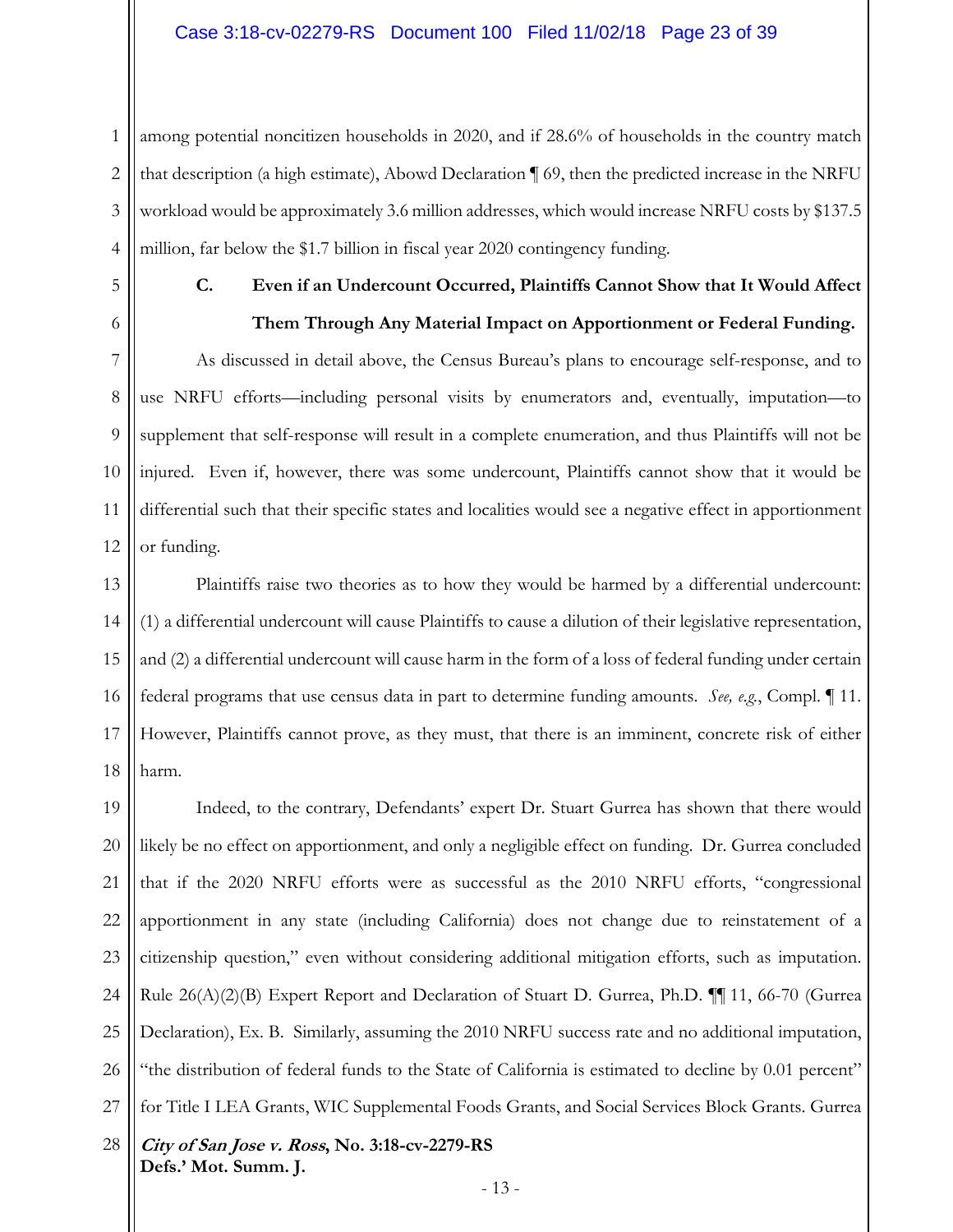1 2 3 Declaration ¶ 11. This would hardly represent a material change. In light of this evidence, Plaintiffs cannot meet their burden to show an imminent, nonspeculative injury by a preponderance of the evidence based on either apportionment or funding.

4 5 6 7 8 9 10 11 12 13 14 15 16 17 18 19 20 Similarly, the Court previously concluded that BAJI had sufficiently alleged standing to survive a motion to dismiss based on the premise that "the inclusion of a citizenship question on the 2020 Census . . . will disproportionately depress the response rates of immigrant communities," such that "these communities stand to lose political representation and access to federal funding. Order Denying Motion to Dismiss at 16, ECF No. 86. BAJI's claims of harm arising from the alleged diversion of resources "to combat any resulting political dilution, loss of federal funding, and other harmful effects suffered by the communities it serves," Compl.  $\P$  12, are all predicated on the fact of a differential undercount. But as discussed above, there will be no harmful effects of the citizenship question, and thus no need to divert resources to redress those imaginary effects, or otherwise to educate BAJI's members about the census. BAJI cannot show that it would be required to divert any resources, much less sufficient resources to "'perceptibly impair[]' [its] ability to carry out [its] missions." *Valle del Sol Inc. v. Whiting*, 732 F.3d 1006, 1018-19 (9th Cir. 2013) (quoting *Havens Realty Corp. v. Coleman*, 455 U.S. 363, 379 (1982)). Absent an actual differential undercount, any expenditures by BAJI cannot be attributed to Defendants, as BAJI "cannot manufacture the injury [needed for standing] by incurring litigation costs or simply choosing to spend money fixing a problem that otherwise would not affect the organization at all." *La Asociacion de Trabajadores de Lake Forest v. City of Lake Forest*, 624 F.3d 1083, 1088 (9th Cir. 2010).

- 21
- 22 23

**D. If Any Potential Injuries Existed, Plaintiffs Cannot Show that They Are Traceable to the Citizenship Question or Redressable by That Question's Removal.** 

**City of San Jose v. Ross, No. 3:18-cv-2279-RS Defs.' Mot. Summ. J.**  24 25 26 27 28 Finally, Plaintiffs cannot show that any injury—if one existed—is traceable to the addition of the citizenship question, or would be redressed if the question were removed. First, Plaintiffs' supposition that the citizenship question will cause an undercount relies on individuals violating their legal duty to respond to the census. As the Secretary emphasized in his decision memo, "[c]ompleting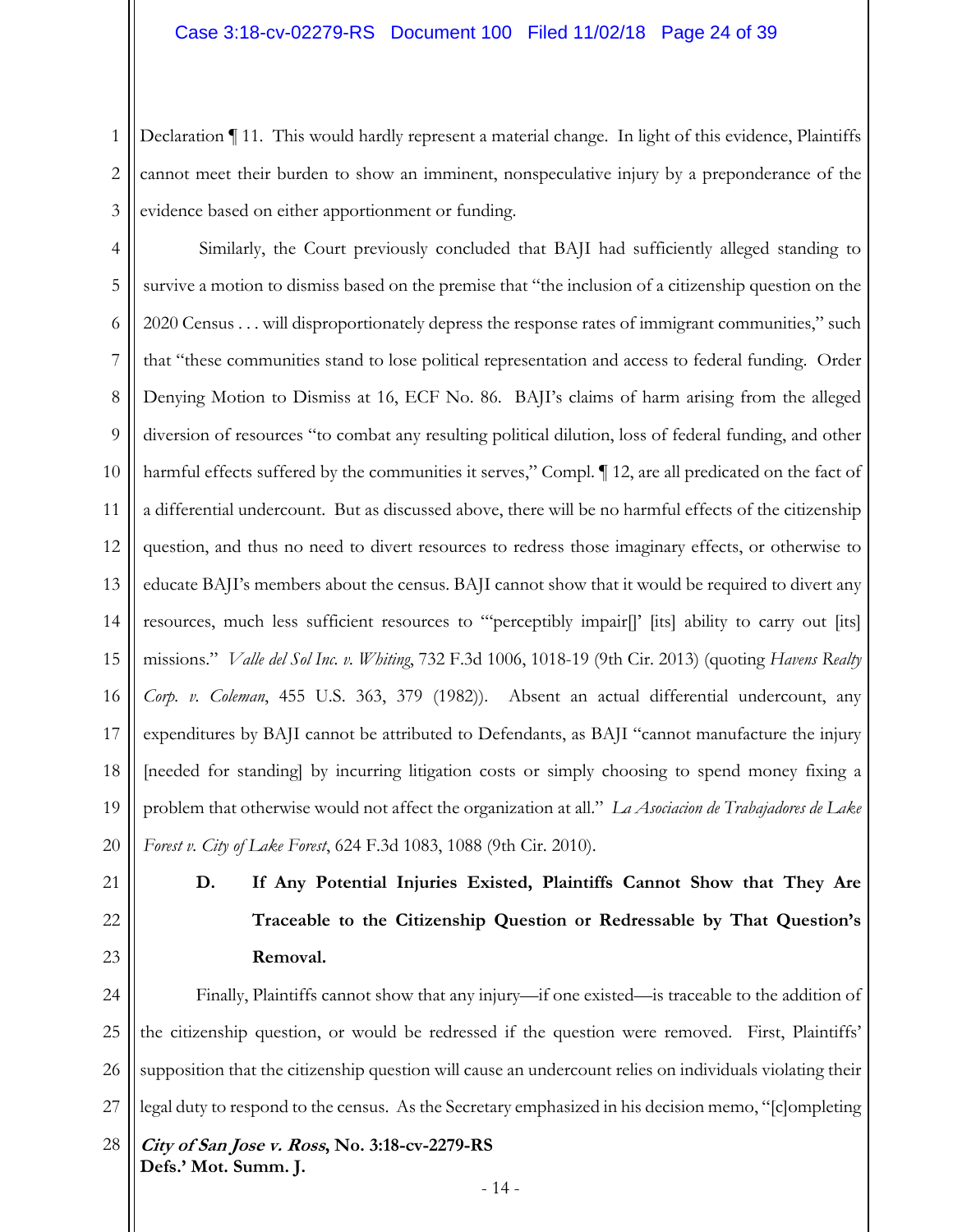1 2 3 4 5 6 7 8 9 10 11 12 13 14 15 16 17 18 19 20 and returning decennial census questionnaires is required by Federal law." AR 1319; 13 U.S.C. § 221. Defendants should not be held to blame such hypothetical illegal acts. *See Salmon Spawning & Recovery All. v. Gutierrez*, 545 F.3d 1220, 1228 (9th Cir. 2008) (finding that plaintiffs lacked causation for their claims against the United States when the United States merely continued to participate in a treaty, while plaintiffs were allegedly harmed by illegal overfishing outside the treaty). Second, Plaintiffs must show that their claimed concerns will lead households who would currently respond to the census if it did not include a citizenship question to not respond to *any part* of the census due to the inclusion of a citizenship question at the end of the form. In other words, if households exist that have confidentiality concerns in the current political climate such that they will decide not to respond to the census with or without a citizenship question, any resulting undercount is not attributable to the Secretary's decision to add a citizenship question. And, as discussed above, households that leave the citizenship question blank but otherwise respond or breakoff at the citizenship question will still be enumerated, avoiding Plaintiffs' purported harms. Plaintiffs cannot show, absent "speculation or guesswork," that the addition of a citizenship question is a "substantial factor" motivating any decrease in initial non-response. *Mendina v. Garcia*, 768 F.3d 1009, 1012-13 (9th Cir. 2014), citing *Bennett v. Spear*, 520 U.S. 154, 168-69 (1997)). Indeed, Plaintiffs refer to concerns about the "political climate" as a whole and "[r]umors of ICE raids." Compl. ¶¶ 55, 81 (internal citations omitted). Of course, concerns driven by the overall political climate, ICE enforcement actions, and events other than the presence of a citizenship question on the census are not traceable to Secretary Ross's actions and would not be redressed by the outcome of this lawsuit.

- 21
- 22

**II. Defendants Are Entitled to Summary Judgment on the Enumeration Clause Claim Because the Secretary Will Conduct a Person-by-Person Enumeration.** 

23

The Court should grant judgment in favor of Defendants on the Enumeration Clause claim.<sup>6</sup>

24

<u>.</u>

25 26 27 6 [For San Jose Comp] Although Plaintiffs also assert a claim under the Apportionment Clause, Compl. II 97–104, this claim merely duplicates Plaintiffs' claim under the Enumeration Clause; both claims argue that reinstatement of a citizenship question on the 2020 census may have some impact on congressional apportionment. Compare Compl. 193 with 100. Indeed, this Court recognized that these claims "rise and fall together." Order Denying Motions to Dismiss at 2 n.2,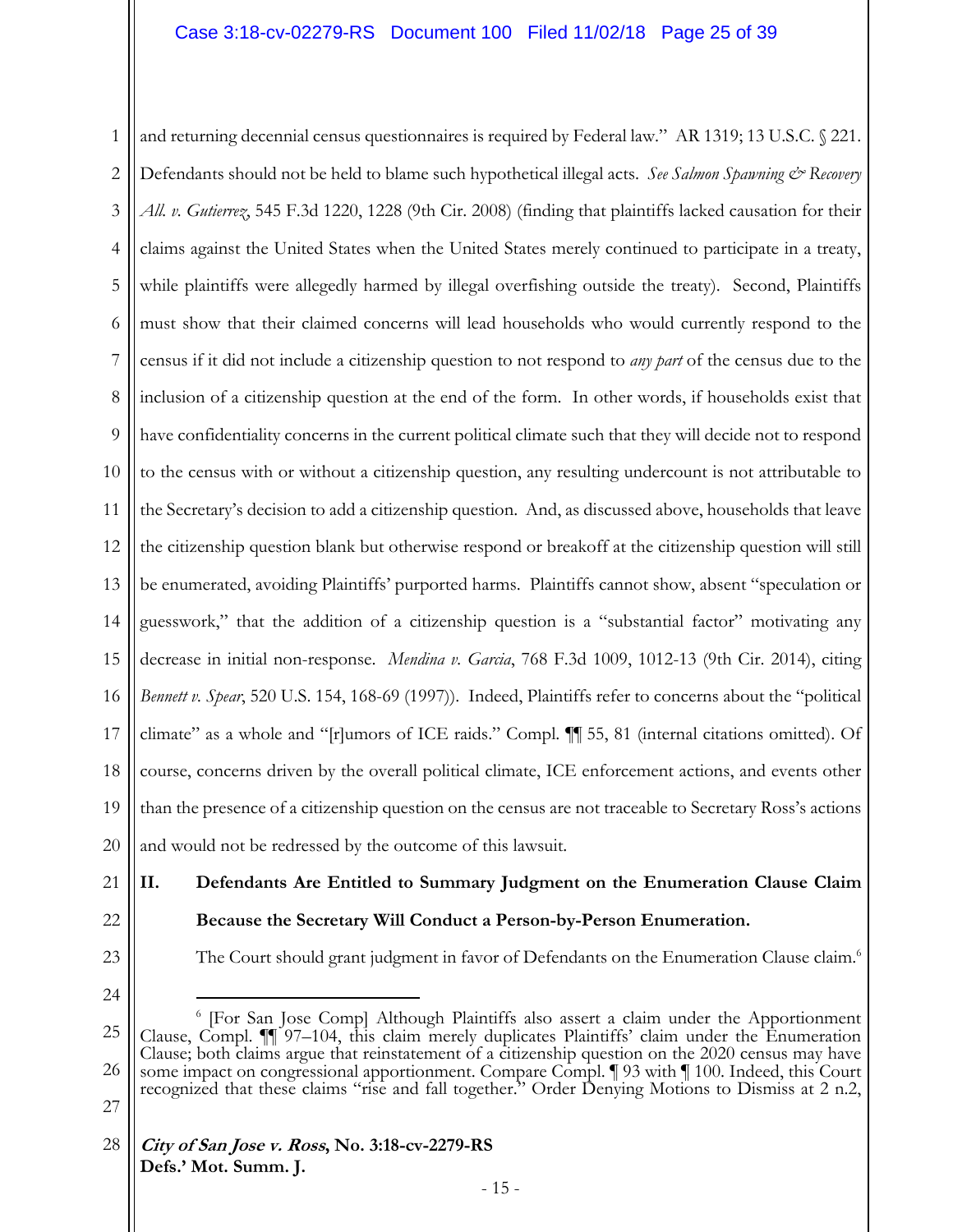1 2 3 4 5 6 7 8 Plaintiffs allege that Defendants violate the Enumeration clause by including the citizenship question on the 2020 census because the question will diminish the response rates of non-citizens and their citizen relatives. Compl. ¶ 92. This argument is fatally flawed because the Constitution neither requires nor prohibits the census from asking whether a person is a U.S. citizen. Rather, the Constitution's reference to "actual Enumeration" requires only that the population be determined by a person-by-person headcount, rather than through estimate or conjecture. U.S. Const. art. I, § 2, cl. 3. There is no dispute that the 2020 census seeks to do a person-by-person headcount. *See* Compl. ¶ 62. Therefore, the Enumeration Clause is satisfied.

9 10 11 12 13 14 15 Rather than challenging the 2020 census for failing to do a person-by-person headcount, the only requirement under the Enumeration Clause, Plaintiffs make the novel argument that the "effect" of the citizenship question is so sensitive in the current political climate that it interferes with the actual enumeration. Compl. ¶ 73; *see also* ECF No. 75 at 27. This theory, taken to its logical conclusion, would mean that the Enumeration Clause prohibits any demographic questions that may theoretically reduce response rates and cause some differential undercount.<sup>7</sup> But, from the beginning, the census has asked demographic questions that may disproportionately deter respondents in certain

 $\overline{a}$ 

27

<sup>16</sup>

<sup>17</sup> 18 *City of San Jose, et al. v. Ross, et al.,* 18-cv-2279 (N.D. Cal. Aug. 17, 2018), ECF No. 86. This Court should therefore grant judgment in favor of Defendants on Plaintiffs' Apportionment Clause for the same reasons as Plaintiffs' Enumeration Clause claim.

<sup>19</sup> 7 To the extent Plaintiffs rely on the *Wisconsin* standard for this proposition, it is inapposite here. As Judge Furman recognized:

<sup>20</sup> 21 22 23 24 To read *Wisconsin* as Plaintiffs suggest would, therefore, lead ineluctably to the conclusion that each and every census—from the Founding through the present—has been conducted in violation of the Enumeration Clause. That would, of course, be absurd, and leads the Court to conclude instead that the *Wisconsin* standard applies only to decisions that bear directly on the actual population count. Notably, the Supreme Court's own language supports that limitation, as it held only that "the Secretary's decision not to adjust" the census count "need bear only a reasonable relationship to the accomplishment of an actual enumeration of the population." [*Wisconsin*,] 517 U.S. at 20 (emphasis added). That is, the Court did not purport to announce a standard that would apply to a case such as this one.

<sup>25</sup> 26 *New York, et al. v. Dep't of Commerce, et al.*, 18-cv-2921 (S.D.N.Y. July 26, 2018), ECF No. 215 at 58; *NYIC, et al. v. Dep't of Commerce, et al.*, 18-cv-5025 (S.D.N.Y. July 26, 2018), ECF No. 70 at 58. This Court should likewise reject *Wisconsin* for this proposition.

**City of San Jose v. Ross, No. 3:18-cv-2279-RS Defs.' Mot. Summ. J.**  28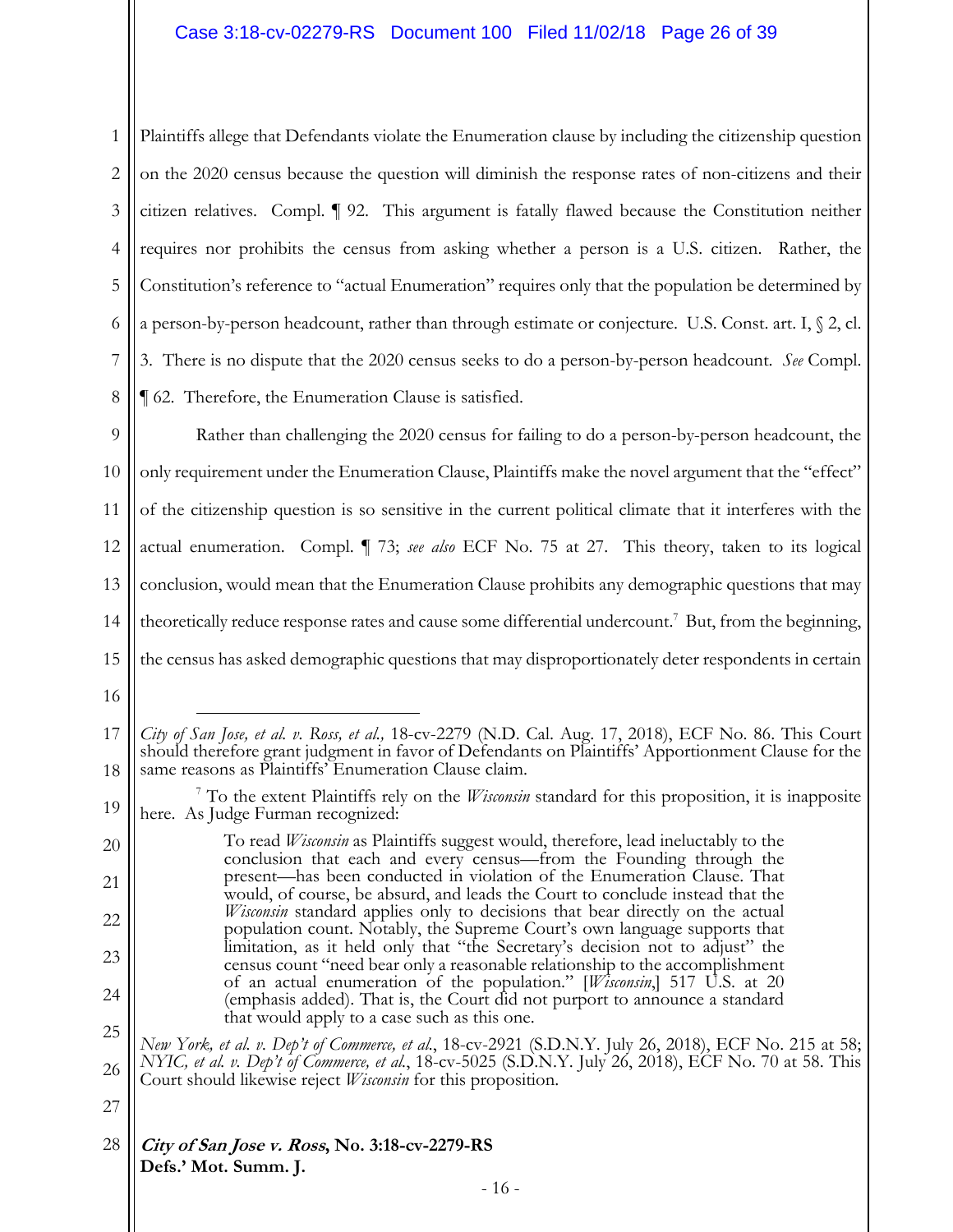1 2 3 4 5 6 7 8 9 10 11 areas of the country.<sup>8</sup> See Census Act of 1790, § 1, 1 Stat. 101 (1790) (specifying six questions, including the number of slaves). This includes citizenship-related questions—as early as 1820—that may have had a disproportionately deterrent effect similar to what Plaintiffs allege will result from the 2020 census citizenship question. For example, the census has previously asked questions relating to the "[n]umber of foreigners not naturalized," even though such people would not be equally distributed across the United States. *See, e.g.*, Census Act of 1820, 3 Stat. 548 (1820) (question on the "[n]umber of foreigners not naturalized"); Census Act of 1830, 4 Stat. 383 (1830) (question on "[t]he number of White persons who were foreigners not naturalized"); Census Act of 1850, 9 Stat. 428 (1850) (governing the censuses of 1850–1870 and asking place of birth); Act Providing for the Fourteenth Census, 40 Stat. 1291 (1919) (questions on place of birth and parents' places of birth; if foreign-born, what year the person immigrated and the person's naturalization status).

12 13 14 15 16 17 18 The "current political climate" does not alter this analysis, nor have Plaintiffs put forth evidence that the citizenship question in fact will preclude an actual enumeration in the current political climate. There is no support for the proposition that an otherwise constitutional census question becomes unconstitutional due to the political climate at a particular time. Quite the opposite, citizenship-related questions have been asked to some or all of the population, in varying political climates, for nearly two hundred years. And no one contends that citizenship questions asked since 1820—and race-related questions—asked in every census since 1790—were

- 24 25 26  $\overline{a}$ <sup>8</sup> As Judge Furman noted, "the longstanding practice of asking questions about the populace of the United States without a direct relationship to the constitutional goal of an 'actual Enumeration' has been blessed by all three branches of the federal government." *New York, et al. v. Dep't of Commerce, et al.*, 18-cv-2921 (S.D.N.Y. July 26, 2018), ECF No. 215 at 51; *NYIC, et al. v. Dep't of Commerce, et al.*, 18-cv-5025 (S.D.N.Y. July 26, 2018), ECF No. 70 at 51.
- 27

19

20

21

22

23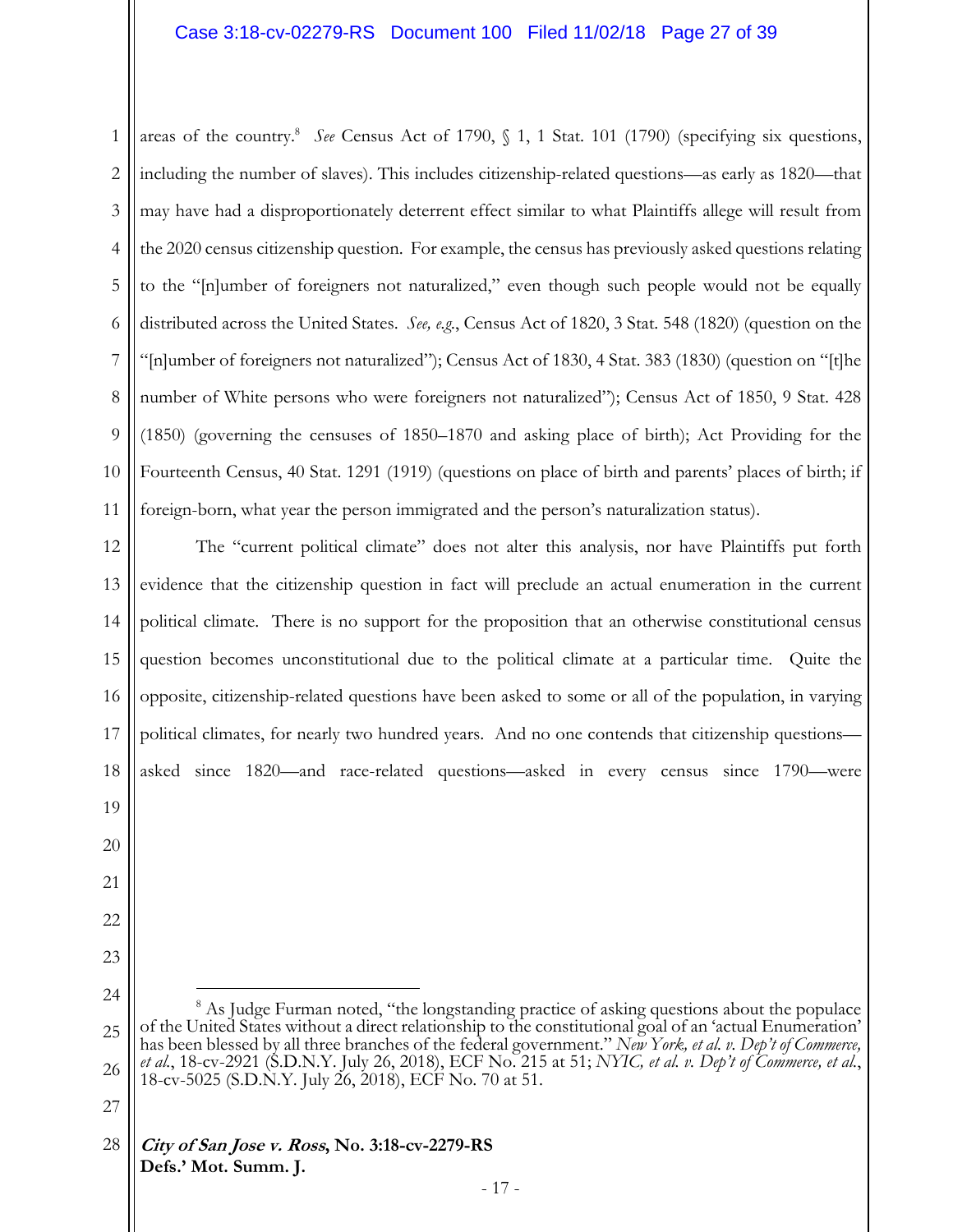2 unconstitutional prior to the Civil War,<sup>9</sup> during World War II,<sup>10</sup> or during the Cold War,<sup>11</sup> all turbulent political times when census demographic questions allegedly would diminish response rates.

3 4 5 6 7 8 9 10 11 To the extent the Court is concerned about the accuracy of the enumeration, the Census Bureau's comprehensive NRFU procedures, set forth above, will attempt to contact nearly every person in the country, utilizing up to six mailings and multiple in-person visits by an enumerator. 2020 Census Operational Plan, at 88-92, 112-21. The operations in place for 2020 are more wideranging and more advanced than the operations performed in any previous census. Moreover, the Census Bureau is fully prepared and budgeted to conduct its extensive NRFU operations. As discussed above, Plaintiffs cannot sufficiently establish that—even if the citizenship question caused a decline in initial self-response—the Census Bureau's NRFU efforts, including imputation and proxy data, would not correct the decline and result in a complete enumeration.

12 13 14 15 16 17 18 19 20 21 While the possibility of an undercount exists in every census, the Constitution does not require perfection. *See Utah v. Evans*, 536 U.S. 452, 504 (2002) (Thomas, J., concurring in part and dissenting in part) (canvassing the history of census undercounts, including the first census in 1790); *Wisconsin v. City of New York*, 517 U.S. 1, 6 (1996) ("Although each [of the 20 past censuses] was designed with the goal of accomplishing an 'actual Enumeration' of the population, no census is recognized as having been wholly successful in achieving that goal."); *Gaffney v. Cummings*, 412 U.S. 735, 745 (1973) (census data "are inherently less than absolutely accurate"); *Senate of the State of Cal. v. Mosbacher*, 968 F.2d 974, 979 (1992) (describing the 1990 census as "one of the best ever taken in this country" despite counting "approximately 98 percent of the population"); *City of L.A. v. Evans*, No. 01-cv-1671, 2001 WL 34125617, at \*2 (C.D. Cal. Apr. 25, 2001) ("Like all of its predecessors, Census

22

 $\overline{a}$ 

1

27

<sup>23</sup> 24 25 9 Census Act of 1850, 9 Stat. 428 (1850) (1850 census questions); *see also* James Oliver Horton & Lois E. Horton, *A Federal Assault: African Americans and the Impact of the Fugitive Slave Law of 1850*, 68 Chi.-Kent L. Rev. 1179, 1183 (1993) ("Blacks who grew to maturity under the shadow of the eighteenth-century law, even if they themselves had not been threatened with capture, were aware that both fugitive slaves and free blacks were in danger.").

<sup>26</sup> <sup>10</sup> U.S. Census Bureau, *Measuring America: The Decennial Censuses From 1790 to 2000, at 62*, https://www2.census.gov/library/publications/2002/dec/pol\_02-ma.pdf ("Measuring America") (1940 census questions).

<sup>&</sup>lt;sup>11</sup> *Measuring America* at 66-69 (1950 census questions), 72-73 (1960 census questions).

**City of San Jose v. Ross, No. 3:18-cv-2279-RS Defs.' Mot. Summ. J.**  28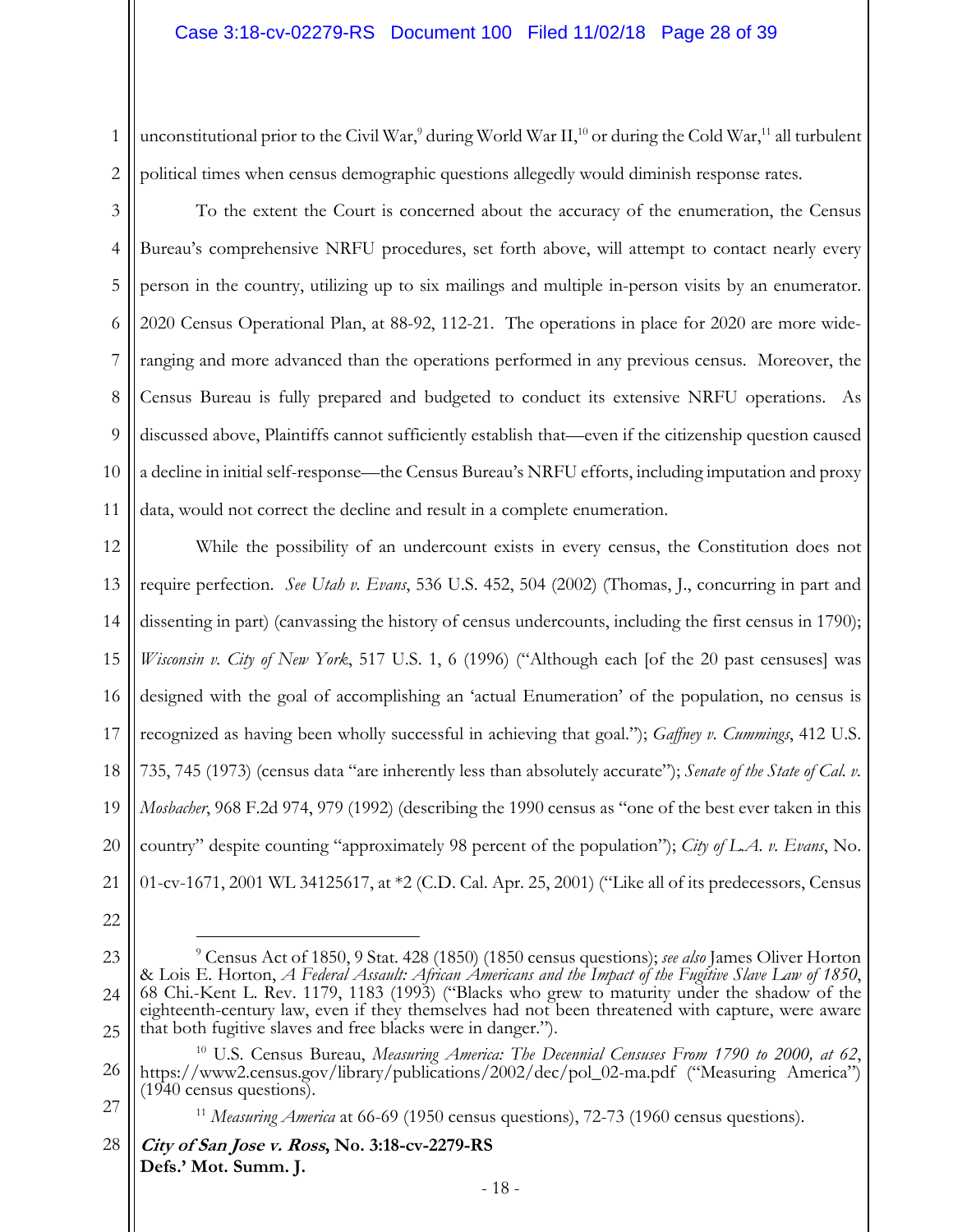1 2 3 4 5 6 2000 produced less than perfect results."). As long as the Secretary has established procedures for counting every resident of the United States—and there is no dispute of material fact that he has not—any undercount is a constitutionally permissible result of attempting to enumerate upwards of 325 million people across 3.8 million square miles. *See* U.S. & World Population Clock, https://www.census.gov/popclock/. Accordingly, the Court should grant judgment in favor of Defendants on Plaintiffs' Enumeration Clause claim.

### 7 8

### **III. The Court Should Grant Judgment to Defendants on the APA Claims Because the Secretary's Decision Was Eminently Reasonable and within His Lawful Discretion.**

9 10 11 12 13 14 15 The Court should grant judgment in favor of Defendants on the Plaintiffs' claims under the APA. The complaint alleges that the Secretary's decision to reinstate a citizenship question was "arbitrary, capricious, an abuse of discretion, or otherwise not in accordance with law," "contrary to constitutional right," and "in excess of statutory jurisdiction, authority, or limitations, or short of statutory right." 5 U.S.C. § 706(2); *see, e.g.*, Compl. ¶¶ 106, 113. But Plaintiffs' claims fail because the Secretary's decision was eminently reasonable and fully in accord with the Constitution and relevant statutes.

# **A. The Secretary's decision was eminently reasonable and easily survives arbitrary-andcapricious review under the APA.**

18

16

17

#### **1. Agency actions are reviewed only for reasonableness.**

**City of San Jose v. Ross, No. 3:18-cv-2279-RS Defs.' Mot. Summ. J.**  19 20 21 22 23 24 25 26 27 28 In deciding an arbitrary-and-capricious claim, the question for the Court is whether the agency's decision "was the product of reasoned decisionmaking." *Motor Vehicle Mfrs. Ass'n of U.S., Inc. v. State Farm Mut. Auto. Ins. Co.*, 463 U.S. 29, 52 (1983). "This standard of review is highly deferential, presuming the agency action to be valid and affirming the agency action if a reasonable basis exists for its decision." *Pacific Dawn LLC v. Pritzker*, 831 F.3d 1166, 1173 (9th Cir. 2016) (citation omitted). Put simply, the Court "cannot substitute its judgment for that of the agency." *Ctr. for Bio. Diversity v. Zinke*, 868 F.3d 1054, 1057 (9th Cir. 2017); *see also FERC v. Elec. Power Supply Ass'n*, 136 S. Ct. 760, 782 (2016) ("A court is not to ask whether a regulatory decision is the best one possible or even whether it is better than the alternatives."). "The only question before [the Court] is whether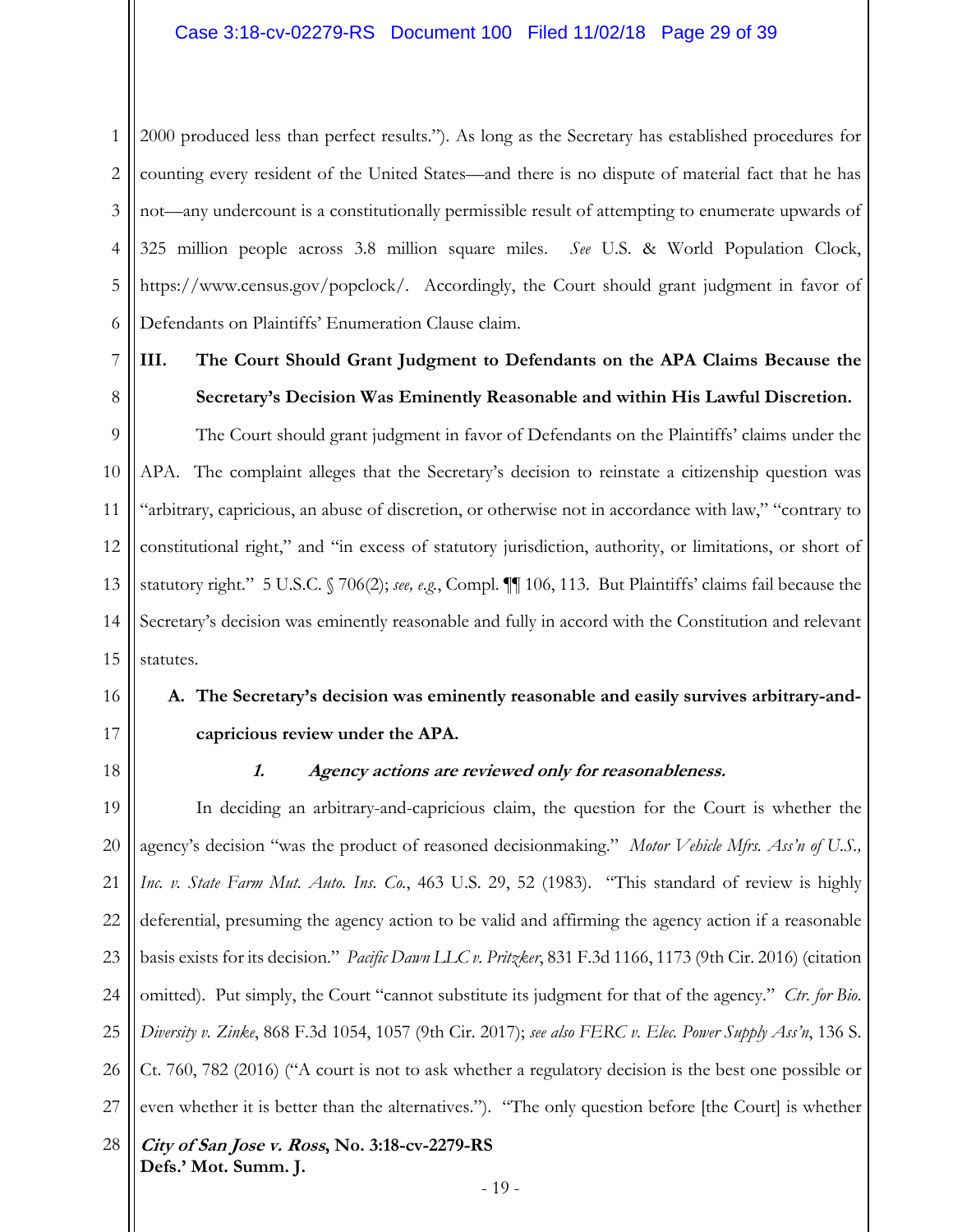1 2 3 4 5 6 the [agency], in reaching its ultimate finding, 'considered the relevant factors and articulated a rational connection between the facts found and the choices made." *Nw. Ecosys. All. v. U.S. Fish & Wildlife Serv.*, 475 F.3d 1136, 1145 (9th Cir. 2007) (quoting *Nat'l Ass'n of Home Builders v. Norton*, 340 F.3d 835, 841 (9th Cir. 2003)). And "[t]hat requirement is satisfied when the agency's explanation is clear enough that its 'path may reasonably be discerned.'" *Encino Motorcars, LLC v. Navarro*, 136 S. Ct. 2117, 2125 (2016) (quoting *Bowman Transp., Inc. v. Ark-Best Freight Sys, Inc.*, 419 U.S. 281, 286 (1974).

7 8 9 10 11 12 13 14 15 16 17 18 19 20 Moreover, the Court's review must be particularly deferential here because Plaintiffs challenge the Secretary's broad discretion over the census. "The text of the Constitution vests Congress with *virtually unlimited discretion* in conducting the decennial 'actual Enumeration,'" and "there is no basis for thinking that Congress' discretion is more limited than the text of the Constitution provides." *Wisconsin v. City of New York*, 517 at 19 (quoting art. 1, § 2, cl. 3) (emphasis added); *see also, e.g.*, *Baldridge v. Shapiro*, 455 U.S. 345, 361 (1982) (discussing the broad congressional authority in the area of the census). Congress, in turn, "has delegated its broad authority over the census to the Secretary." *Wisconsin*, 517 U.S. at 19 (citing 13 U.S.C. § 141(a)). The Census Act authorizes the Secretary to "take a decennial census of population . . . in such form and content as he may determine" and "obtain such other census information as necessary." 13 U.S.C. 141(a); *see also, e.g.*, *Utah*, 536 U.S. at 472. Given this broad grant of discretion, "so long as the Secretary's conduct of the census is 'consistent with the constitutional language and the constitutional goal of equal representation,' it is within the limits of the Constitution." *Wisconsin*, 517 U.S. at 19 (quoting *Franklin v. Massachusetts*, 505 U.S. 788, 804 (1992)).

**City of San Jose v. Ross, No. 3:18-cv-2279-RS Defs.' Mot. Summ. J.**  21 22 23 24 25 26 27 28 The Court's review of Plaintiffs' APA claim should be confined to the record before the Secretary. "[W]hen a party seeks review of agency action under the APA, the district judge sits as an appellate tribunal." *Herguan Univ. v. ICE*, 258 F. Supp. 3d 1050, 1063 (N.D. Cal. 2017) (quoting *Rempfer v. Sharfstein*, 583 F.3d 860, 865 (D.C. Cir. 2009)). Thus, the Court's review "is based on the agency record and limited to determining whether the agency acted arbitrarily or capriciously." *Id.* (quoting *Marshall Cty. Health Care Auth. v. Shalala*, 988 F.2d 1221, 1226 (D.C. Cir. 1993)); *see also, e.g. Camp v. Pitts*, 411 U.S. 138, 142 (1973) (*per curiam*). To the extent Plaintiffs seek to introduce expert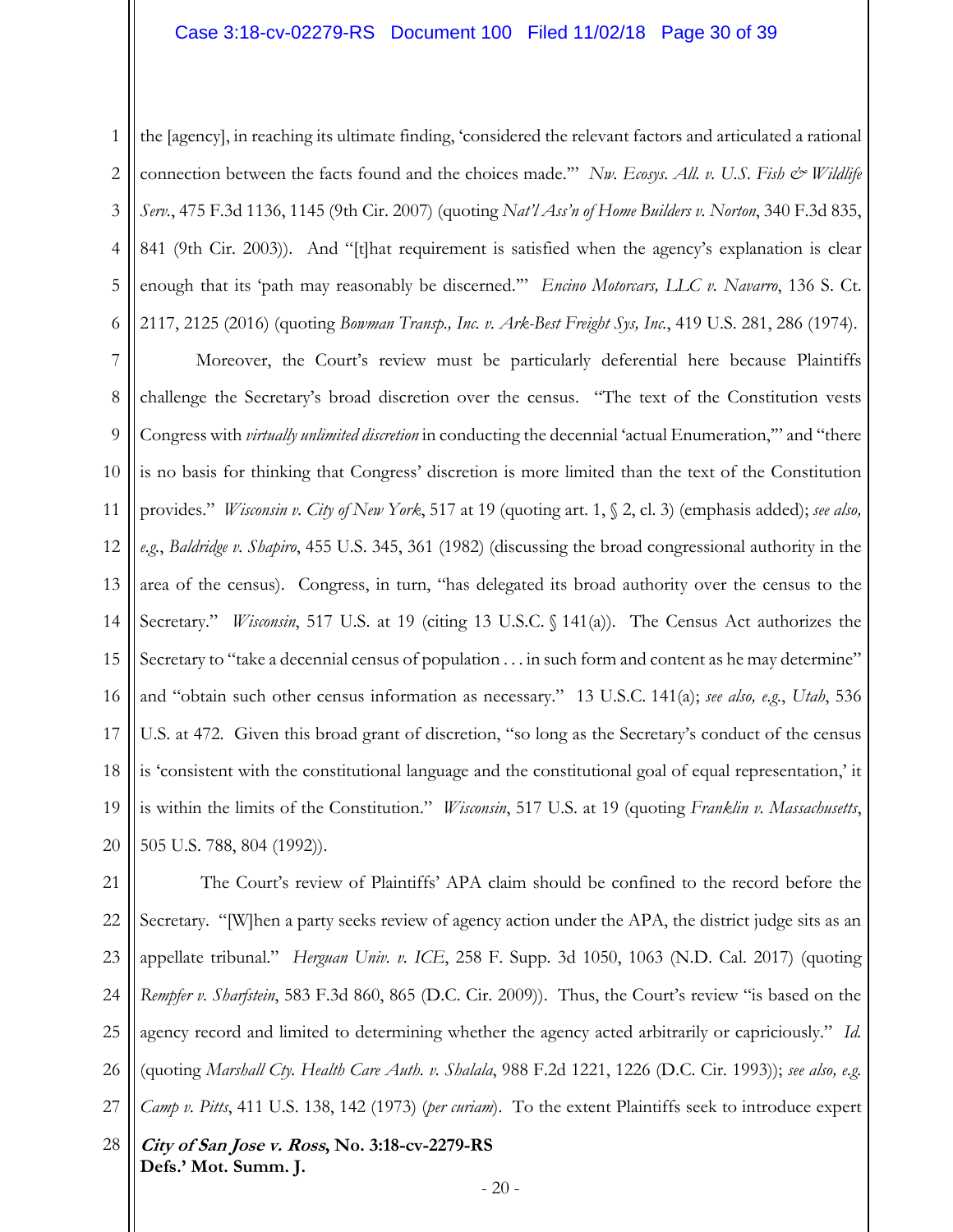1 2 3 4 5 6 7 testimony going to the merits, that testimony is not a proper subject of APA review because it was not before the Secretary and irrelevant to his decision. *See, e.g.*, *San Luis & Delta-Mendota Water Auth. v. Locke*, 776 F.3d 971, 993 (9th Cir. 2014) (concluding that the district court abused its discretion "when it used several extra-record declarations to question [the agency's] scientific judgments" and "opening the administrative for the experts to debate the merits of the [agency action]"); *Love v. Thomas*, 858 F.2d 1347, 1356 (9th Cir. 1988); *Asarco, Inc. v. EPA*, 616 F.2d 1153, 1160-61 (9th Cir. 1980).

8 9 10 11 12 13 14 15 16 17 18 19 20 21 22 23 That this Court authorized extra-record discovery on a finding of bad faith likewise is of no moment in applying the APA standard of review. The Supreme Court has made clear that the subject of a federal court's review is the existing record before the agency. *See, e.g.*, *Camp*, 411 U.S. at 142 (holding that "the focal point for judicial review should be the administrative record already in existence, not some new record made initially in the reviewing court"). Thus, materials produced in discovery (which Defendants contend was improper here) are not a proper subject of APA review unless those materials were part of the record before the agency. 5 U.S.C. § 706. The bad-faith exception to record review simply "operate[s] to identify and plug holes in the administrative record." *Lands Council v. Powell*, 395 F.3d 1019, 1030 (9th Cir. 2005); *see also e.g.*, *Tri-Valley CAREs v. U.S. Dep't of Energy*, 671 F.3d 1113, 1130-31 (9th Cir. 2012) ("[E]xceptions to the normal rule regarding consideration of extra-record materials 'only appl[y] to information available at the time, not postdecisional information.'" (quoting *Rock Creek All. v. U.S. Fish & Wildlife Serv.*, 390 F. Supp. 2d 993, 1002 (D. Mont. 2005)); *Ctr. for Bio. Diversity v. U.S. Fish & Wildlife Serv.*, 450 F.3d 930, 943 (9th Cir. 2006) (explaining that postdecisional information "may not be advanced as a new rationalization either for sustaining *or attacking* an agency's decision" because "it inevitably leads the reviewing court to substitute its judgment for that of the agency").

24

25

# **2. The Secretary reasonably explained his decision to reinstate a citizenship question on the decennial census.**

**City of San Jose v. Ross, No. 3:18-cv-2279-RS**  26 27 28 Here, the record establishes that the Secretary articulated a satisfactory explanation for his eminently reasonable decision, including a "rational connection between the facts found and the

**Defs.' Mot. Summ. J.**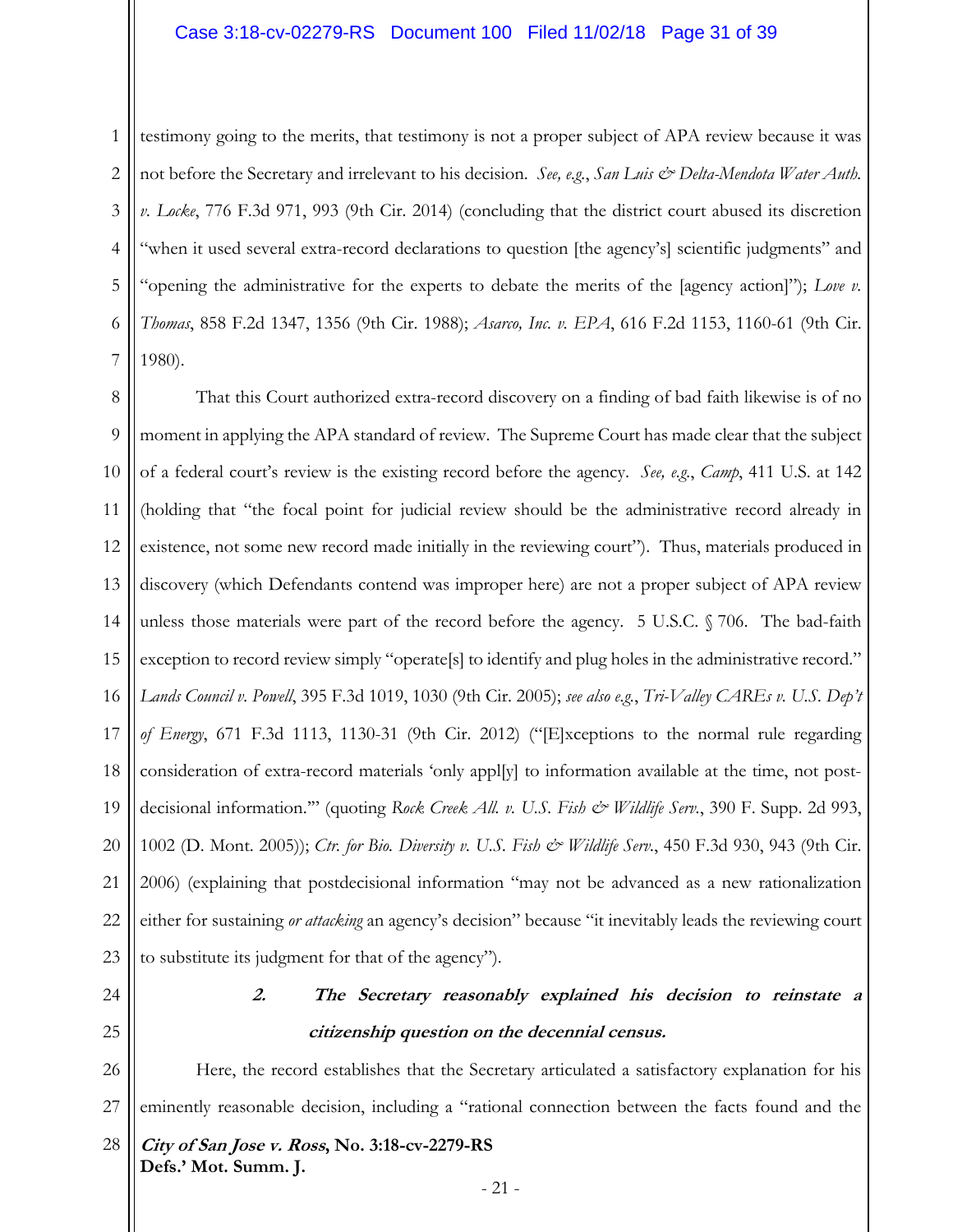1 2 3 4 5 6 7 8 9 10 11 choice made." *State Farm*, 463 U.S. at 43. The Secretary explained in his decision memorandum that the census is an accepted means of collecting citizenship data. AR 1313-20. The Commerce Department's review of the issue showed "that collection of citizenship data by the census has been a long-standing historical practice," including through regular inclusion in the decennial census through 1950, in the long-form census through 2000, and in the ACS since 2005. *Id.* at 1314. As the Secretary observed, "the decision to collect citizenship information from Americans through the decennial census was first made centuries ago." *Id*. at 1319. Further, the inclusion of a citizenship question is far from unusual in comparative perspective; the United Nations recommends that nations inquire about citizenship and other countries include a citizenship question on their censuses. *Id.* Given the ubiquity of citizenship questions, the reinstatement of a question on the 2020 census was a subject under consideration by various government officials. *Id*.

12 13 14 15 16 17 18 19 20 21 22 Against this backdrop, the Secretary solicited DOJ's views on the subject and, in December 2017, received DOJ's formal request "that the Census Bureau reinstate on the 2020 Census questionnaire a question regarding citizenship." AR 663. The Gary Letter explains that citizenship data is "critical" to DOJ's Voting Rights Act enforcement because DOJ "needs a reliable calculation of the citizen voting-age population in localities where voting rights violations are alleged or suspected." According to the Gary Letter, collecting such data through the decennial census, which would provide block-level CVAP data, is preferable to currently available ACS data for several reasons. *Id.* at 664-65. The Gary Letter therefore concluded that "the decennial census questionnaire is the most appropriate vehicle for collecting [citizenship] data, and reinstating a question on citizenship will best enable the Department to protect all American citizens' voting rights under Section 2." *Id.* at 663.

**City of San Jose v. Ross, No. 3:18-cv-2279-RS Defs.' Mot. Summ. J.**  23 24 25 26 27 28 The Secretary "set out to take a hard look at the request" and ensure that he "considered all facts and data relevant to the question." AR 1313. The Commerce Department and the Census Bureau "began a thorough assessment that included legal, program, and policy considerations." *Id.* This review included, for example, the preparation by the Census Bureau of a technical review of the request, *id.* at 1277-85; a detailed exchange between the Commerce Department and the Census

- 22 -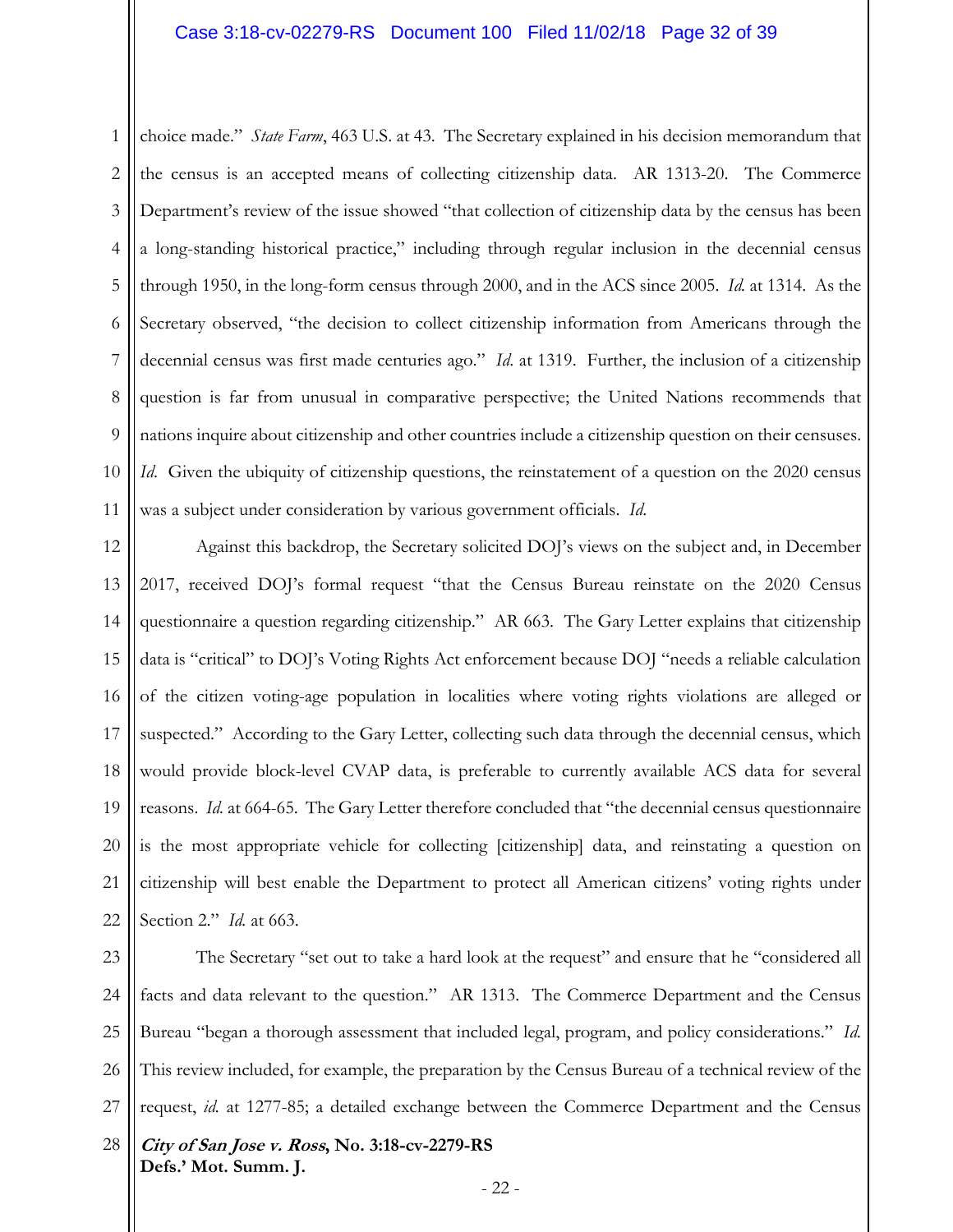1 2 3 4 5 6 7 8 9 Bureau about the technical review, *id.* at 1286-97; multiple meetings between the Secretary and Census Bureau leadership to discuss the Census Bureau's "process for reviewing the DOJ request, their data analysis, [the Secretary's] questions about accuracy and response rates, and their recommendations," *id.* at 1313; and extensive engagement with stakeholders, *id.* at 763-1276. At the conclusion of this process, the Secretary determined that the "census-block-level citizenship data requested by DOJ [was] not available" from existing surveys conducted by the Census Bureau. *Id.* at 1314. The Secretary also reasonably accepted DOJ's determination that, because "DOJ and the courts use CVAP data for determining violations of Section 2" of the VRA, "having these data at the census block level will permit more effective enforcement." *Id.* at 1313.

10 11 12 13 14 15 16 17 18 19 20 The Secretary thus proceeded to evaluate the available options. AR 1317. Through extensive consultation with the Census Bureau, the Secretary identified four alternatives: making no change in data collection but assisting DOJ with statistical modeling ("Option A"); reinstating a citizenship question on the decennial census ("Option B"); obtaining citizenship data from administrative records for the whole census population ("Option C"); and, at the request of the Secretary after receiving the Census Bureau's analysis, a combination of reinstating a question on the census and utilizing administrative-record data ("Option D"). *Id.* at 1314-17. With the goal of "obtaining *complete and accurate data*" on citizenship, *id.* at 1313, the Secretary concluded that Option D—"placing the question on the decennial census and directing the Census Bureau to determine the best means to compare the decennial census responses with administrative records"—would "provide DOJ with the most complete and accurate CVAP data in response to its request." *Id.* at 1317.

**City of San Jose v. Ross, No. 3:18-cv-2279-RS Defs.' Mot. Summ. J.**  21 22 23 24 25 26 27 28 Thus, the Secretary traced the steps from the facts found during the agency's extensive review of DOJ's request to his ultimate decision. AR 1313-20. This reasonable explanation of the decisionmaking process is all that is required to survive arbitrary-and-capricious review. Even if the Court doubts that the Secretary's conclusions necessarily follow from the facts found, the Court "should 'uphold a decision of less than ideal clarity if the [Secretary's] path may reasonably be discerned.'" *FCC v. Fox Television Stations, Inc.*, 556 U.S. 502, 513-14 (2009) (citation omitted). And here, the Secretary's path is readily understood from his memorandum, including a "rational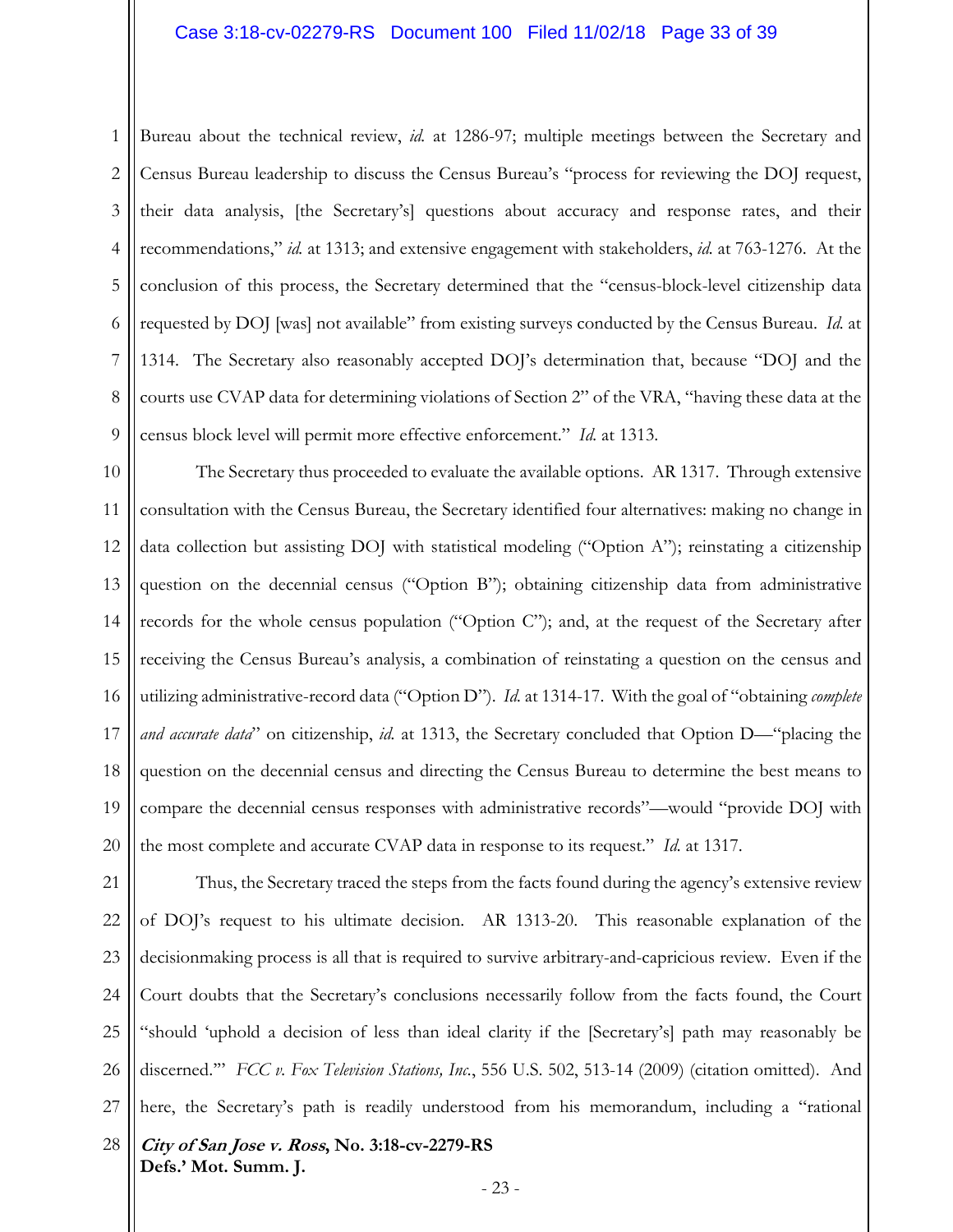connection between the facts found and the choices made." *State Farm*, 463 U.S. at 43.

1

2

3

# **3. The Secretary engaged in an appropriate process, including the consideration of alternatives, and explained his rationale.**

4 5 6 7 8 9 10 11 12 To the extent Plaintiffs suggest that the Secretary's decision was arbitrary and capricious because he "relied on factors which Congress has not intended [him] to consider," "failed to consider an important aspect of the problem" or "offered an explanation for its decision that runs counter to the evidence before the agency," *id.*, those claims are clearly belied by the record. The Secretary engaged in a process that identified various issues, considered alternative proposals, and explained his rationale for rejecting or accepting the different options presented based on the evidence before him. What matters for APA review is that the Secretary engaged in this process and deliberately considered the options—not whether his decision was "the best one possible or even whether it [was] better than the alternatives." *Elec. Power Supply Ass'n*, 136 S. Ct. at 782.

13 14 15 16 17 18 19 20 21 22 23 24 First, Plaintiffs cannot show that the Secretary failed to consider alternatives. The Secretary considered four proposals and reasonably concluded that Option D would provide DOJ with the most complete and accurate CVAP data. AR 1314-17. That the Census Bureau recommended Options A or C, *id.* at 1277, and expressed reservations about Option D, *id.* at 1312, does not render the Secretary's decision unreasonable. Given the broad deference afforded the Secretary by virtue of the congressional delegation of broad discretion over the census, "the mere fact that the Secretary's decision overruled the views of some of his subordinates is by itself of no moment in any judicial review of his decision." *Wisconsin*, 517 U.S. at 23. The Secretary, "like all agency heads, usually makes decisions after consulting subordinates, and those subordinates often have different views." *St. Marks Place Hous. Co. v. U.S. Dep't of Hous. & Urban Dev.*, 610 F.3d 75, 83 (D.C. Cir. 2010). All that is required is that the Secretary consider the important issues—including those highlighted by his subordinates—and provide a rational explanation for his decision. *State Farm*, 463 U.S. at 43.

25 26 27 Plaintiffs also cannot show, for example, that the Secretary failed to consider effects on the response rates. Compl. ¶¶ 63, 71-83. The Secretary reviewed the available materials and concluded that "no one provided evidence that reinstating a citizenship question on the decennial census would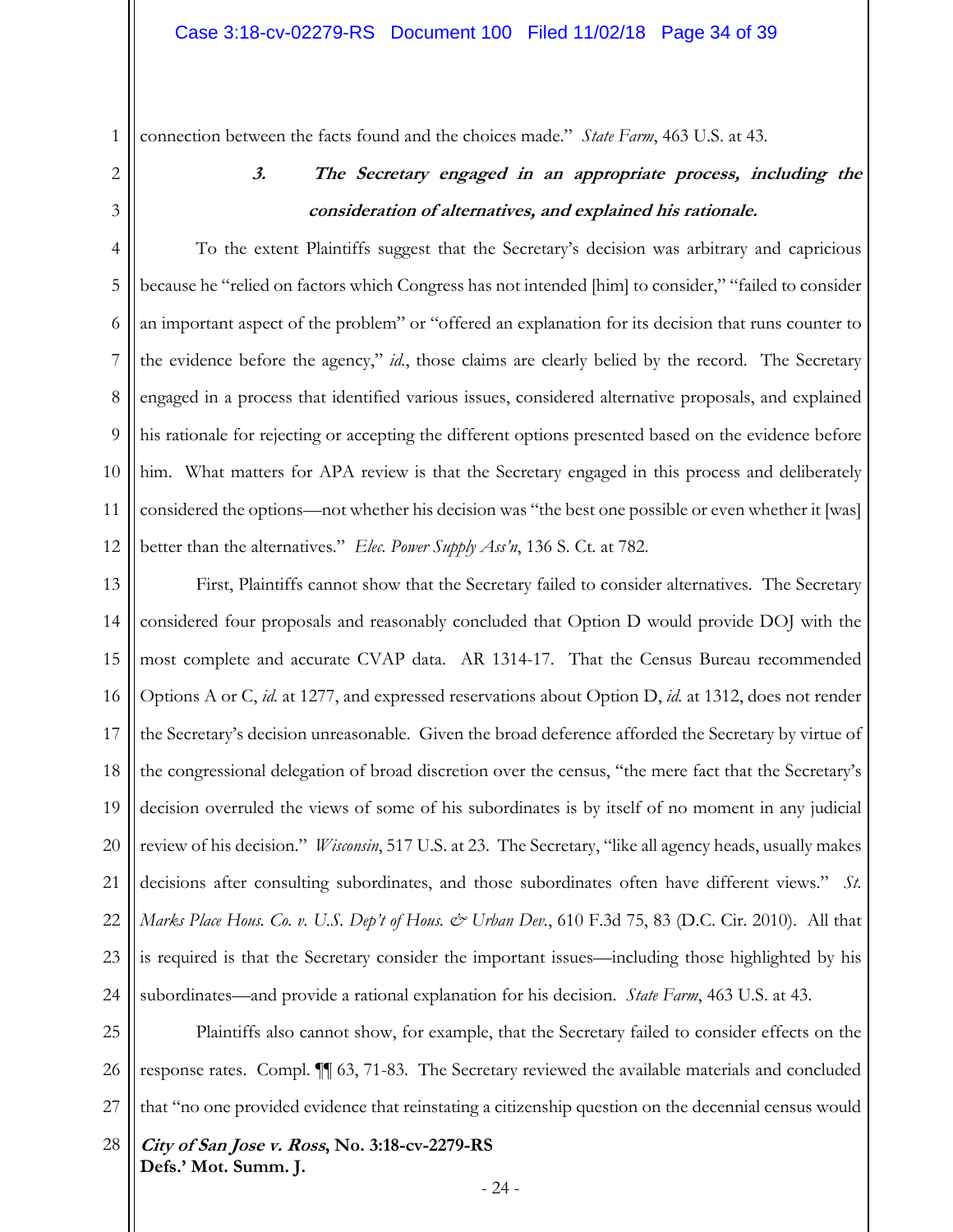materially decrease response rates." AR 1315, 1317. The Secretary further explained that the Bureau could address any nonresponse through NRFU and, in any event, "the value of more complete and accurate data derived from surveying the entire population outweighs such concerns." *Id.* at 1319. That judgment was informed by the fact that there is a legal duty to respond to the census, 13 U.S.C. § 221, and the Secretary concluded that the value of providing accurate data to DOJ was "of greater importance than any adverse effect that may result from people violating their legal duty to respond." AR 1319. Regardless, to help minimize any effect on response rates, the Secretary decided that the citizenship question should be the last question on the form. *Id.* at 1320.

9 10 11 12 13 14 15 16 17 18 Plaintiffs also cannot show that the Secretary failed to consider the issue of testing for the reinstatement of a citizenship question. Compl. ¶¶ 40, 45, 114. When the Census Bureau receives a request from other agencies for a new question on the ACS, the Bureau typically "work[s] with the other agencies to test the question (cognitive testing and field testing)." AR 1296. In reviewing DOJ's request to reinstate a citizenship question, the Bureau concluded that, "[s]ince the question is already asked on the American Community Survey, [it] would accept the cognitive research and questionnaire testing from the ACS instead of independently retesting the citizenship question." *Id.* at 1279. In his memorandum, the Secretary thus reasonably concluded that "the citizenship question has already undergone the cognitive research and questionnaire testing required for new questions." *Id.* at 1319.

**City of San Jose v. Ross, No. 3:18-cv-2279-RS**  19 20 21 22 23 24 25 26 27 28 Lastly, to the extent Plaintiffs suggest the Secretary's decision was pretextual, they cannot demonstrate that he did not believe the rationale set forth in his decision memorandum or that his initial policy preferences, whatever they may have been, render his ultimate decision arbitrary and capricious. Even if the Secretary had *additional* reasons for reinstating a citizenship question or expressed interest in adding a question before hearing from DOJ, the APA analysis would remain unchanged. *Jagers v. Fed. Crop Ins. Corp.*, 758 F.3d 1179, 1186 (10th Cir. 2014) (rejecting argument that "the agency's subjective desire to reach a particular result must necessarily invalidate the result, regardless of the objective evidence supporting the agency's conclusion"). It is utterly unremarkable for an agency head to enter office with predispositions toward certain policy choices*.* That the

1

2

3

4

5

6

7

8

**Defs.' Mot. Summ. J.**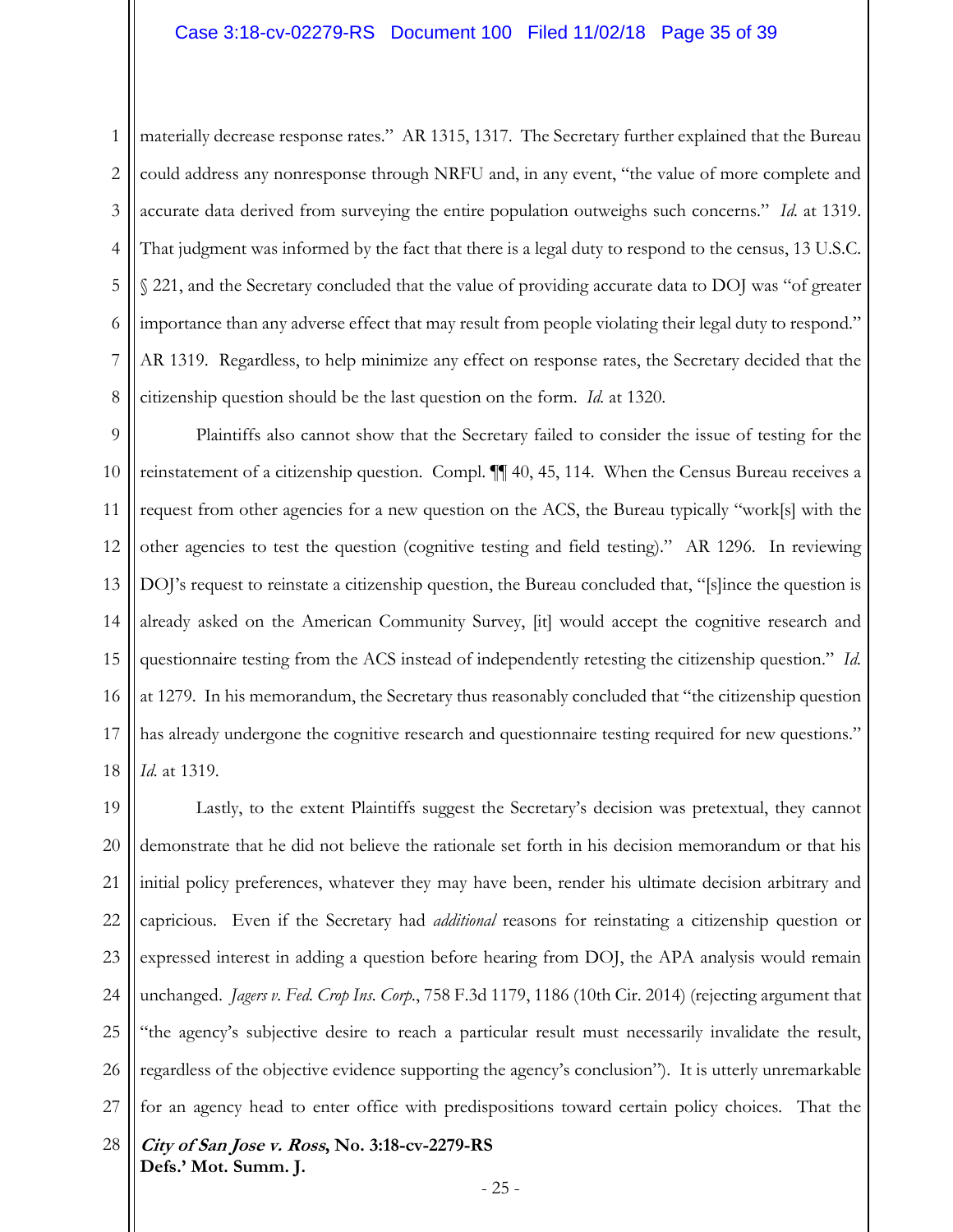1 2 3 4 5 6 7 8 9 Secretary thought reinstatement of a citizenship question "could be warranted," AR 1321, asked his staff to explore such an action, and decline to accept some of his staff's recommendations is neither unexpected nor evidence of improper decisionmaking. *Wisconsin*, 517 U.S. at 23 ("[T]he mere fact that the Secretary's decision overruled the views of some of his subordinates is by itself of no moment in any judicial review of his decision."). As Justice Gorsuch explained, "there's nothing unusual about a new cabinet secretary coming to office inclined to favor a different policy direction, soliciting support from other agencies to bolster his views, disagreeing with staff, or cutting through red tape." *In re Dep't of Commerce*, \_\_ S. Ct. \_\_, 2018 WL 5259090, at \*1 (Oct. 22, 2018) (Gorsuch, J., concurring in part and dissenting in part).

10

#### **B. The Secretary's decision was not otherwise unlawful.**

11 12 13 14 15 16 17 18 Plaintiffs also argue that the Secretary's decision was unlawful because it did not conform to the requirements of the Constitution or federal statute. To the extent Plaintiffs again argue that the Secretary will fail to conduct an "actual Enumeration" or otherwise violate constitutional mandates, Compl. ¶¶ 107-08, those claims are unavailing for the reasons set forth above. Likewise, Plaintiffs' claim that the Secretary's decision violates his duty to "take a decennial census of population" under 13 U.S.C. § 141(a), Compl. ¶ 114, is unconvincing for the same reasons. Plaintiffs cannot claim that the congressional delegation in the Census Act narrowed the Secretary's discretion beyond that afforded by the Constitution itself. *See Wisconsin*, 517 U.S. at 19.

19 20 21 22 23 24 25 26 27 Plaintiffs also contend that the Secretary violated the Information Quality Act (IQA), Pub. L. No. 106-554, § 1(a)(3) (Dec. 21, 2001) (published at 44 U.S.C. § 3516 note), and a provision of the Census Act governing the contents of certain reports to Congress, 13 U.S.C.  $\{\frac{141(f)(3)}{2}\}$ . Compl. 65, 106, 113. First, as to the IQA, that statute neither informs the Secretary's exercise of discretion over the questions on the census nor provides a private right of action or a basis for APA review. *See, e.g.*, *Salt Inst. v. Leavitt*, 440 F.3d 156, 159 (4th Cir. 2006) ("By its terms, this statute creates no legal rights in any third parties."); *Family Farm All. v. Salazar*, 749 F. Supp. 2d 1083, 1092 (E.D. Cal. 2010) ("[T]he IQA itself contains absolutely no substantive standards, let alone any standards relevant to the claims brought in this case."); *Ams. for Safe Access v. U.S. Dep't of Health & Human Servs.*, No. 07-cv-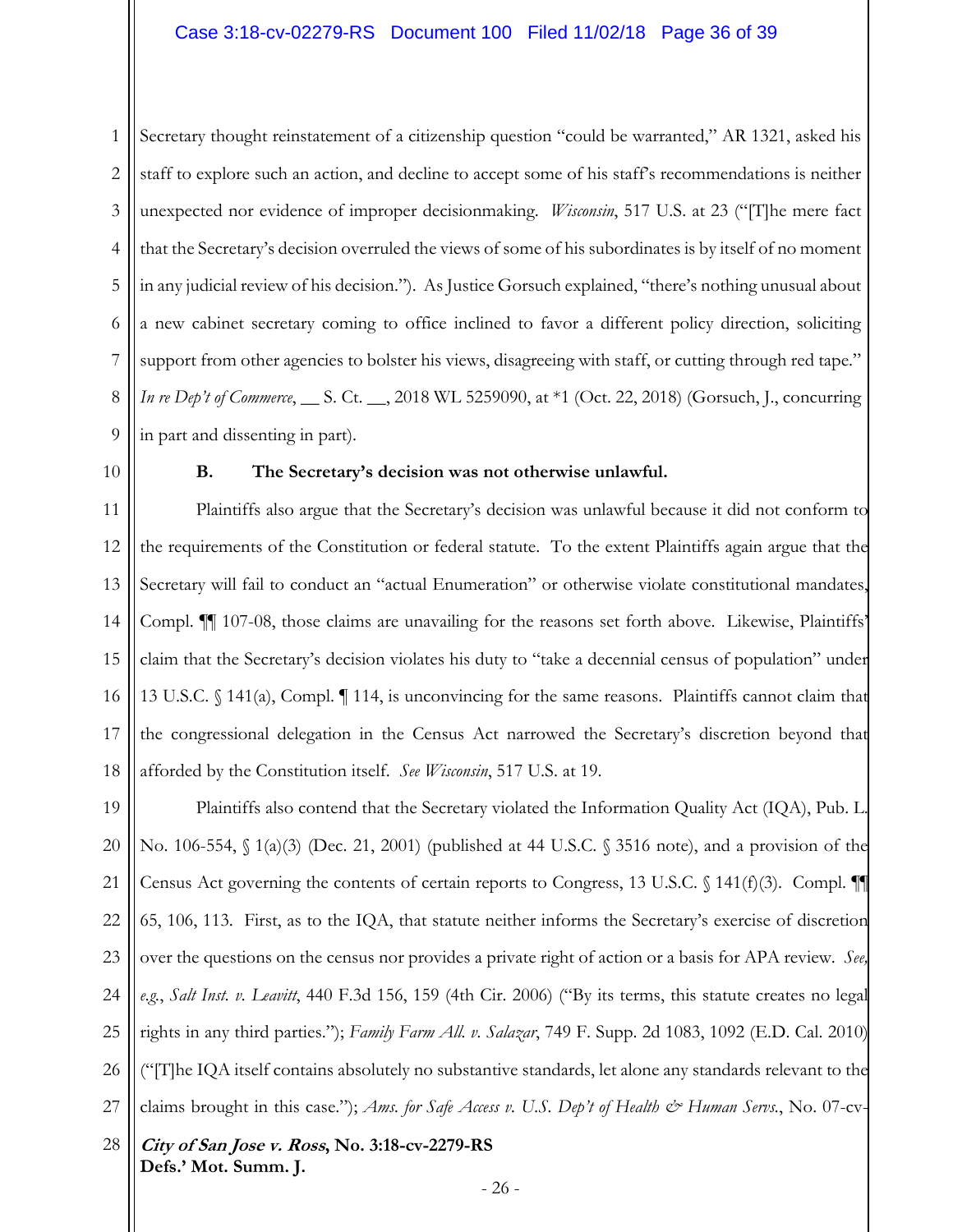1 2 3 4 5 6 7 1049 (WHA), 2007 WL 4168511, at \*4 (N.D. Cal. Nov. 20, 2007) ("[T]he IQA and OMB guidelines do not create a duty to perform legally required actions that are judicially reviewable."). There is no means by which the Court can enforce the IQA in this APA cause of action, and Plaintiffs have not even attempted to demonstrate how the correction of a putative IQA violation would address any alleged injury. Thus, Plaintiffs have neither standing nor a cause of action under the APA to pursue a claim of a putative IQA violation, and Defendants are entitled to judgment as a matter of law on any such claim.

**City of San Jose v. Ross, No. 3:18-cv-2279-RS**  8 9 10 11 12 13 14 15 16 17 18 19 20 21 22 23 24 25 26 27 28 Plaintiffs' allegations of purported violations of 13 U.S.C.  $\setminus$  141(f)(3), meanwhile, are both factually incorrect and beyond the scope of this Court's jurisdiction. Defendants submitted the required reports to Congress, and the Secretary explained the basis for including a citizenship question. In any event, it is Congress itself, not third-party litigants, that oversees agency reports to Congress. Such reports are neither "agency action" subject to judicial review; "Agency action" is a term of art, defined as "the whole or a part of an agency rule, order, license, sanction, relief, or the equivalent or denial thereof, or failure to act." 5 U.S.C. § 551(13). "[W]hile this definition is 'expansive,' federal courts 'have long recognized that the term [agency action] is not so all-encompassing as to authorize [courts] to exercise judicial review over everything done by an administrative agency.'" *Wild Fish Conservancy v. Jewell*, 730 F.3d 791, 800-01 (9th Cir. 2013) (quoting *Fund for Animals, Inc. v. U.S. Bureau of Land Mgmt.*, 460 F.3d 13, 19 (D.C. Cir. 2006)). Here, a report to Congress is not "an agency rule, order license, sanction, [or] relief," as those terms are defined, nor is it "the equivalent . . . thereof." 5 U.S.C. § 551. A report does not determine Plaintiffs' rights or obligations; rather, it conveys information to Congress. *Guerrero v. Clinton*, 157 F.3d 1190, 1195 (9th Cir. 1998); *see also, e.g.*, *Nat. Res. Def. Council, Inc. v. Hodel*, 865 F.2d 288, 316-19 (D.C. Cir. 1988). In any event, any purported defects in Defendants' reports do not create the sort of redressable Article III injury necessary to sustain the Court's jurisdiction. Any relief addressed at a putative violation of a reporting requirement cannot be shown to have any concrete effect on Congress that would redress an alleged injury. *Guerrero*, 157 F.3d at 1194 (explaining that "nothing that [the Court] could order with respect to the reports or their adequacy can make Congress do anything"); *see also, e.g.*, *Renee v. Duncan*, 686 F.3d 1002, 1016-17 (9th

**Defs.' Mot. Summ. J.**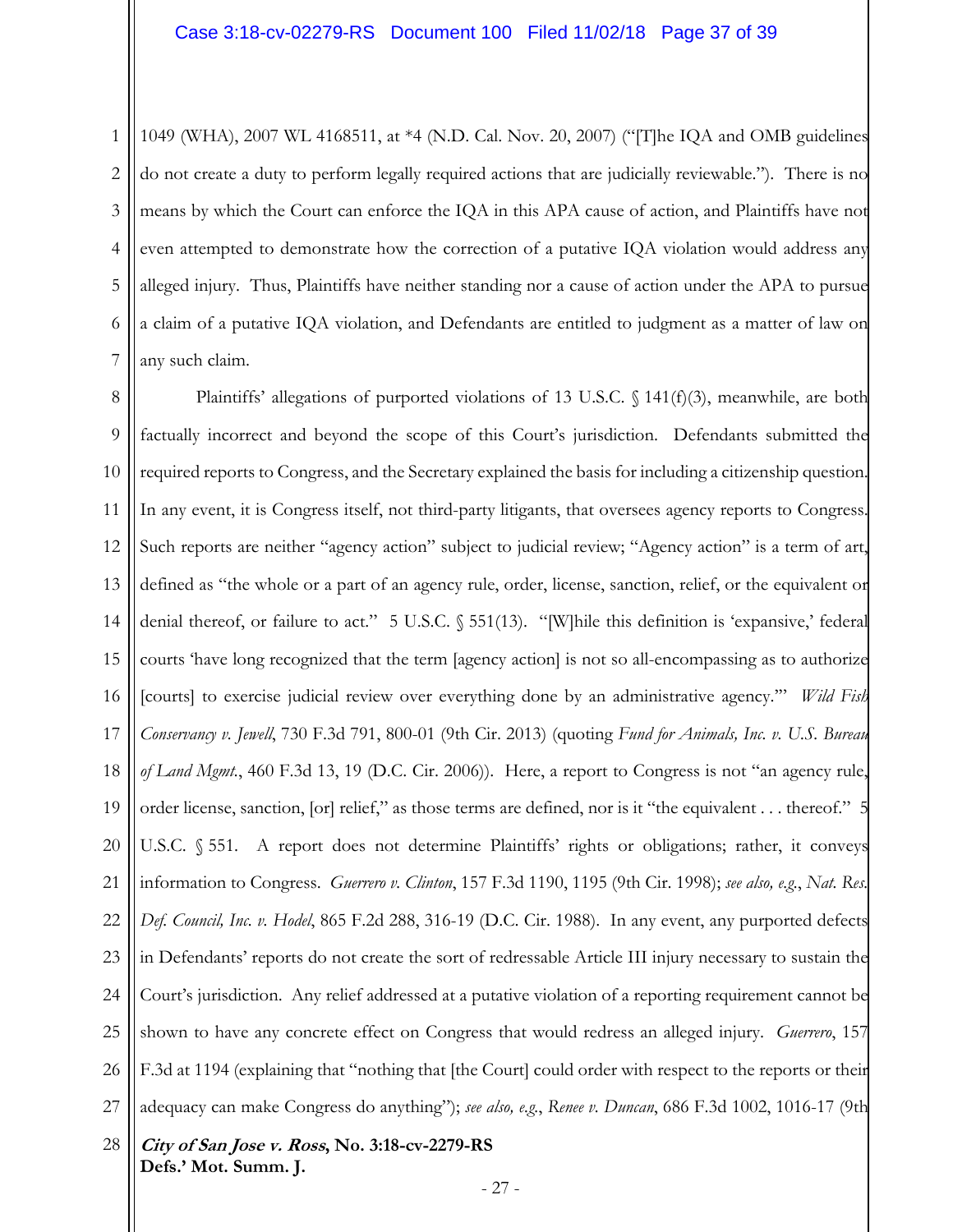$\mathbf{\mathbf{\mathsf{I}}}\mathbf{\mathsf{I}}$ 

 $\parallel$ 

| $\mathbf{1}$   | Cir. 2012) (explaining that the courts could not redress an injury based on an alleged violation of a    |
|----------------|----------------------------------------------------------------------------------------------------------|
| $\overline{2}$ | requirement "to file an annual report to Congress"); Wilderness Soc'y v. Norton, 434 F.3d 584, 591 (D.C. |
| 3              | Cir. 2006). There is no dispute of material fact that prevents the Court from entering judgment for      |
| $\overline{4}$ | Defendants on these purely legal issues.                                                                 |
| 5              | <b>CONCLUSION</b>                                                                                        |
| 6              | For the foregoing reasons, summary judgment should be granted in Defendants' favor on                    |
| 7              | Plaintiffs' claims, and this case should be dismissed with prejudice.                                    |
| 8              | Respectfully submitted,<br>Date: November 2, 2018                                                        |
| 9<br>10        | JOSEPH H. HUNT<br><b>Assistant Attorney General</b>                                                      |
| 11             | <b>BRETT A. SHUMATE</b>                                                                                  |
| 12             | Deputy Assistant Attorney General                                                                        |
| 13             | JOHN R. GRIFFITHS<br>Director, Federal Programs Branch                                                   |
| 14             | CARLOTTA P. WELLS                                                                                        |
| 15             | Assistant Director                                                                                       |
| 16             | /s/ Kate Bailey                                                                                          |
| 17             | <b>KATE BAILEY</b><br>STEPHEN EHRLICH                                                                    |
| 18             | <b>CAROL FEDERIGHI</b><br>Trial Attorneys                                                                |
| 19             | United States Department of Justice<br>Civil Division, Federal Programs Branch                           |
| 20             | 20 Massachusetts Ave., NW<br>Washington, DC 20530                                                        |
| 21             | Tel.: (202) 514-9239<br>Fax: (202) 616-8470                                                              |
| 22             | Email: kate.bailey@usdoj.gov                                                                             |
| 23             | <b>Attorneys for Defendants</b>                                                                          |
| 24             |                                                                                                          |
| 25             |                                                                                                          |
| 26             |                                                                                                          |
| 27             |                                                                                                          |
| 28             | City of San Jose v. Ross, No. 3:18-cv-2279-RS<br>Defs.' Mot. Summ. J.                                    |
|                | $-28-$                                                                                                   |